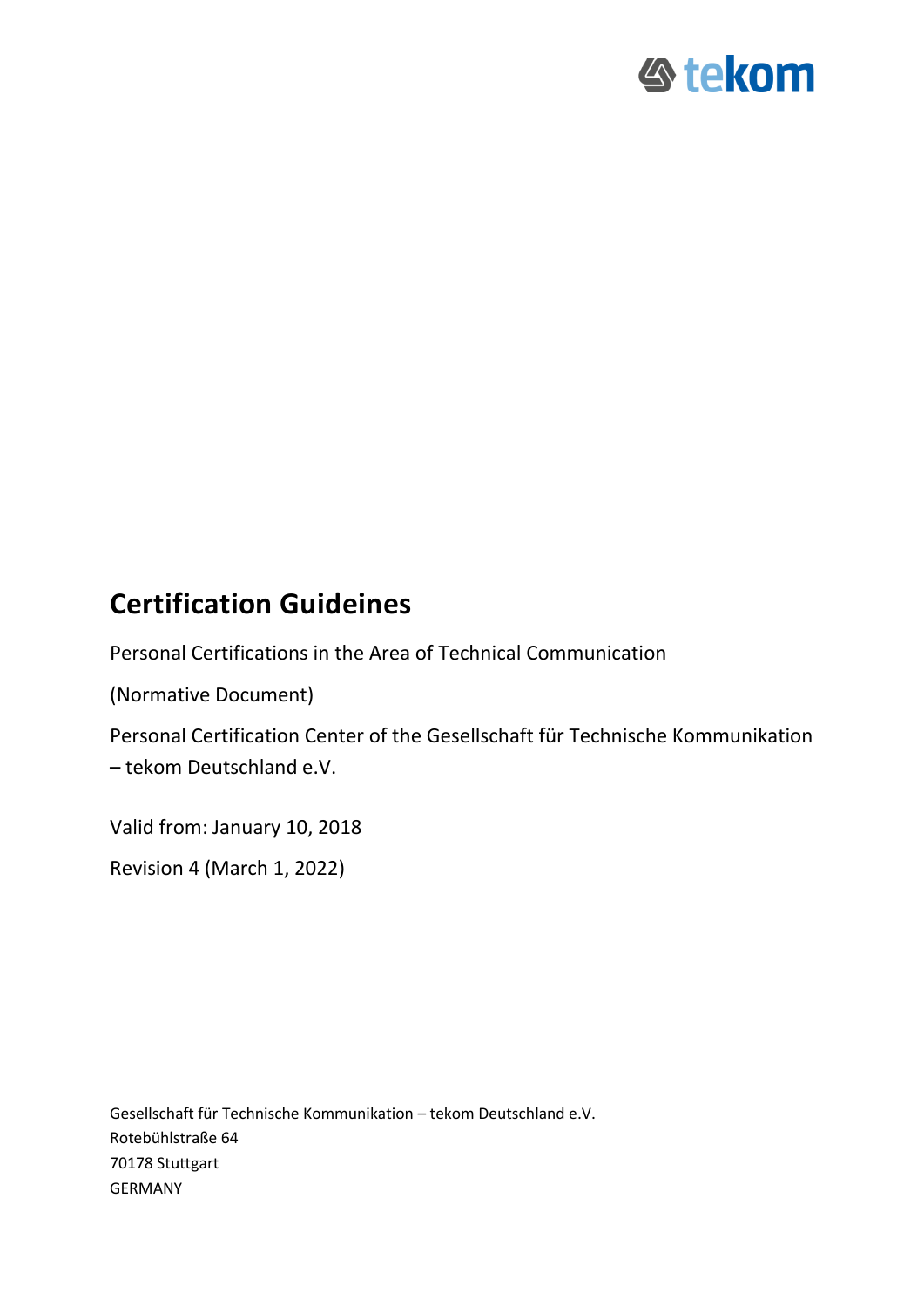| 1.   |                                                                |
|------|----------------------------------------------------------------|
| 2.   |                                                                |
| 3.   |                                                                |
| 3.1. |                                                                |
| 3.2. |                                                                |
| 3.3. |                                                                |
| 3.4. |                                                                |
| 4.   |                                                                |
| 4.1. |                                                                |
| 4.2. |                                                                |
| 4.3. |                                                                |
| 4.4. |                                                                |
| 4.5. |                                                                |
| 4.6. |                                                                |
| 4.7. |                                                                |
| 4.8. |                                                                |
| 4.9. |                                                                |
|      |                                                                |
| 5.   |                                                                |
| 5.1. |                                                                |
|      |                                                                |
|      |                                                                |
|      |                                                                |
|      |                                                                |
|      |                                                                |
|      |                                                                |
|      |                                                                |
|      |                                                                |
| 6.   | The Three Pillars of the tekom Education and Training System27 |
| 6.1. |                                                                |
|      |                                                                |
|      |                                                                |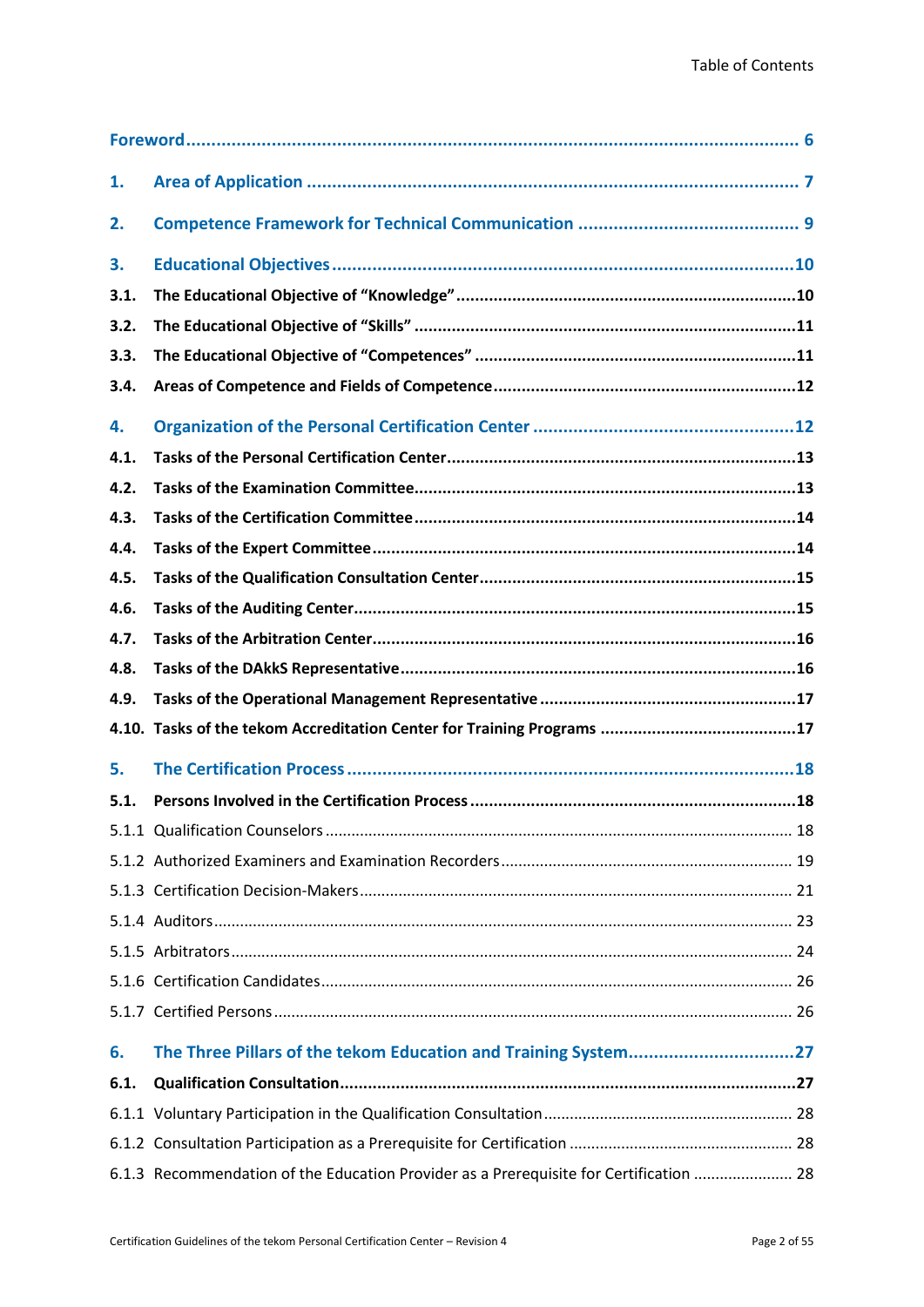| 6.2. |                                                                                          |
|------|------------------------------------------------------------------------------------------|
|      |                                                                                          |
|      |                                                                                          |
|      |                                                                                          |
| 6.3. |                                                                                          |
| 7.   |                                                                                          |
| 7.1. | Prerequisites for Certification and Proof of Competence Acquisition for the Professional |
| 7.2. | Prerequisites for Certification and Proof of Competence Acquisition for the Expert Level |
| 8.   |                                                                                          |
| 8.1. |                                                                                          |
| 8.2. | Scope of Application of the Certification Examinations and Level of the Certification31  |
| 8.3. |                                                                                          |
| 8.4. |                                                                                          |
| 8.5. |                                                                                          |
| 8.6. | Impartiality, Independence and Avoidance of Conflicts of Interest 32                     |
| 8.7. |                                                                                          |
| 8.8. |                                                                                          |
| 8.9. |                                                                                          |
| 9.   |                                                                                          |
| 9.1. |                                                                                          |
| 9.2. |                                                                                          |
| 9.3. |                                                                                          |
|      |                                                                                          |
|      |                                                                                          |
|      |                                                                                          |
|      |                                                                                          |
| 9.4. |                                                                                          |
| 9.5. |                                                                                          |
| 9.6. |                                                                                          |
|      |                                                                                          |
| 9.7. |                                                                                          |
|      |                                                                                          |
|      |                                                                                          |
| 9.8. |                                                                                          |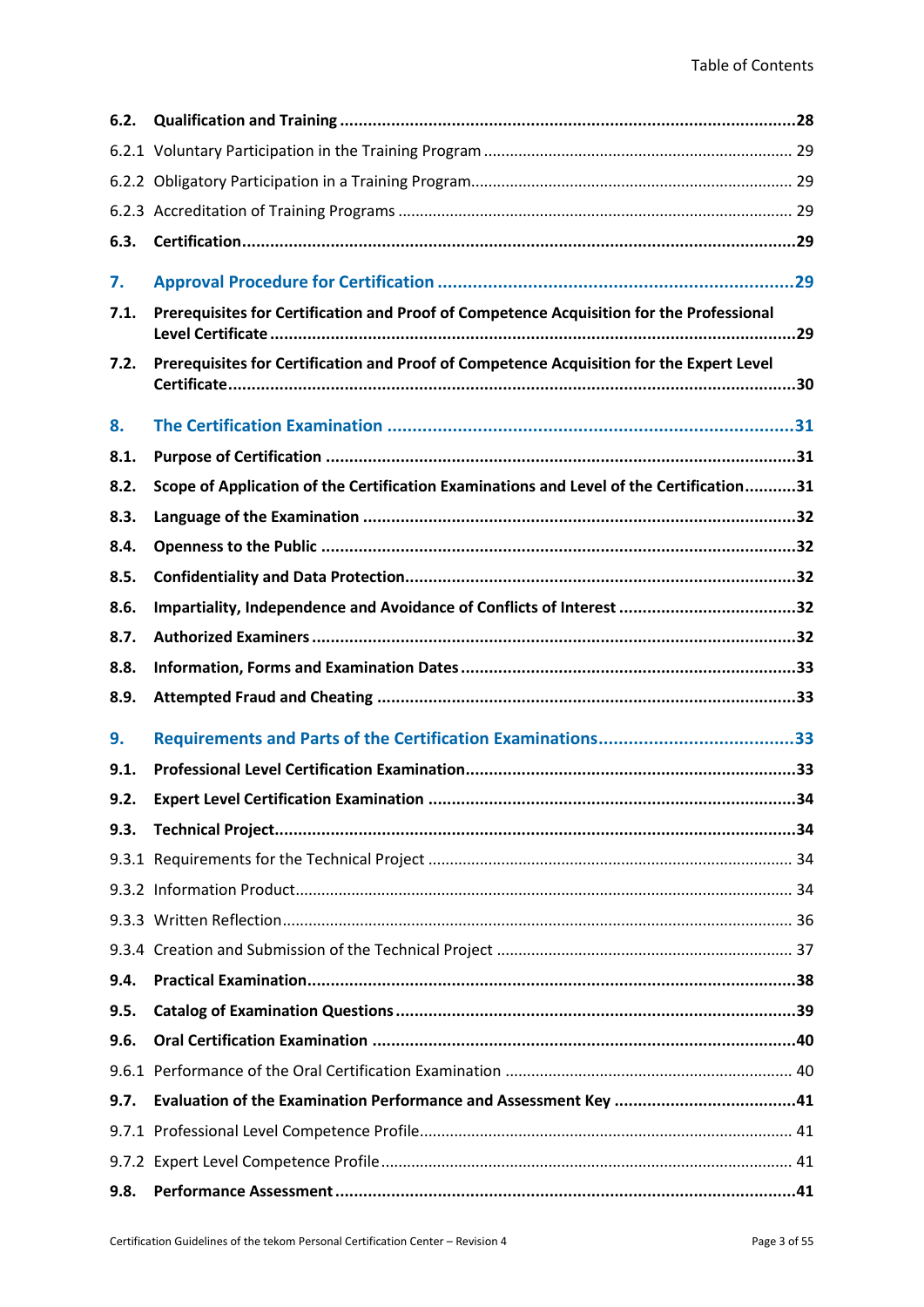| 9.9. |                                                                                                     |
|------|-----------------------------------------------------------------------------------------------------|
| 10.  |                                                                                                     |
|      |                                                                                                     |
|      |                                                                                                     |
|      |                                                                                                     |
|      |                                                                                                     |
|      |                                                                                                     |
|      |                                                                                                     |
|      |                                                                                                     |
|      |                                                                                                     |
|      |                                                                                                     |
|      |                                                                                                     |
|      |                                                                                                     |
|      |                                                                                                     |
|      |                                                                                                     |
| 11.  |                                                                                                     |
|      |                                                                                                     |
|      |                                                                                                     |
|      |                                                                                                     |
|      |                                                                                                     |
| 12.  |                                                                                                     |
|      |                                                                                                     |
| 13.  | Appendix (Normative) Certification as "Technical Communicator (tekom) -                             |
|      |                                                                                                     |
|      |                                                                                                     |
|      |                                                                                                     |
|      | 13.4. Prerequisite for Certification and Proof of Competence Acquisition for the Professional Level |
|      |                                                                                                     |
|      | 13.6. Areas of Competence for the Examination for "Technical Communicator (tekom) -                 |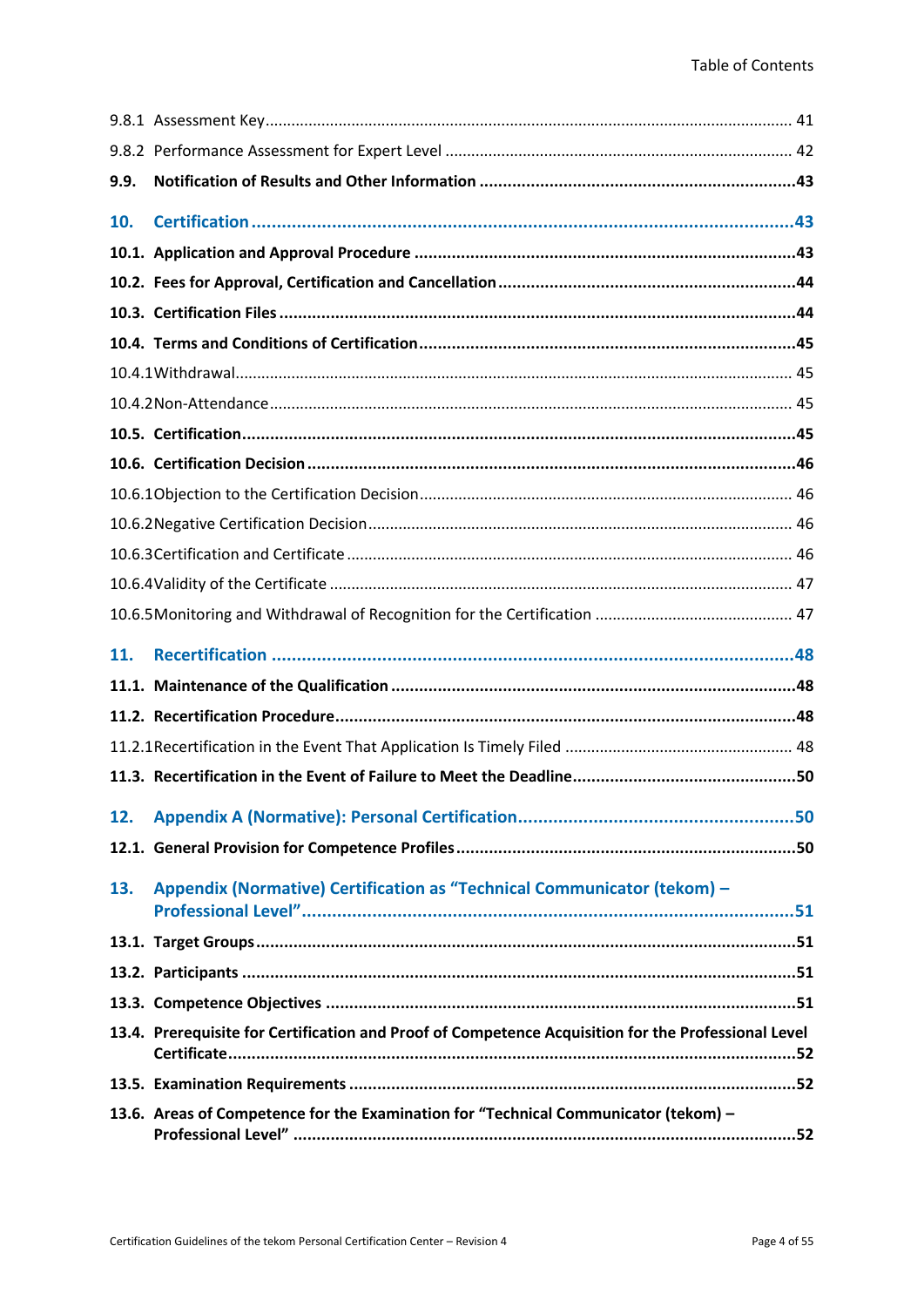| 14. Appendix B (Normative) Certification as "Technical Communicator (tekom) - Expert           |
|------------------------------------------------------------------------------------------------|
|                                                                                                |
|                                                                                                |
|                                                                                                |
| 14.4. Prerequisites for Certification and Proof of Competence Acquisition for the Expert Level |
|                                                                                                |
| 14.6. Areas of Competence for the Examination for "Technical Communicator (tekom) – Expert     |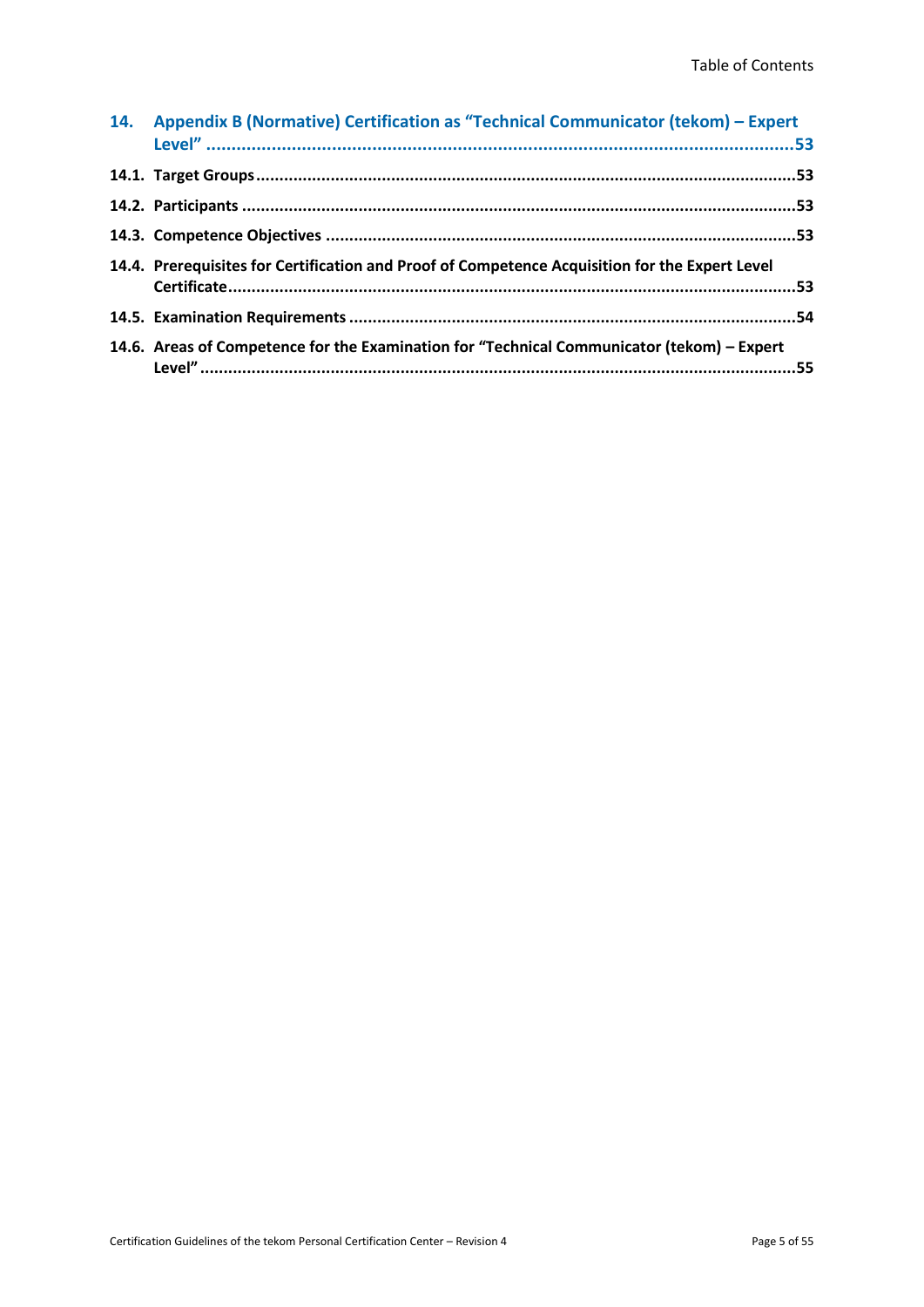# <span id="page-5-0"></span>**Foreword**

The objective of these guidelines for personal certification in the area of technical communication is to provide a uniform certification system. The objective is to create a standard for education and training in the area of technical communication and to establish the quality of education and training opportunities through an exact description of the required competences on a high level.

Furthermore, a high competence and qualification standard for those employed in the area of technical communication should be established and attested through certification. These certification guidelines shall ensure a high quality of acquired competences of certified persons and make transparent the scope and depth of the acquired knowledge and skills through the examinations underlying certification.

Informally acquired knowledge and competences are of great importance in intra-company processes and procedures. The certification is intended to formalize the qualifications of persons laterally entering the occupation with formally or informally acquired knowledge, skills and competencies in technical communication and, at completion, to enable an objective proof of competence.

The tekom certification as a technical communicator is primarily aimed at:

- Lateral entrants without formal training as a technical communicator who seek to advance their education and become formally qualified while working.
- Graduates of education and training programs in the area of technical documentation who seek objective certification of their qualifications.
- Career changers who seek to become qualified in technical communication.
- Technical communicators seeking a new work position, who would like to increase their job prospects, or to make proper use of their time.
- Former employees in technical communication who plan to re-enter the field, e.g., after parental leave.
- Managers and employees in technical communication who seek to develop their know-how in technical communication methods.
- Businesses which want to certify their employees as technical communicators and ensure active professional development of their staff.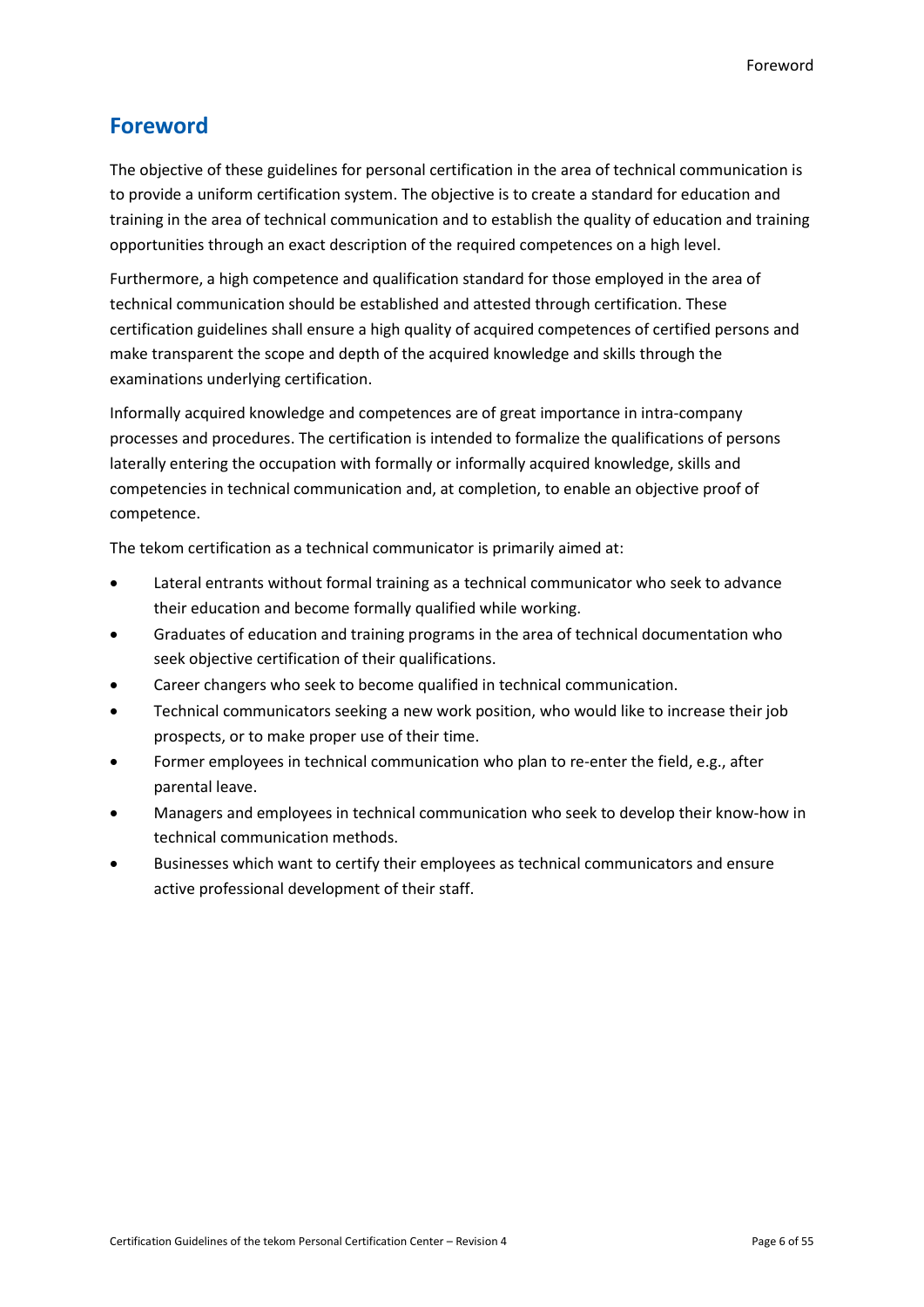# <span id="page-6-0"></span>**1. Area of Application**

The guideline was prepared by the members of the tekom Advisory Committee for education and training in cooperation with the expert committee responsible for the definition of competences and certification requirements. It was approved for the first time by the tekom board on June 1, 2015.

This guideline describes access requirements, competence profiles, qualification levels, examination requirements, and certification conditions for personal certifications in the area of technical communication which reflect the requirements of DIN EN ISO/IEC 17024:2012 "General criteria for certification bodies operating certification of personnel".

Further components of the normative document are Appendices A (normative) "Technical Communicator (tekom) – Professional Level" certification and B (normative) "Technical Communicator (tekom) – Expert Level" certification. These are available in the appendix or on the tekom WebPortal.

All documents and their changes will be published on the tekom WebPortal.

The area of application of these certification guidelines encompasses personal certifications in the area of technical communication through the personal certification center of the Gesellschaft für Technische Kommunikation – tekom Deutschland e.V.

The following qualification levels are distinguished for two **certificate groups,** which certify different competence profiles:

- Qualification Level 1: Technical Communicator (tekom) Professional Level
- Qualification Level 2: Technical Communicator (tekom) Expert Level

Certification attests to a fundamental qualification in the main concepts and methods in the area of technical communication. The competence profiles that contain detailed information about competence fields and educational objectives are described for both certificate groups in the tekom competence framework for technical communicators.

The competence requirements for both qualification levels are, reflecting the description of the European Qualifications Framework ("EQR"), described as follows:

On Qualification Level 1, a "Technical Communicator (tekom) – Professional Level" is certified on EQR Level 3–4.

- Knowledge (EQR Level 4): Broad spectrum of theoretical and factual knowledge within a field of work or study.
- Practical abilities (EQR Level 4): A range of cognitive and practical skills required in order to find solutions for special problems within a field of work or study.
- Competence (EQR Level 3): Assuming responsibility for the completion of work or educational tasks; when solving problems, adapting one's own behavior to the respective circumstances.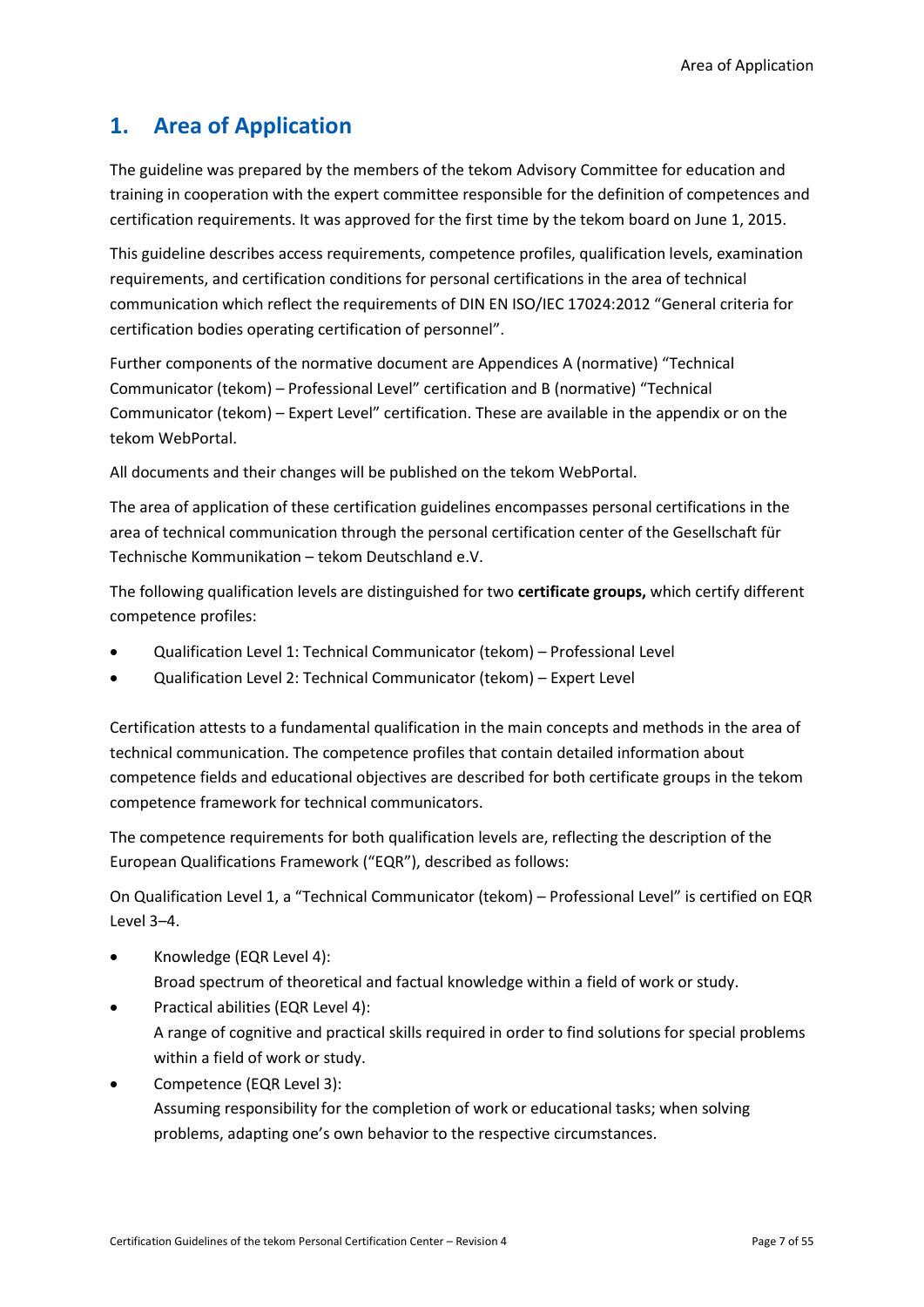The requirement for the general competences was set at only EQR Level 3 due to the fact that occupational experience is not a mandatory prerequisite for obtaining Qualification Level 1, "Technical Communicator (tekom) – Professional Level".

On Qualification Level 2, a "Technical Communicator (tekom) – Expert Level" is certified on EQR Level 4–5.

- Knowledge/comprehension (EQR Level 5): Comprehensive, specialized theoretical and factual knowledge within a field of work or study, as well as awareness of the boundaries of that knowledge.
- Practical abilities (EQR Level 5): Comprehensive cognitive and practical skills required to develop creative solutions to abstract problems.
- Competence (EQR Level 4):

Exercise self-management within the guidelines of work or study contexts that are usually predictable, but are subject to change; supervise the routine work of others, taking some responsibility for the evaluation and improvement of work or study activities.

The requirement for the general competences was set at only EQR Level 4 due to the fact that occupational experience is not a mandatory prerequisite for obtaining Qualification Level 2, "Technical Communicator (tekom) – Expert Level".

The approval and certification prerequisites for the various competence profiles, as well as the detailed competence requirements of personal certifications are listed in Appendices (normative) A and B and are part of the respective personal certification.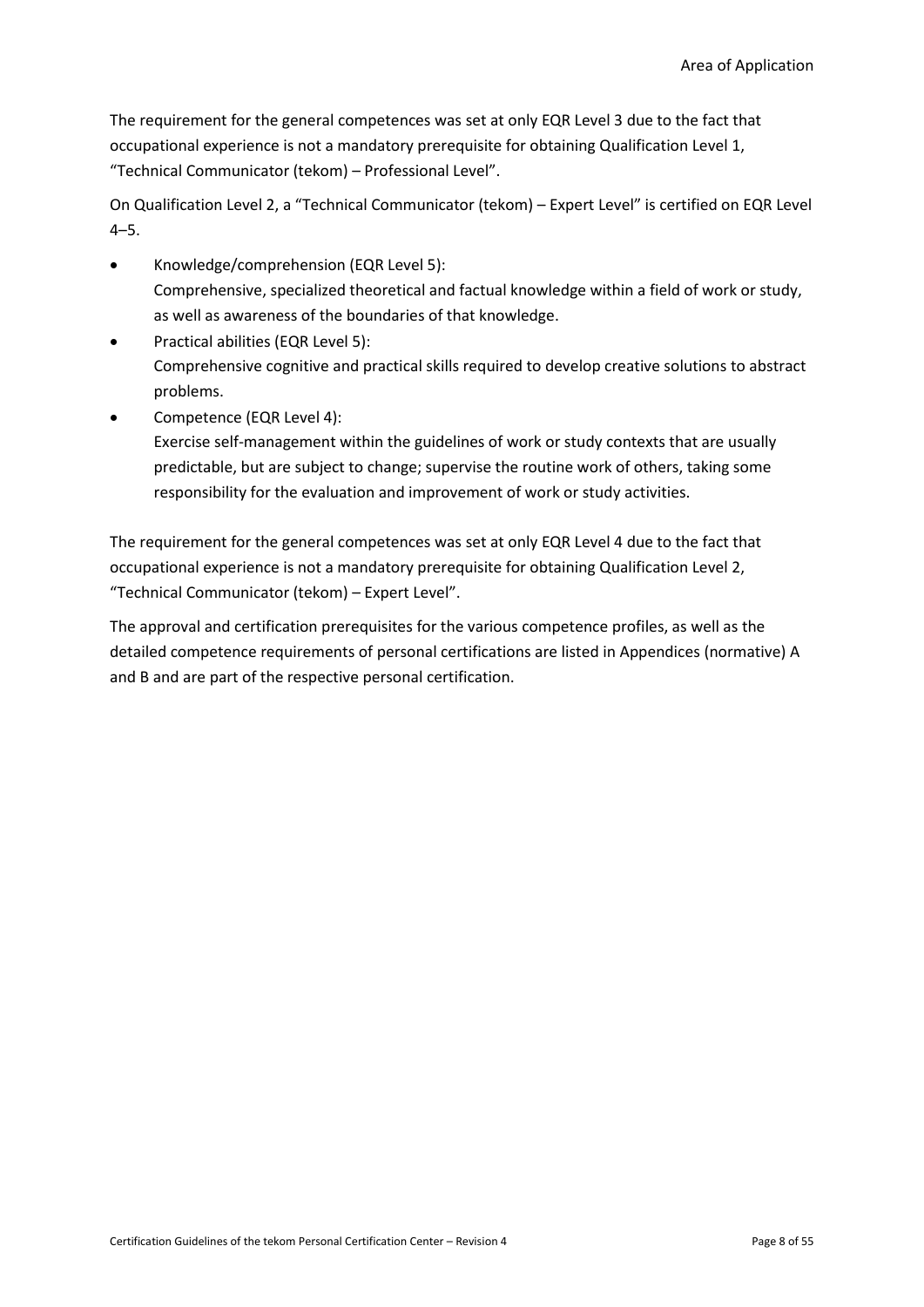# <span id="page-8-0"></span>**2. Competence Framework for Technical Communication**

The certification examination has the objective of determining the competence of the certification candidate for their activities as a technical communicator.

Competence (lat. *competentia*, "meeting together, agreement, symmetry") represents knowledge, abilities, and personal characteristics and other task-related factors that help distinguish aboveaverage services from average services under given circumstances. Competences can also be used to define the significant functions of the work.

Professional competence, specialist competence, professional knowledge, specialist knowledge, hard skills, etc. mean mastering the capabilities, tasks, and issues typical of the profession independently, autonomously, and according to the theoretical requirements. The required skills and expertise are based mainly on experience, knowledge, and comprehension of questions and contexts specific to the profession, as well as the ability to solve these problems in a technically faultless manner in keeping with the objectives. The prerequisite is normally an appropriate education.

Qualification as a rule stands for a title or an attribute obtained through a formal examination or certification. In practice, educational diplomas or training certificates serve as the most usual indicators of qualification.

Personal certification is based on defined competence profiles for various qualification levels. The foundation for the development and description of competence profiles in technical communication is the tekom competence framework. Competences in the competence framework for technical communication use a cognitive approach: Competences are all mental resources necessary to fulfill certain tasks successfully or to carry out activities. The cognitive concept of competence also means the ability and skill to solve problems in the corresponding fieldsCompetence also reflects action orientation. The core meaning encompasses the necessary knowledge and ability, but also the readiness and responsibility to act.

The competence framework for technical communication was created based on the reference process for the development of information products: taking into account all necessary tasks, actions, and activities during the development of an information product, it specifies the required competences, knowledge, and skills. The competence framework for technical communication describes all processes and steps required in the development of information products. Based on the tasks and steps, the action-oriented competence framework describes the required areas of competence and competences, i.e., the necessary knowledge and skills to perform those tasks and activities.

The competence and certification requirements for the certification of persons as technical communicators shown in these guidelines are based on this action-oriented competence framework for technical communication.

The competence framework for technical communication comprises four dimensions:

1. Areas of competence within the creation process for information products that contain fields of competence, groups of topics, and learning contents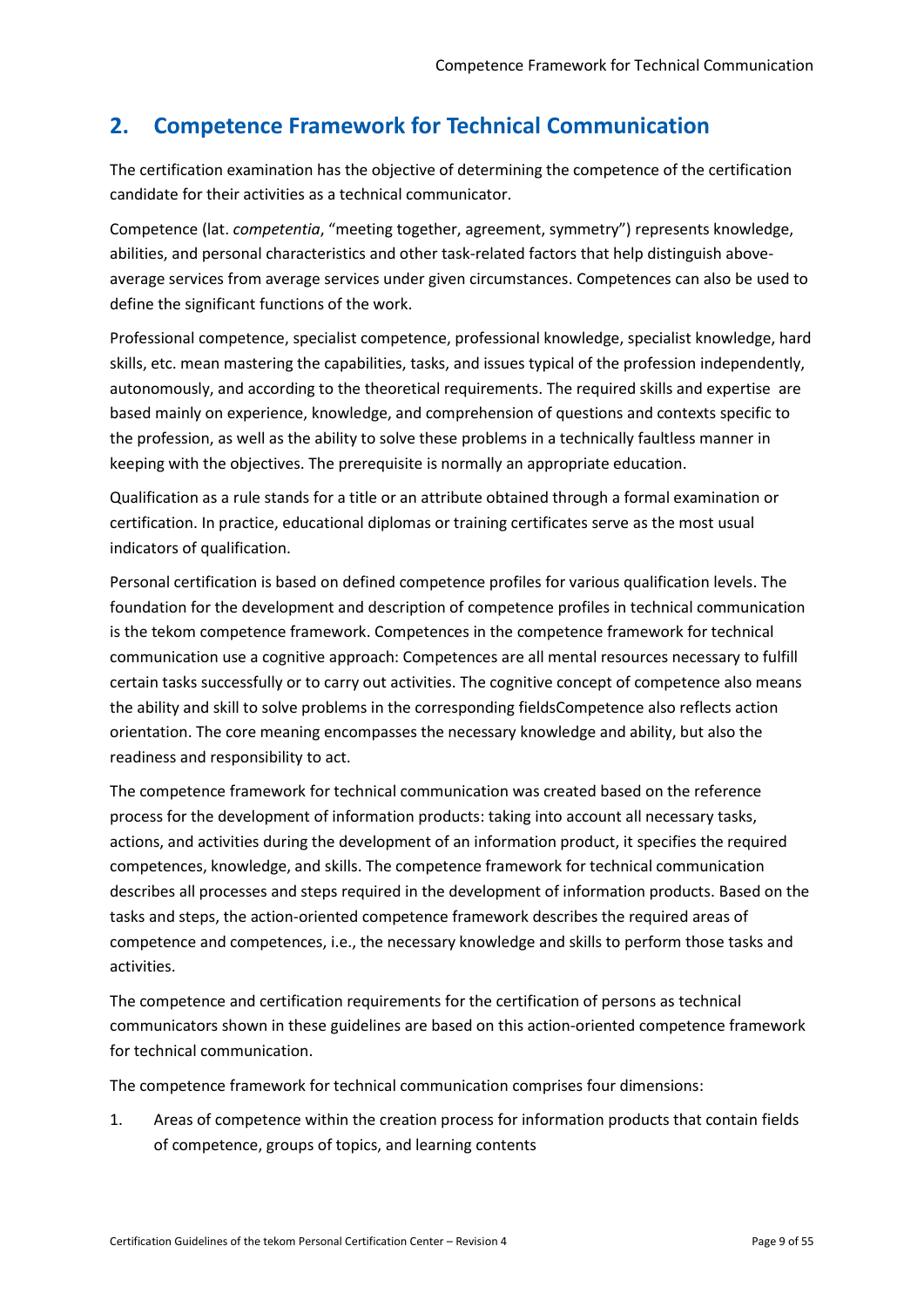- 2. Competence and qualification profiles for the different qualification levels in line with the EQR, based on various scopes of learning in accordance with the ECTS system
- 3. Educational objectives with a view to knowledge and skills, defined in line with Bloom's Taxonomy
- 4. Teaching perspectives specifying various perspectives and the focus in the transfer of knowledge

# <span id="page-9-0"></span>**3. Educational Objectives**

The certification system based on these guidelines is, beside its action orientation, focused on educational objectives, and the corresponding learning outcomes. The certification examination verifies whether the educational objectives have been achieved. These guidelines use the terms "educational objectives" and "learning outcomes" interchangeably. Learning outcomes are, as per the definition of the European Reference Framework for Qualification EQR, statements about what a learner knows, understands, and capable of after the completion of a learning process.

Educational objectives are defined by the terms "knowledge", "proficiencies", and "competences". Educational objectives define what result should be achieved after completion of a learning process. The term "teaching perspective" refers to the teacher's perspective on what is to be taught, "educational objective of" the learner's perspective on the competences acquired.

# <span id="page-9-1"></span>**3.1. The Educational Objective of "Knowledge"**

Knowledge is the result of gathering information through learning. Knowledge builds a body of facts, principles, theory, and practice that are connected with a certain field of work or study. A characteristic of "knowledge" is that an elementary knowledge of facts has been developed and that the knowledge acquired can be reproduced: Knowledge is demonstrated by the ability to reproduce information from memory on demand in keywords. The "comprehension" of information builds upon knowledge. Comprehension is demonstrated by the ability to explain the knowledge learned in one's own processing and structure, as well as by the ability to draw comparisons and point out differences.

In training for the area of technical communication, the educational objective of "knowledge" comprises different contents for each qualification level. The required knowledge is described in Appendices (normative) A and B as well as in the competence framework for technical communication.

Modeled after Bloom's Taxonomy<sup>1</sup> of Educational Objectives, verbs indicating the acquisition of knowledge are: name, specify, enumerate, list, reproduce, recite, invoke, demonstrate, record, delineate.

<sup>1</sup> Anderson, L. W.; Krathwohl, D. R.: A Taxonomy for Learning, Teaching and Assessing. A Revision of Bloom's Taxonomy of Educational Objectives. New York: Addison Wesley Longman 2001.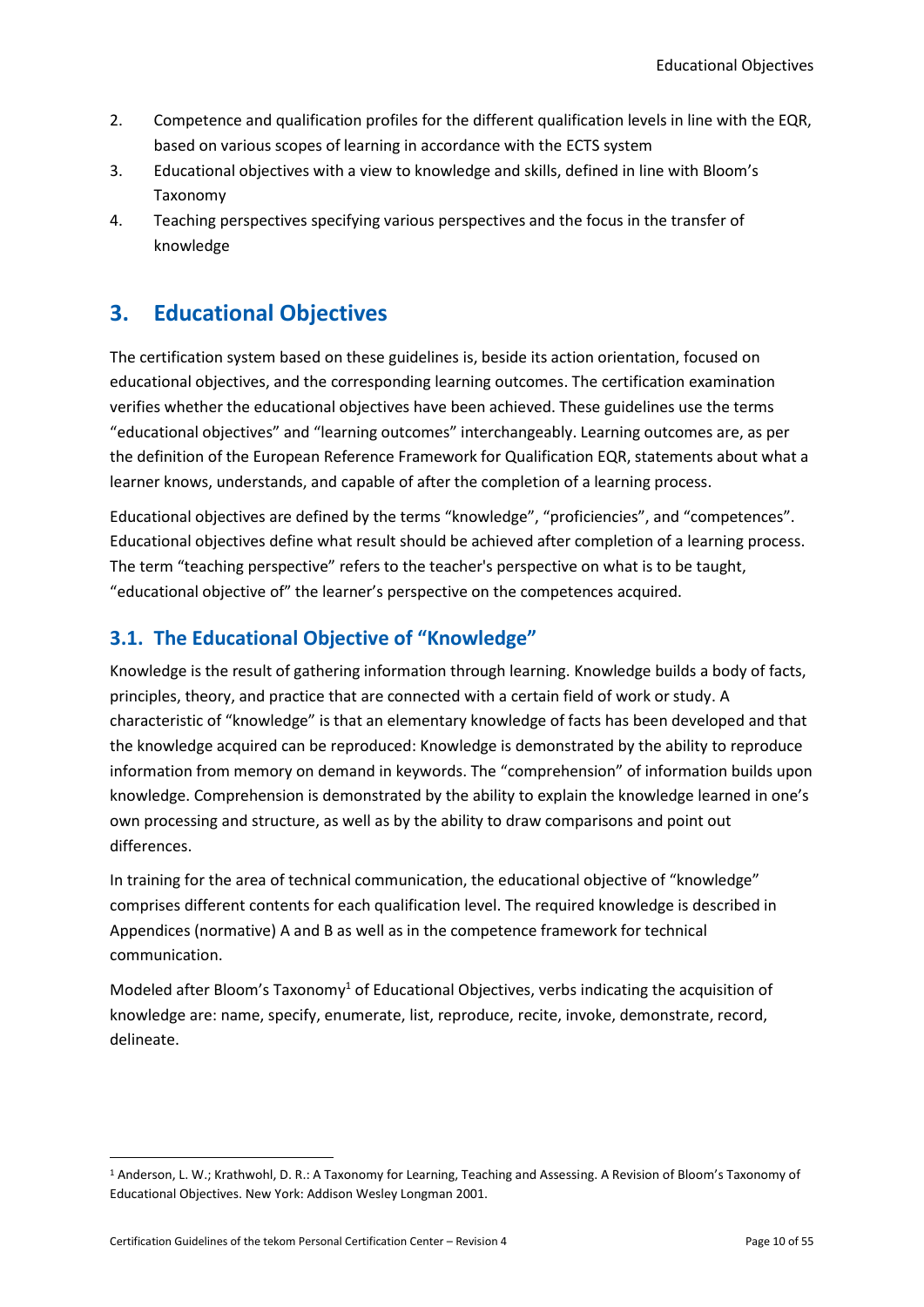Modeled after Bloom's Taxonomy<sup>2</sup> of Educational Objectives, verbs indicating the acquisition of comprehension are: describe, clarify, formulate, illustrate, distinguish, classify, indicate, associate, outline, arrange, compare, contrast, depict, represent, explain, identify, define, quote, report.

## <span id="page-10-0"></span>**3.2. The Educational Objective of "Skills"**

The term "skills" comprises ability and [skill.](file:///C:/wiki/FÃ¤higkeit) Ability is the prerequisite for realizing a skill. Skills thus means applying knowledge and using expertise for complex tasks and problem-solving.

Skills can be cognitive or practical, including the application of methods and instruments or tools. The educational objective of "skills" is achieved when what has been learned can be applied in concrete tasks. The newly learned skills can be implemented in practice. Rules or methods, etc., can be applied in concrete situations.

The educational objective of "skills" contains different contents for each qualification level. These are described in Appendices (normative) A and B as well as in the competence framework for technical communication.

Modeled after Bloom's Taxonomy<sup>3</sup> of Educational Objectives, verbs indicating the acquisition of skills are: be able to apply, carry out, transmit, perform, produce, calculate, edit, evaluate, contribute, utilize, organize, create, deduce, interpret, solve, design.

## <span id="page-10-1"></span>**3.3. The Educational Objective of "Competences"**

The term "competence" describes a confirmed ability, knowledge, skills, as well as personal, social, and/or methodological skills in work or study situations, as well as the ability to apply these for one's own professional and social development.

In the European Reference Framework for Qualification (EQR), competence is described using the terms "responsibility" and "autonomy". Competence in the sense used here includes the ability to "assess", "analyze", "synthesize", and "create". A characteristic of the achievement of the educational objective of "competences" in the sense used here is the ability to analyze, assess, and develop new things. Competence is also demonstrated in that contexts are shown, that ideas and problem definition are broken down to their elements and compared, and differences can be worked out. Competence further includes the ability to assess or to evaluate an issue based on criteria. Competence is also expressed in the ability to synthesize and to create new things, e.g., through need-based adaptations, proprietary developments, or in innovations and enhancements.

The educational objective of "competences" contains different contents for each qualification level. These are described in Appendices (normative) A and B as well as in the competence framework for technical communication.

<sup>&</sup>lt;sup>2</sup> Anderson, L. W.; Krathwohl, D. R.: A Taxonomy for Learning, Teaching and Assessing. A Revision of Bloom's Taxonomy of Educational Objectives. New York: Addison Wesley Longman 2001.

<sup>3</sup> Anderson, L. W.; Krathwohl, D. R.: A Taxonomy for Learning, Teaching and Assessing. A Revision of Bloom's Taxonomy of Educational Objectives. New York: Addison Wesley Longman 2001.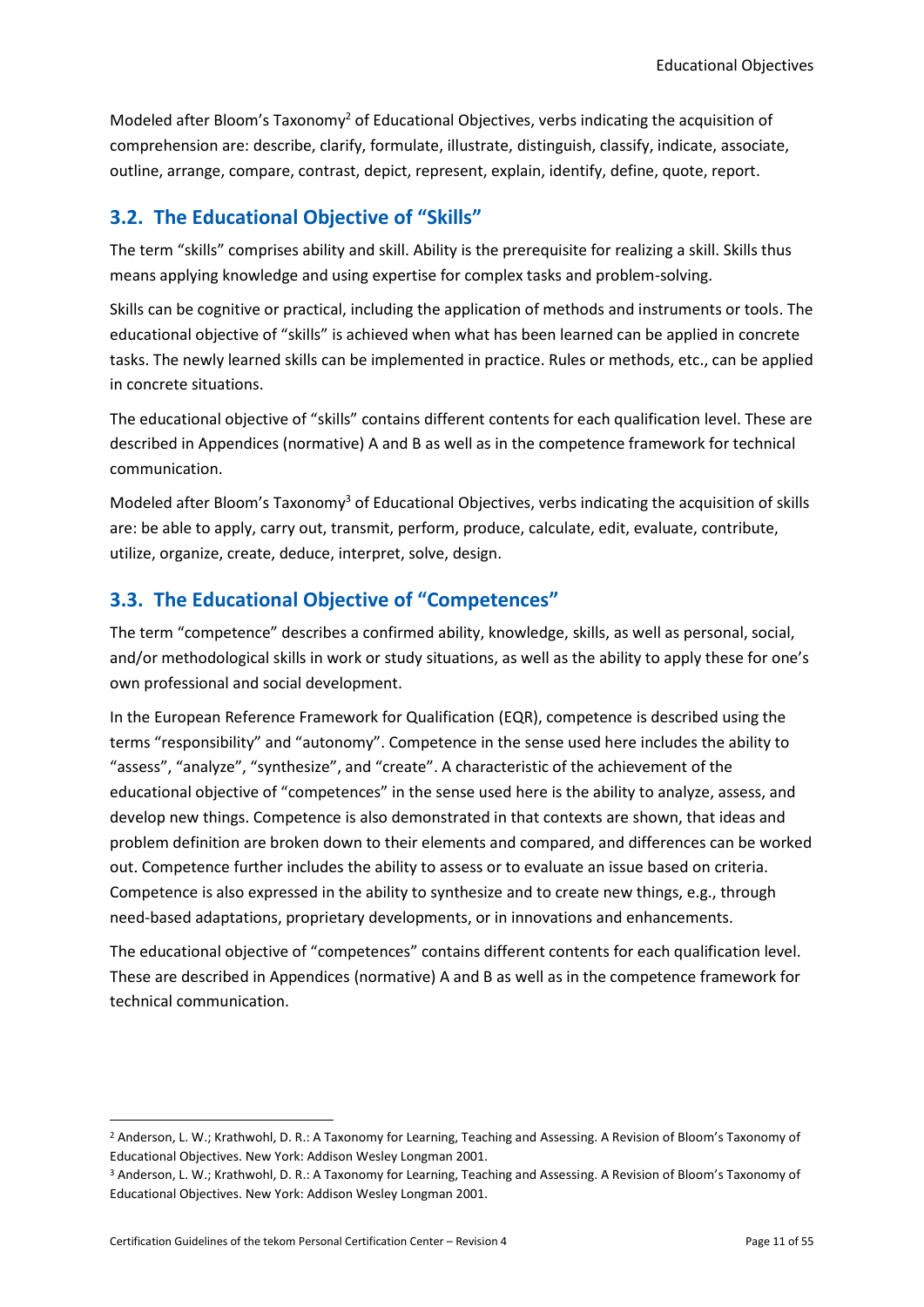Modeled after Bloom's Taxonomy<sup>4</sup> of Educational Objectives, verbs indicating the acquisition of competences are: assess, justify, evaluate, analyze, check, develop, create, decide, select, determine, summarize, find out, search, ascertain, conceive.

## <span id="page-11-0"></span>**3.4. Areas of Competence and Fields of Competence**

The tekom competence framework is hierarchically arranged into areas of competence in the creation process for information products. These areas contain different fields of competence which are subdivided into groups of topics. The groups of topics contain different learning contents. Fields of competence are understood as different fields of topics and activities in connection with the competence framework for technical communication, which can occur during any phase of information product creation process. The competence framework specifies all necessary competences, knowledge, and skills that accompany a certain field of competence. A field of competence can also contain several groups of topics.

# <span id="page-11-1"></span>**4. Organization of the Personal Certification Center**

The personal certification center is a unit within the Gesellschaft für Technische Kommunikation – tekom Deutschland e.V. The personal certification center reports to the tekom Education and Training Committee. The personal certification center develops, organizes, carries out, and inspects personal certification in the area of technical communication on behalf of tekom, in conformity with the normative specifications of DIN EN ISO/IEC 17024:2012. The personal certification center certifies candidates, monitors and re-certifies certified persons, and performs all activities directly connected with personal certification. The personal certification center includes the examination committee, the certification committee, and the expert committee. The operational management representative reports to the personal certification center. The entire personal certification system of tekom also includes the auditing center the representative for the Deutsche Akkreditierungsstelle (DAkkS; "German Accreditation Center"), and the arbitration center. They report to the tekom Board of Directors, and are independent in their activities from the personal certification center.



## *Organizational chart of the personal certification center*

<sup>4</sup> Anderson, L. W.; Krathwohl, D. R.: A Taxonomy for Learning, Teaching and Assessing. A Revision of Bloom's Taxonomy of Educational Objectives. New York: Addison Wesley Longman 2001.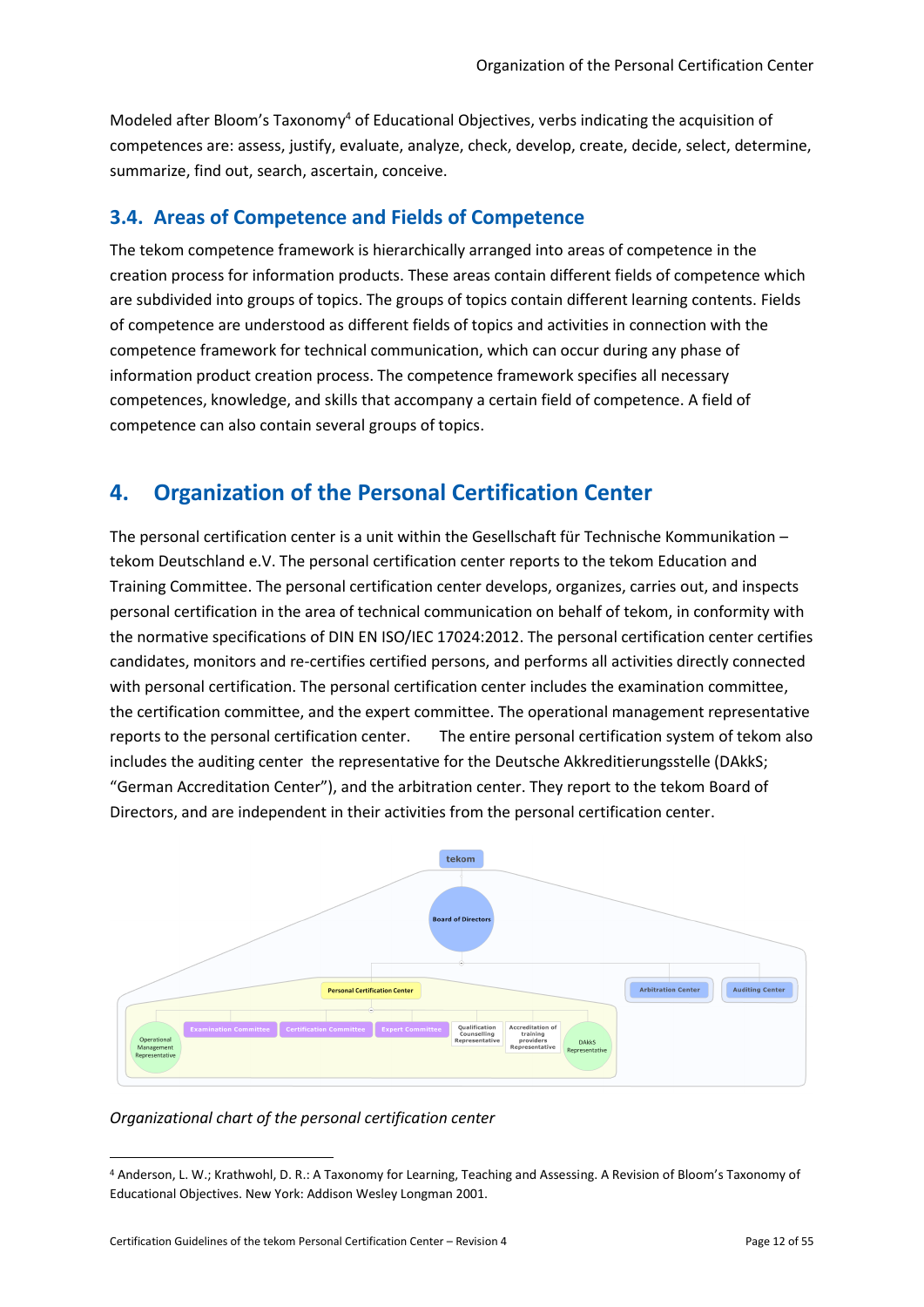# <span id="page-12-0"></span>**4.1. Tasks of the Personal Certification Center**

The tasks of the personal certification center are, in detail:

- Strategy development and delegation of strategy implementation
- Program development, expansion, and maintenance of the overall certification system
- Management and supervision of certification activities in accordance with the requirements of DIN EN ISO/IEC 17024:2012
- Assurance of the performance capability of certification personnel
	- Designating, qualifying, and monitoring the qualification counselors
	- Review of suitability of qualification counselors
	- Designating, qualifying, and monitoring authorized examiners
	- Developing and conducting a qualification process for authorized examiners
- Delegation, coordination, and supervision of management tasks
- Decisions about measures and continual improvement
- Management of personnel in the personal certification center
- Informing candidates about the requirements of the certification system
- Granting valid certificates for a limited time for the respective competence profile
- Monitoring of certified persons

The personal certification center develops evaluation tools to carry out examinations and criteria to evaluate examination performances. The personal certification center monitors and ensures compliance with the time frame of the certification process and compliance with other applicable guidelines and processes. The personal certification center develops publicly accessible information about the tekom certification system and the prerequisites for certification (e.g., documentation, rules, and/or sets of guidelines) and makes these available to certification candidates or certified persons. It is involved in the reworking, expansion or restructuring of the certification system, in particular of competence profiles and competence levels in coordination with the expert committee.

## <span id="page-12-1"></span>**4.2. Tasks of the Examination Committee**

The examination committee is a committee of authorized examiners appointed by the tekom Board of Advisors (professional experts), which is authorized by tekom to carry out the certification examination.

The tasks of the examination committee are, in detail:

- Authorized examiners for certification exams
- Approval of candidates for the certification exam, based on contents and professional expertise
- Appraisal and documentation of the evaluation of project reports or work samples
- Appraisal and evaluation of written tasks of the certification exam
- Carrying out and evaluation of oral parts of the certification exam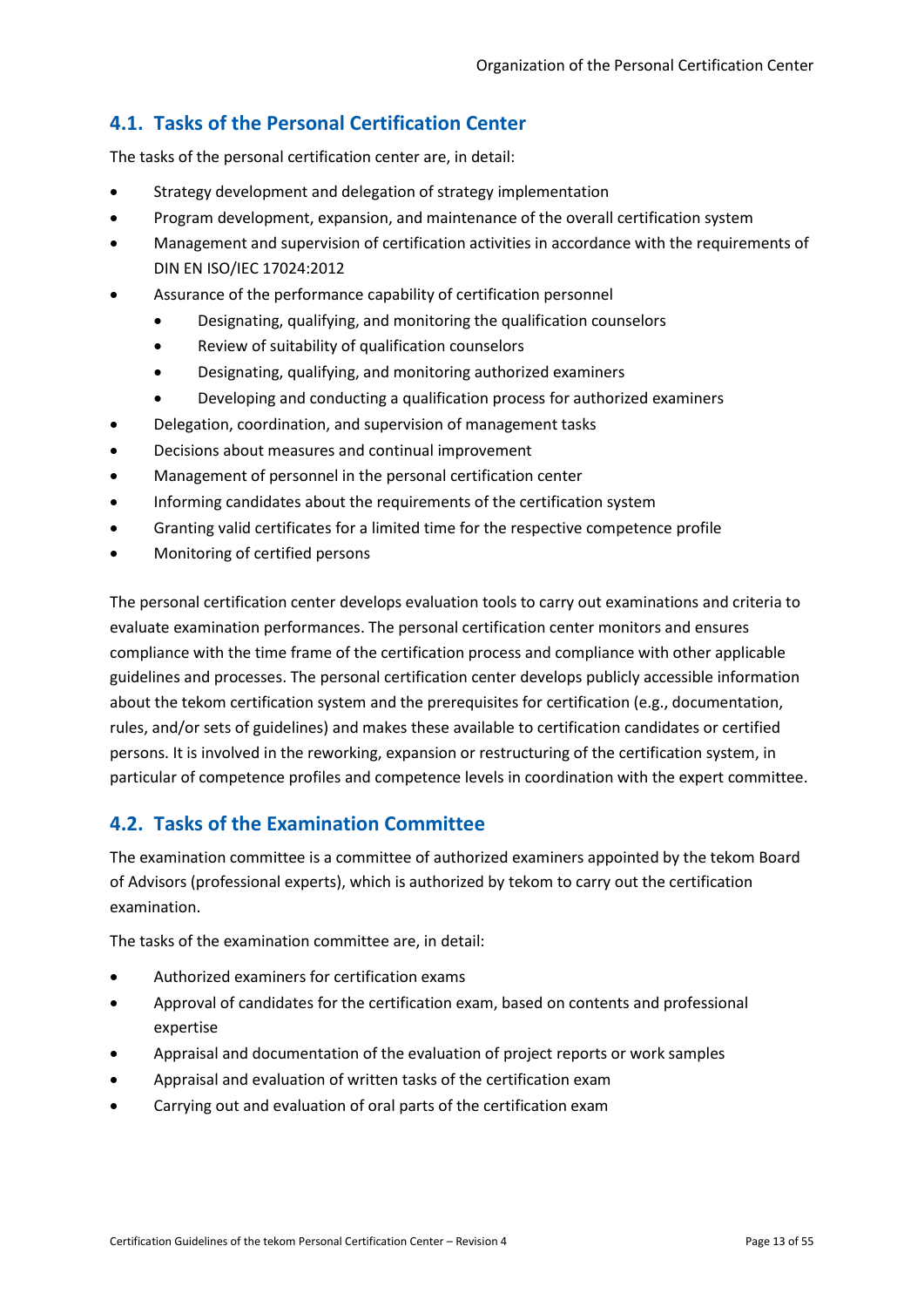# <span id="page-13-0"></span>**4.3. Tasks of the Certification Committee**

The certification committee is a committee of professional experts appointed by the tekom Board of Advisors that undertakes the formal certification of successful certification candidates.

The tasks of the certification committee are, in detail:

- Review of the fulfillment of prerequisites for approval and proof required of applicants, and approval of the certification candidates
- Formal approval of certification candidates for certification for the respective qualification level
- Checking certification performances and examination evaluations based on the minutes
- Determining certification performance and overall scores
- Review of the fulfillment of prerequisites for recertification and of proof of applicants
- Proper certification, recertification of certification candidates, and monitoring of certified persons
- Decision-making on certification, including the granting, maintenance, extension, restriction, suspension or withdrawal of the decision on the granting of certification or recertification (creation of the certificates)
- Ordering the issue of the certificate and signature

# <span id="page-13-1"></span>**4.4. Tasks of the Expert Committee**

The expert committee is a committee of professional experts appointed by the tekom Board of Advisors (managers, employees) that defines, verifies, and validates the contents of the certification exams, as well as creates examination tasks. The expert committee is responsible for the development and maintenance of the certification program for every type of certification.

The expert committee has the right to review the competence profile of a certificate group (Professional Level and Expert Level), and is obliged to maintain the requirements and qualification levels for the certification of a competence profile belonging to a certificate group. The expert committee represents fairly and equitably the interests of all groups involved in the certification program.

The tasks of the expert committee are, in detail:

- Development, expansion, and maintenance of the competence framework for technical communication
- Definition of competence profiles and qualification levels for certification
- Definition of competence requirements for the different qualification levels
- Definition of areas of competence, learning contents, and educational objectives
- Development and quality assurance of examination questions
- Development and maintenance of the examination question database
- Expansion of the tekom certification system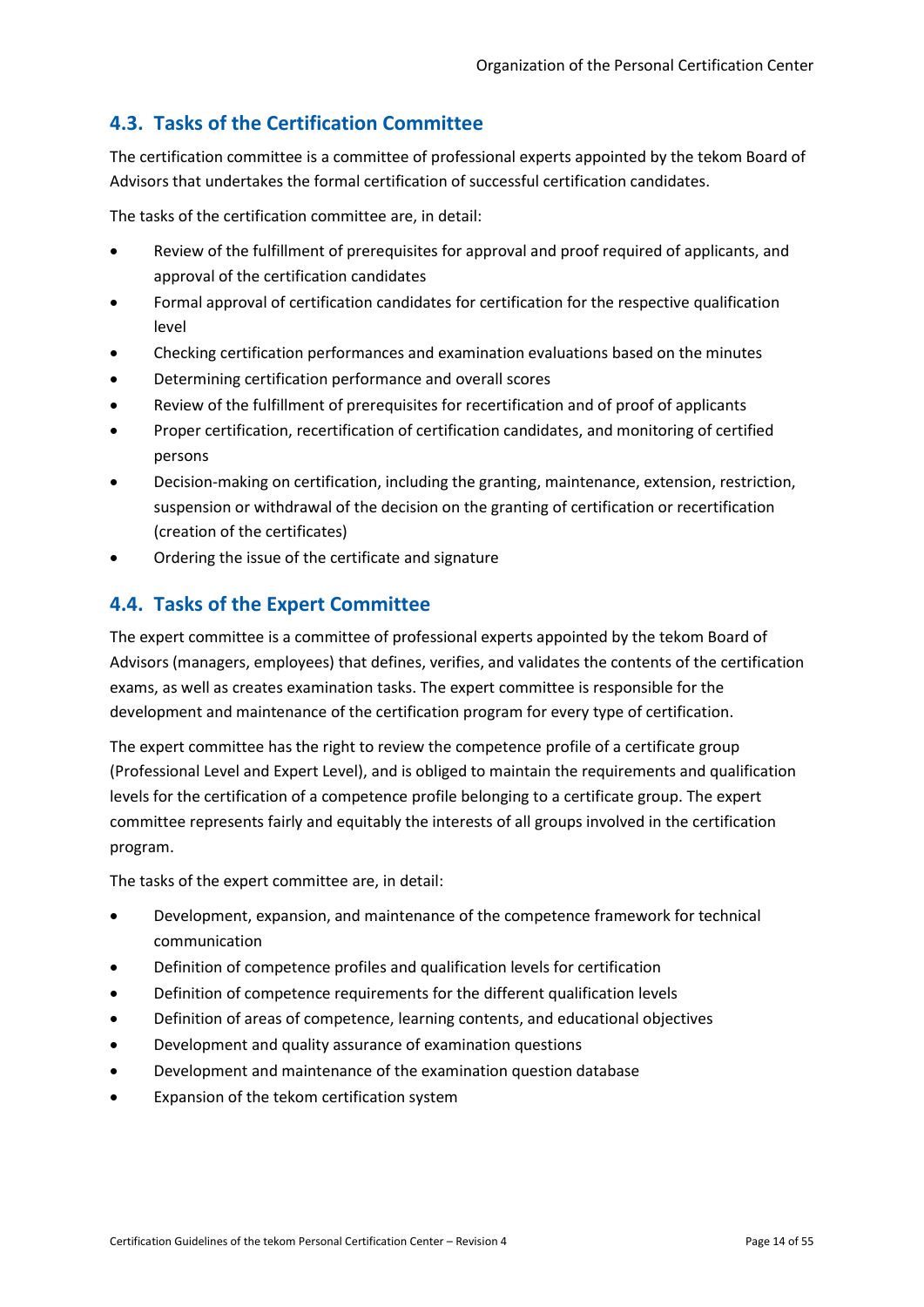# <span id="page-14-0"></span>**4.5. Tasks of the Qualification Consultation Center**

The qualification consultation center is a committee of professional experts appointed by the tekom Board of Advisors (managers, employees; independent body from the other committees of the personal certification center), which is authorized to organize and carry out qualification consultations.

The qualification consultation center has the task of advising, in particular, persons with informally acquired competences, knowledge and skills with regard to their qualification for certification and to establish individual knowledge requirements for preparation for the certification examination.

Lateral entrants without professional experience in the area of technical communication can receive, as part of the qualification consultation, specific information about the competence requirements of the profession.

The task of qualification consultation is to support consultation participants in:

- Acquiring an overview of the professional field of technical communication in all of its facets
- Acquiring familiarity with competence requirements of the professional field of technical communication
- Abilty to realistically estimate their own level of knowledge in the different topic areas and areas of technical communication
- Identifying contents in which a participant can improve or expand their knowledge and skills
- Setting training goals
- Keeping informed about training options
- Keeping informed about the process of tekom certification

# <span id="page-14-1"></span>**4.6. Tasks of the Auditing Center**

The auditing center is a committee of professional experts appointed by the tekom Board of Advisors and an independent body from the other committees of the personal certification center, which prepares the accreditation of tekom as a personal certification center in accordance with DIN EN ISO/IEC 17024:2012 for personal certification and conducts internal audits to review the fulfillment of the requirements of the standard. The chairperson of the auditing center is responsible for preparing and conducting internal audits.

The tasks of the auditing center are, in detail:

- Carrying out an internal audit as per the requirements of DIN EN 17024 and review of standards conformity; creation of an audit report
- Continual review of certification center policy (in particular with regard to examination rules, examination rooms, pricing, monitoring arrangements, etc.)
- Review central accreditation requirements according to independence, neutrality, objectivity, and avoidance of conflicting objectives
- Review of impartiality, conflicts of interest, independence
- Rerview compliance with and effectiveness of data protection and confidentiality
- Review execution, suitability, and implementation of risk analyses
- Observations on quality assurance measures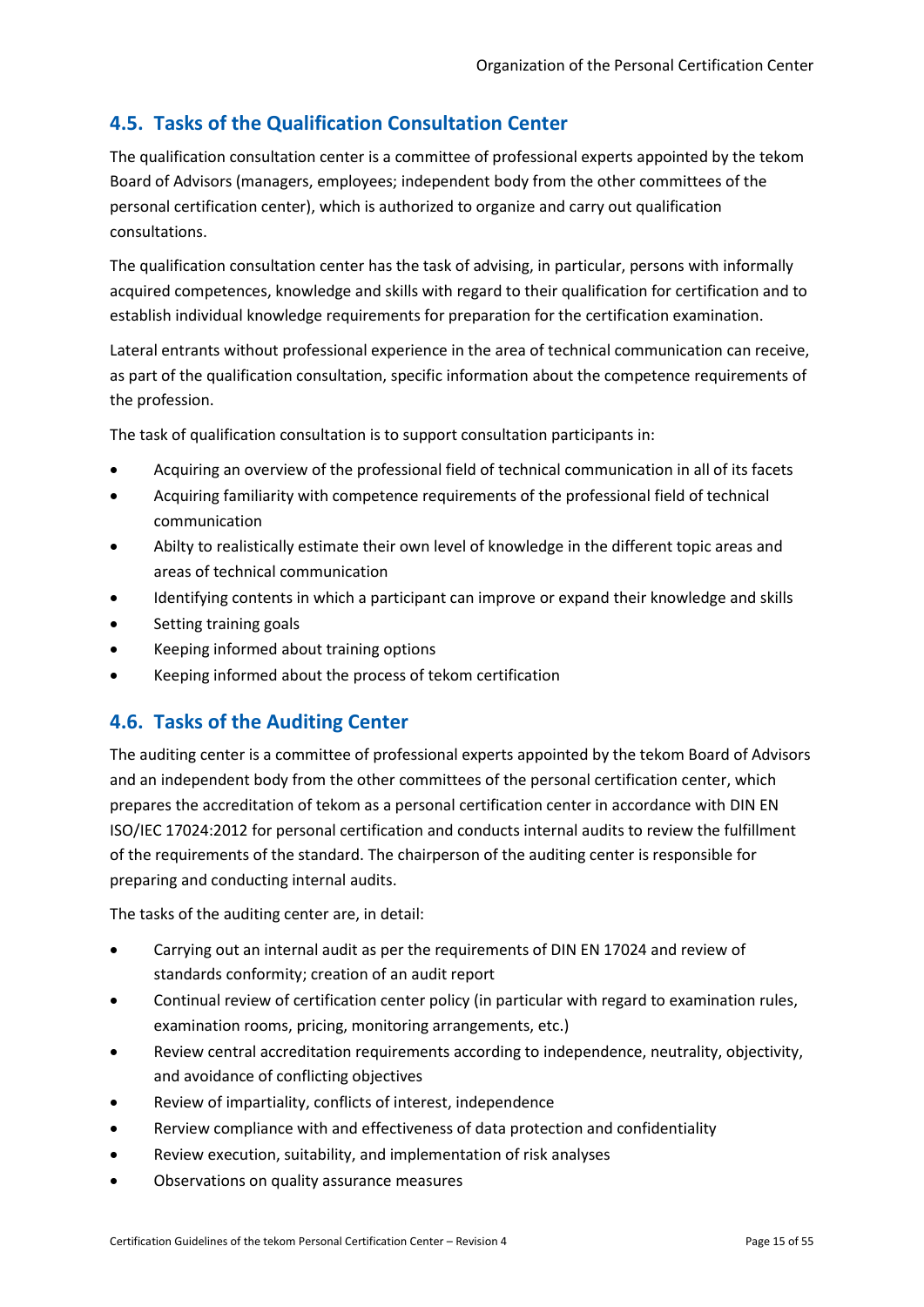- Appraisal of examinations (examination monitoring, witness examination) in the respective certificate groups of competence profiles
- Appraisal of prerequisites for the appointment of personal certification center employees in various areas

# <span id="page-15-0"></span>**4.7. Tasks of the Arbitration Center**

The certification center has set up an arbitration center to address and decide on objections to certification decisions and complaints. The arbitration center is a body independent of the other committees. Arbitrators are appointed by the tekom Board of Advisors. The employees of the arbitration center (arbitrators) are not involved in certification decisions or in other tasks in the certification center. Moreover, they hold no other offices in tekom, nor do they work for any training providers involved in the certification. The arbitration center rules on general complaints and objections to certification decisions according to the arbitration rules.

The tasks of the arbitration center are, in detail:

- Review of complaints and objections for formal and substantive authorization as per compliance with the valid rules; by reviewing documents; if necessary, requesting further supporting documents; if necessary, hearing and initiating further measures, e.g., second appraisals
- Decision on claims of the objector or complainant
- Execution of settlement negotiations and delivering results
- Arrangement of formal amendments to the certification center
- **Rulings**
- Documentation of the complaint and objection process (logging)
- Proposal of measures for the future reduction or elimination of grounds for complaints or objections

## <span id="page-15-1"></span>**4.8. Tasks of the DAkkS Representative**

The DAkkS representative is a tekom employee and is responsible for compliance with all requirements for fulfillment of standards conformity, in particular ensuring and guaranteeing impartiality, independence, the avoidance of conflicts of interest, and compliance with data protection. They are responsible for the preparation and execution of external auditing through DAkkS.

The tasks of the DAkkS representative are, in detail:

- Application for accreditation
- Ensuring standards conformity
- Ensuring the independence, neutrality, objectivity, and avoidance of conflicting objectives in the central accreditation requirements
- Monitoring conflicts of interest, ensuring independence and neutrality
- Ensuring data protection and confidentiality
- Determination of general risks in certification activities and, in particular, risks for impartiality, conflicts of interest, independence, data protection, and confidentiality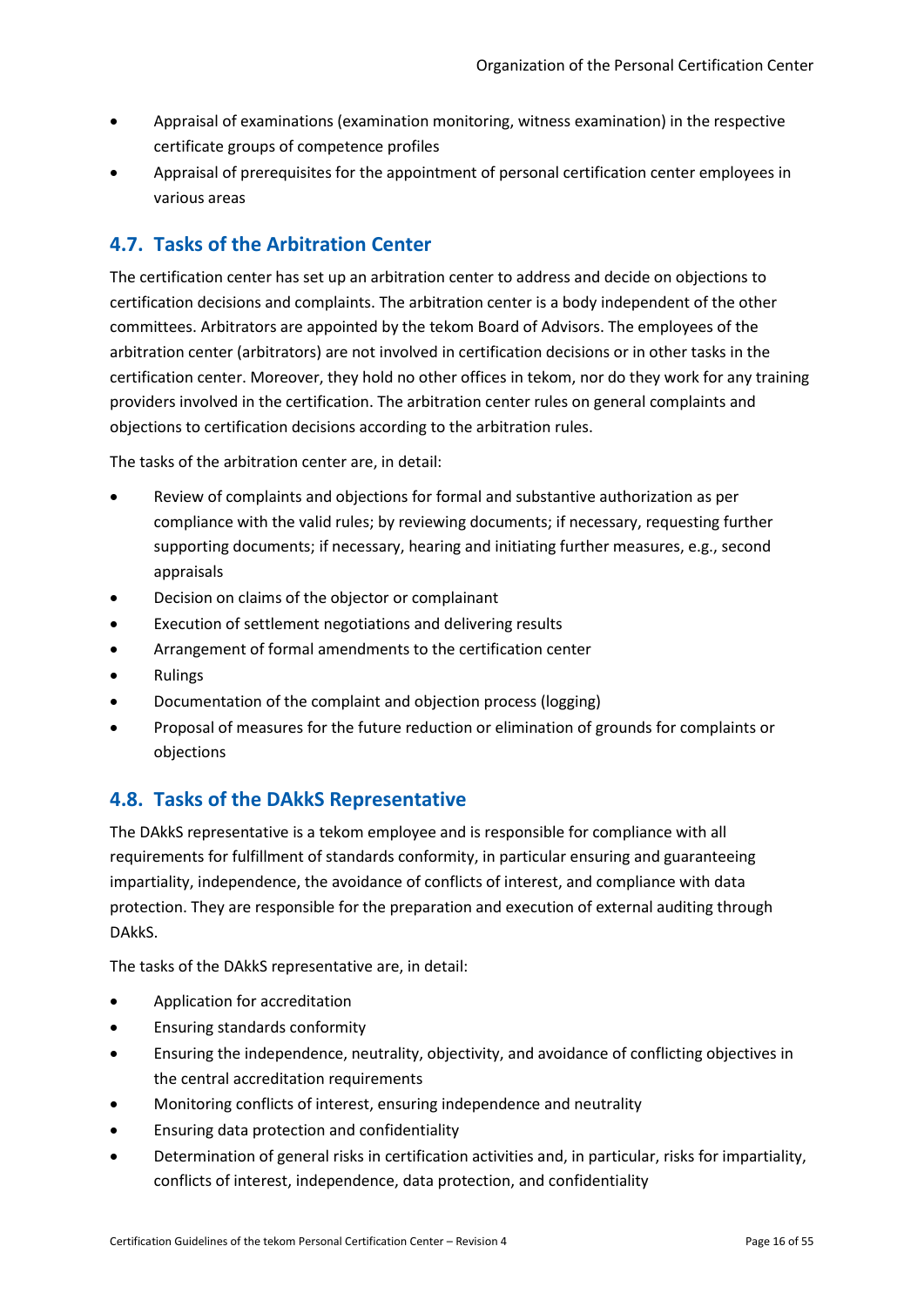- Risk management
- Legal examination of all necessary declarations
- Preparation of internal and external auditing
- Planning and initiation of the execution of internal audits
- Archival of audit reports
- Data protection supervisor of tekom

## <span id="page-16-0"></span>**4.9. Tasks of the Operational Management Representative**

The operational management representative is a tekom employee and responsible for the operative implementation of all management requirements and guidelines for certification activities as well as for ongoing controlling and input for management evaluation.

The tasks of the operational management representative are, in detail:

- Creation, distribution, monitoring, updating, and instruction in the management handbook and associated documents
- Process development and documentation
- Document management (creation, control, versioning, archival) in cooperation with the tekom Education and Training Committee
- Development, maintenance, and administration of the "SharePoint" collaborative platform of the certification center
- Management evaluation, metrics reporting, and improvements to the management system
- Initiation and organization of training sessions and meetings
- Quality monitoring and feedback evaluation
- Collection and evaluation of internal and external feedback on the certification system
- Processing proposals for continual improvement
- Reporting to management on the status, development, and possible improvements to the management and certification system
- Examination evaluation
- Deriving improvements to the certification process
- Project management for expansion of the tekom certification system
- Implementation of measures, controlling the implementation controlling, and evaluatiing effectiveness
- Establishment, monitoring, and expansion of the management system
- Creation, distribution, monitoring, and updating of the management handbook
- Ongoing training sessions on the contents of the management system
- Promoting awareness of standards conformity and quality among all employees and representatives of the personal certification center and interested parties

## <span id="page-16-1"></span>**4.10. Tasks of the tekom Accreditation Center for Training Programs**

tekom accreditation for training programs in the area of technical communication is undertaken by tekom, attesting to the conformity of education providers' education programs with the requirements of the competence framework for technical communicators and accrediting the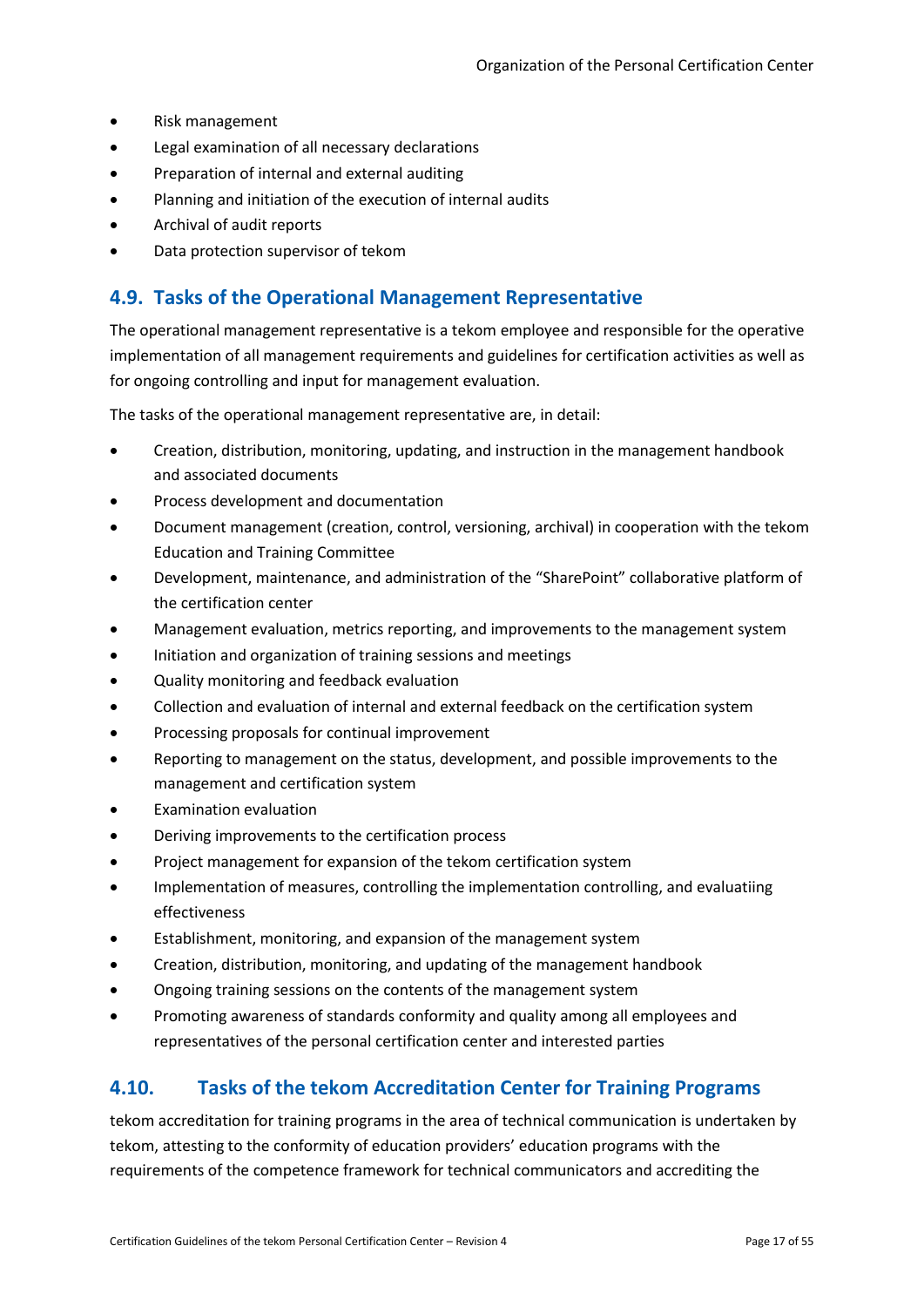suitability of the education program preparing certification candidates for the tekom certification examination for the respective accredited qualification level. Accreditation takes place on the basis of tekom's accreditation rules for training providers.

# <span id="page-17-0"></span>**5. The Certification Process**

In the following, the participants and their tasks within the certification process are described.

## <span id="page-17-1"></span>**5.1. Persons Involved in the Certification Process**

The groups of persons described in the following are involved in carrying out the certification or in the certification process.

## <span id="page-17-2"></span>**5.1.1 Qualification Counselors**

#### **Definition**

The qualification counselor advises potential certification candidates (consultation participants) with respect to their personal training and qualification needs. The objective of the qualification consultation is to discover gaps in knowledge. Together with the consultation participant, the qualification counselor identifies gaps in knowledge through the qualification consultation and advises on a sensible personal training strategy and possible qualification training.

#### **Tasks**

- Assess the initial situation of the consultation participant and overview of the professional career up to this point as well as previous education and training
- Discuss the self-evaluation of the consultation participant using a questionnaire
- Feedback on the self-evaluation with regard to competence and qualification
- Discussion of options, competences, knowledge, and skills to expand, deepen, or specialize in
- Explanation of the necessary competences in the area of technical communication as well as the different competence profiles and qualification levels
- Explanation of key qualifications of technical communicators
- Information on different options for qualification and training
- Information on the process of certification

#### **Conditions of Appointment**

Verification of the required competences of a counselor, for example, based on qualifications such as:

- A university degree or applied science university diploma in technical communication, the natural sciences, engineering or economics, or proof of a comparable professional qualification
- Professional experience (> 5 years), with at least 35 hours a week in one or several fields of activity in technical communication
- Qualification and professional competence in technical communication
- Leadership experience (helpful, but not a prerequisite)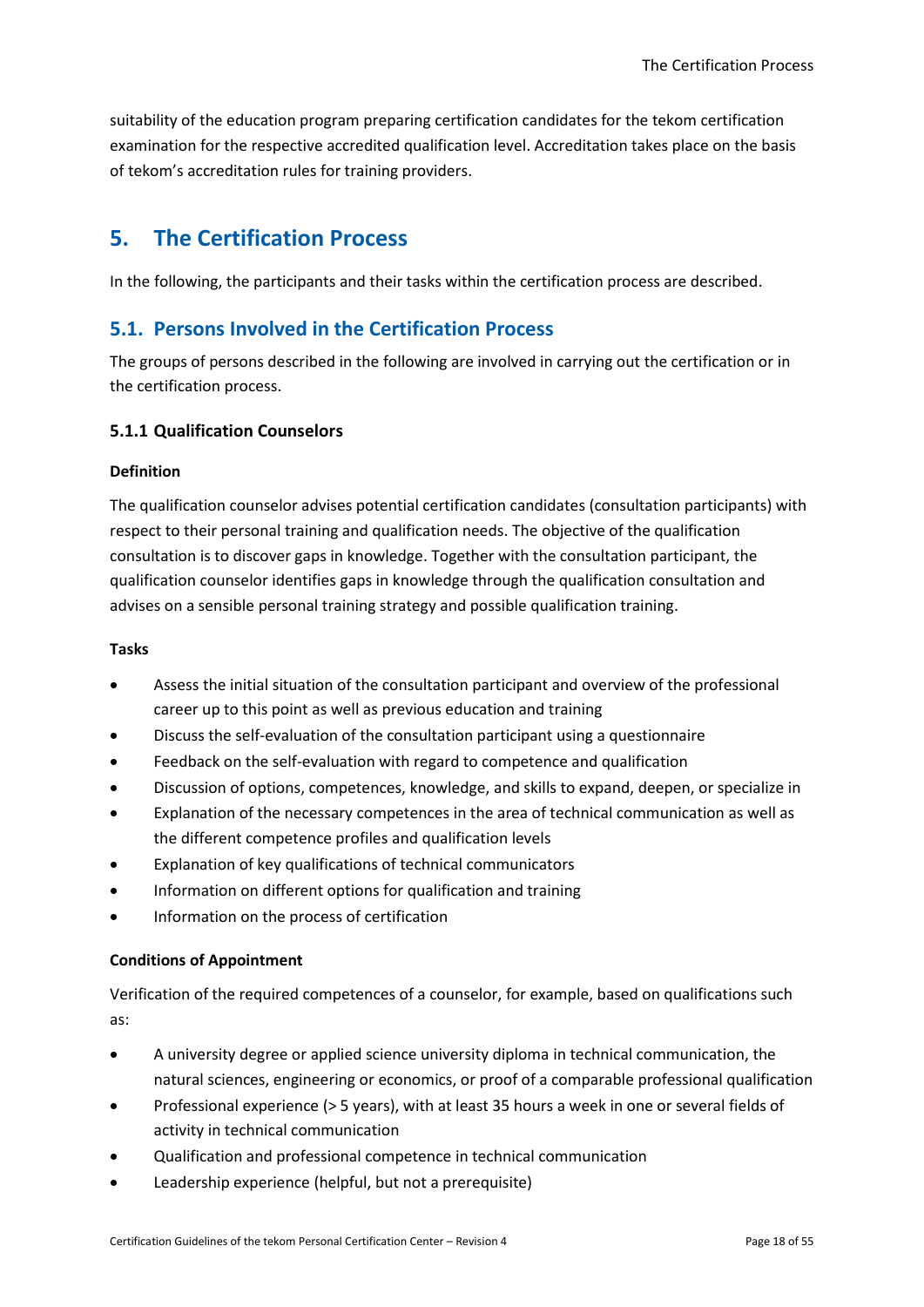- Active cooperation in a tekom regional group (helpful, but not a prerequisite)
- Membership in tekom Deutschland (or a country organization of tekom Europe)

#### **Necessary Competences of a Qualification Counselor**

A qualification counselor must provide proof of the following competences for appointment:

- Professional competence in the area of technical communication
- Knowledge of the certification system of the tekom personal certification center, including the management system
- Knowledge of the competence framework for technical communication
- Knowledge of the competence and qualification requirements of the tekom certification system as well as of the different competence profiles and qualification levels
- Interview techniques and communication skills
- Capability for reflection and personal capacity to act
- Language skills (English)

#### **Appointment and Management**

Qualification counselors are appointed by the tekom Board of Directors upon the proposal of the chairperson for qualification consultation for a period of three years. Activities as part of qualification consultation are managed, reviewed, and steered by the chairperson for the area of qualification consultation. They report functionally to the chairperson for qualification consultation.

#### <span id="page-18-0"></span>**5.1.2 Authorized Examiners and Examination Recorders**

#### **Definition**

Authorized examiners conduct certification examinations and evaluate the candidates' performance as part of the certification process. In addition, they create minutes and reports. An authorized examiner can be responsible for several competence profiles. Authorized examiners are responsible for conducting certification examinations and the performance evaluation in the individual parts of the examination. In the oral part of the examination, they work together with a neutral recorder who is not involved in the examination. The recorder does not undertake tasks involving content or structure and is not involved in the examination process. For this reason, this position is not appointed, but only commissioned.

#### **Tasks**

One examiner is commissioned for every performance of a certification examination and performance evaluation in the different parts of the examination. The authorized examiner is responsible for conducting an oral certification examination, for evaluating the performance in the written part of the examination or for the appraising the practical work or the technical project. In the process, different authorized examiners can be commissioned for the performance evaluation of different parts of the examination. The examination is to be conducted within the time allocated and the applicable minutes templates are to be used for the performance evaluation. The oral certification examination also includes an independent recorder commissioned by tekom. This person is not involved in the performance evaluation.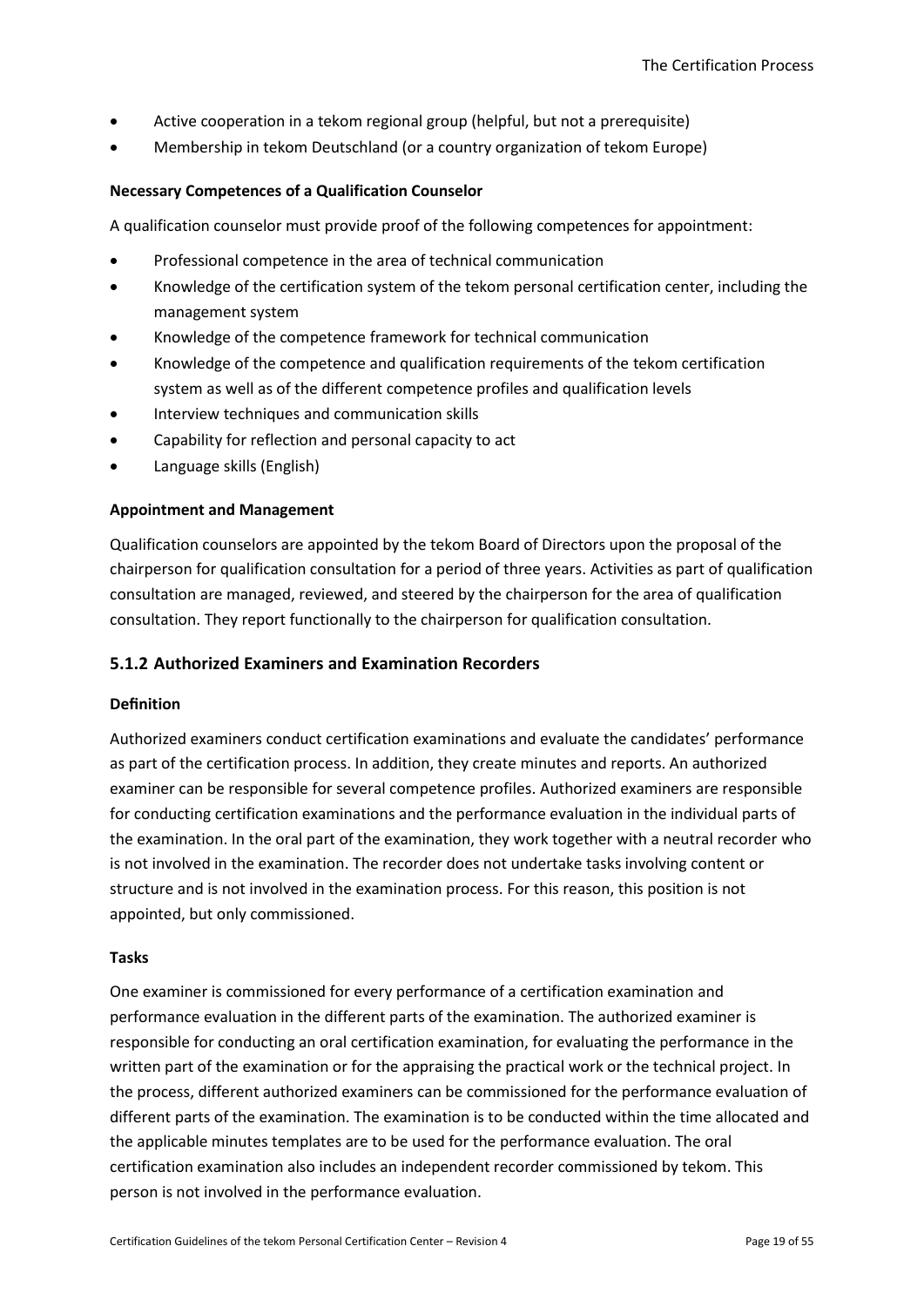The tasks of the authorized examiner are:

- Appraisal and creation of the appraisal minutes on the technical project (information product and reflection) for Expert Level or evaluation of the practical tasks for Professional Level
- Conducting the examination and the performance evaluation in the oral part of the examination

The tasks of the recorder are:

• Creation of minutes on the examination process and on the performance evaluation in the oral parts of the examination

#### **Prerequisites for Appointment (Only for Authorized Examiners)**

- A university degree or applied science university diploma in technical communication, the natural sciences, engineering or economics, or proof of a comparable professional qualification
- Professional experience (> 5 years) in technical communication, with at least 35 hours a week in one or several fields of activity in technical communication
- Qualification and professional competence in technical communication, for example, through:
	- Speaking activities at professional conferences
	- Author of professional articles or professional publications
- Examination experience or experience in teaching and/or well-grounded knowledge of examination methods and procedures
- Knowledge and skills in interviewing, in particular conducting an oral examination
- Fluent mastery of the language in which the examination is being conducted

## **Special Requirements (Only for Authorized Examiners)**

It is a mandatory requirement of authorized examiners to be independent and impartial.

- 1. They must not perform any teaching or training activities at the educational institutes at which the certification candidates to be certified were educated.
- 2. They must not perform any tasks within tekom or hold any office due to which conflicts of interest or objective with their activity as examiner could arise, or that represent risks for independence or impartiality.
- 3. They must not occupy any positions in other businesses or organizations or perform any tasks that conflict with their activity as examiner and due to which conflicts of interest or objective with their activity as examiner could arise, or that represent risks for independence or impartiality. Certification examiners are obliged to continually extend their training to keep their knowledge up to the latest standards. This can, for example, consist of participation in professional conferences or meetings.
- 4. Examiners must notify the tekom personal certification center without delay upon infringement of the requirements to be fulfilled by them or upon restrictions regarding their prerequisites for appointment.

It is a mandatory requirement for authorized examiners to comply with the rules defined in the guidelines for examiners for conducting certification examinations. In addition, conducting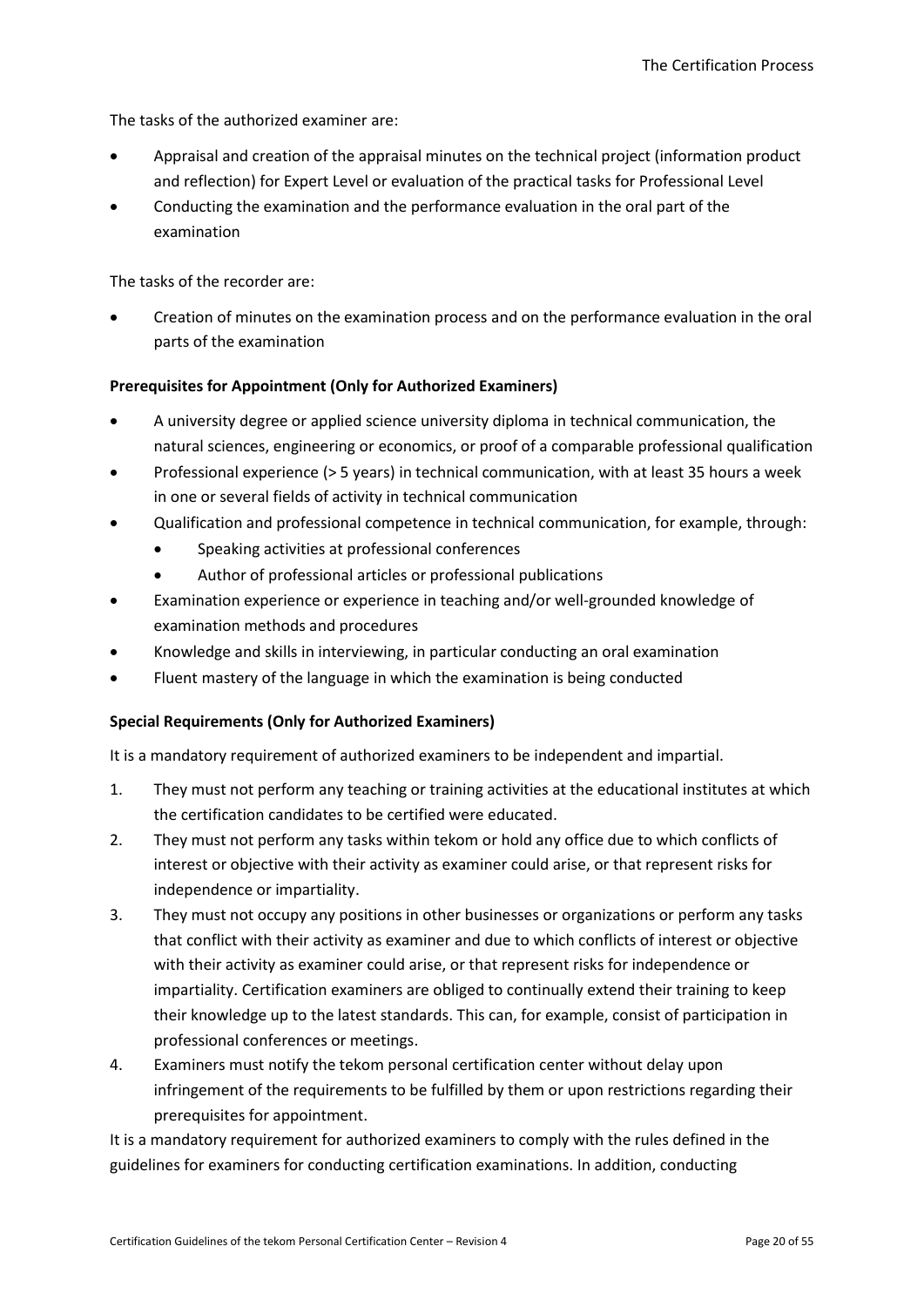certification examinations is subject to the regulations in the management handbook for personal certifications in the area of technical communication as well as to the applicable process handbook.

For every examination commission and for every performance of parts of examinations, an examiner must decide whether they have the necessary competence for conducting it and the performance evaluation. If not, they must communicate this directly and promptly to the chairperson of the examination committee. In this case, a different examiner is commissioned to conduct an examination or part of an examination.

If, during activity as an examiner, significant prerequisites for approval no longer apply or requirements are not fulfilled, the approval and appointment as an examiner will be withdrawn.

#### **Necessary Competences of an Authorized Examiner**

An authorized examiner must provide proof of the following competences for appointment:

- Professional competence in the area of technical communication
- Knowledge of the certification system of the tekom personal certification center, including the management system
- Knowledge of the competence framework for technical communication
- Knowledge of the competence and qualification requirements of the tekom certification system as well as of the different competence profiles and qualification levels
- Knowledge in dealing with the examination management system
- Competences in examination, assessment, and decision-making
- Communication and interpersonal skills
- Social skills and ability to collaborate
- Knowledge of data protection
- Language skills (German/English)

#### **Appointment and Management**

Authorized examiners are appointed by the tekom Board of Directors upon the proposal of the certification center for a period of three years.

Activities as part of certification examinations are managed, reviewed, and steered by the chairperson for the examination committee. They report functionally to the chairperson for the certification committee.

#### <span id="page-20-0"></span>**5.1.3 Certification Decision-Makers**

#### **Definition**

Certification decision-makers are persons who review the prerequisites for approval for certification as well as the performance or scores of the certification examination, check the conditions for recertification, make certification or recertification decisions, and grant certifications and recertifications.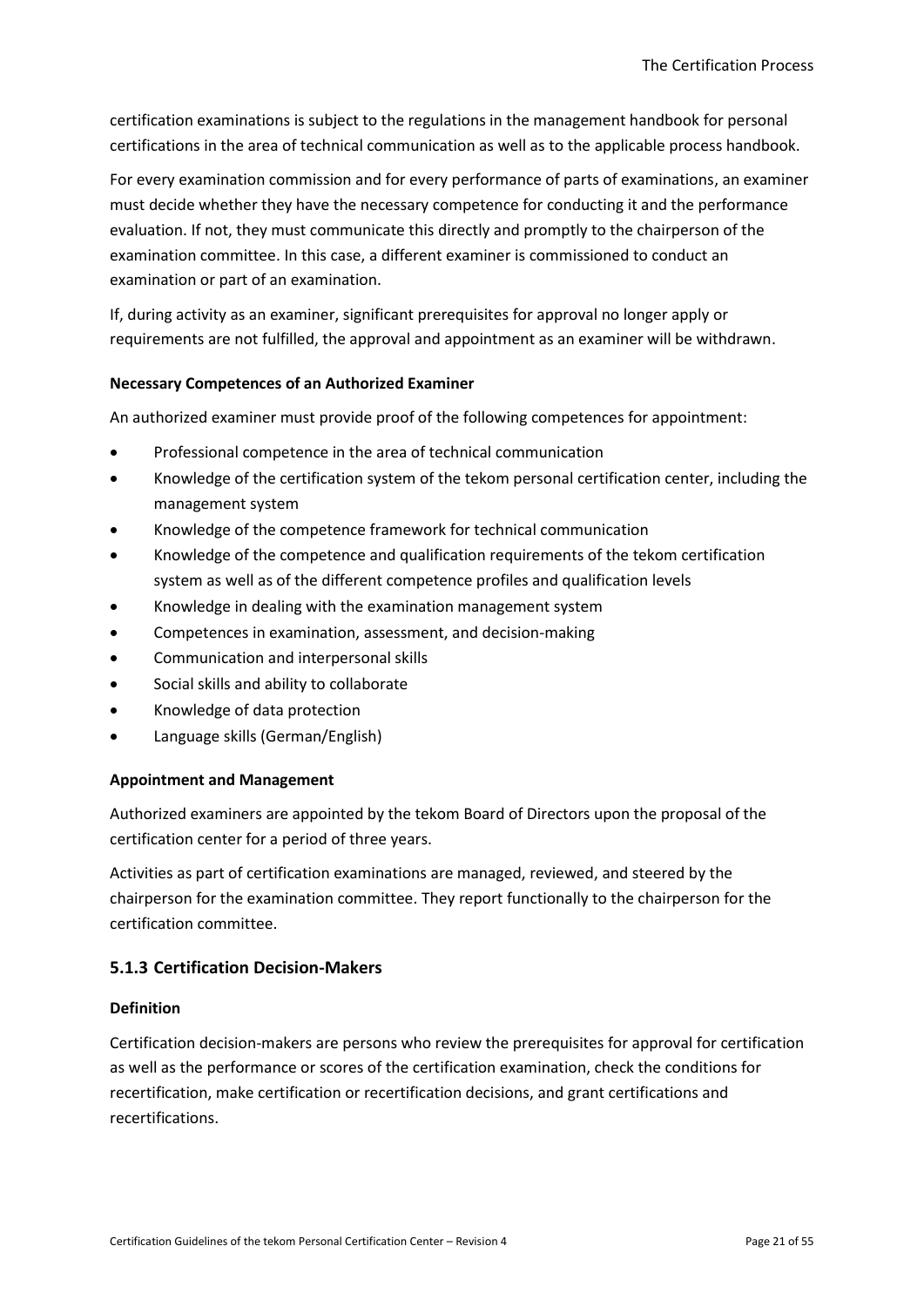## **Tasks**

The general task of the certification decision-maker consists of the appraisal of all documents and proof regarding fulfillment of conditions for certification and recertification and complying with the normative competence and qualification requirements of the certification system of tekom.

- Review of the prerequisites for approval of the applicant and formal approval of certification candidates for the respective qualification level
- Checking the certification performance and examination evaluation based on the minutes and the overall score
- Determination of the certification performance and overall score
- Review of the fulfillment of the certification examination prerequisites in the application (proof) and certification examination scores
- Review of applicants' prerequisites for recertification
- Making certification and recertification decisions
- Granting certifications and recertifications

## **Prerequisites for Appointment**

The following prerequisites must be fulfilled for appointment as a certification decision-maker:

- A university degree or applied science university diploma in technical communication, the natural sciences, engineering or economics, or proof of a comparable professional qualification
- Professional experience (> 5 years) in technical communication, with at least 35 hours a week in one or several fields of activity in technical communication
- Qualification and professional competence in technical communication
- Leadership experience (helpful, but not a prerequisite)
- Experience with education and training systems (helpful, but not a prerequisite)
- Experience with accreditation according to standards (helpful, but not a prerequisite)

Certification decision-makers must:

- Be familiar with the certification system of the tekom personal certification center
- Declare their readiness to participate regularly in the sessions of the committees relevant for them and tekom training events, as per the requirements of DIN EN ISO/IEC 17024:2012 for personal certification centers

## **Necessary Competences of a Certification Decision-Maker**

A certification decision-maker must provide proof of the following competences for appointment:

- Professional competence in the area of technical communication
- Knowledge of the certification system of the tekom personal certification center, including the management system
- Knowledge of the competence framework for technical communication
- Knowledge of the competence and qualification requirements of the tekom certification system as well as of the different competence profiles and qualification levels
- Professional competence in education and training systems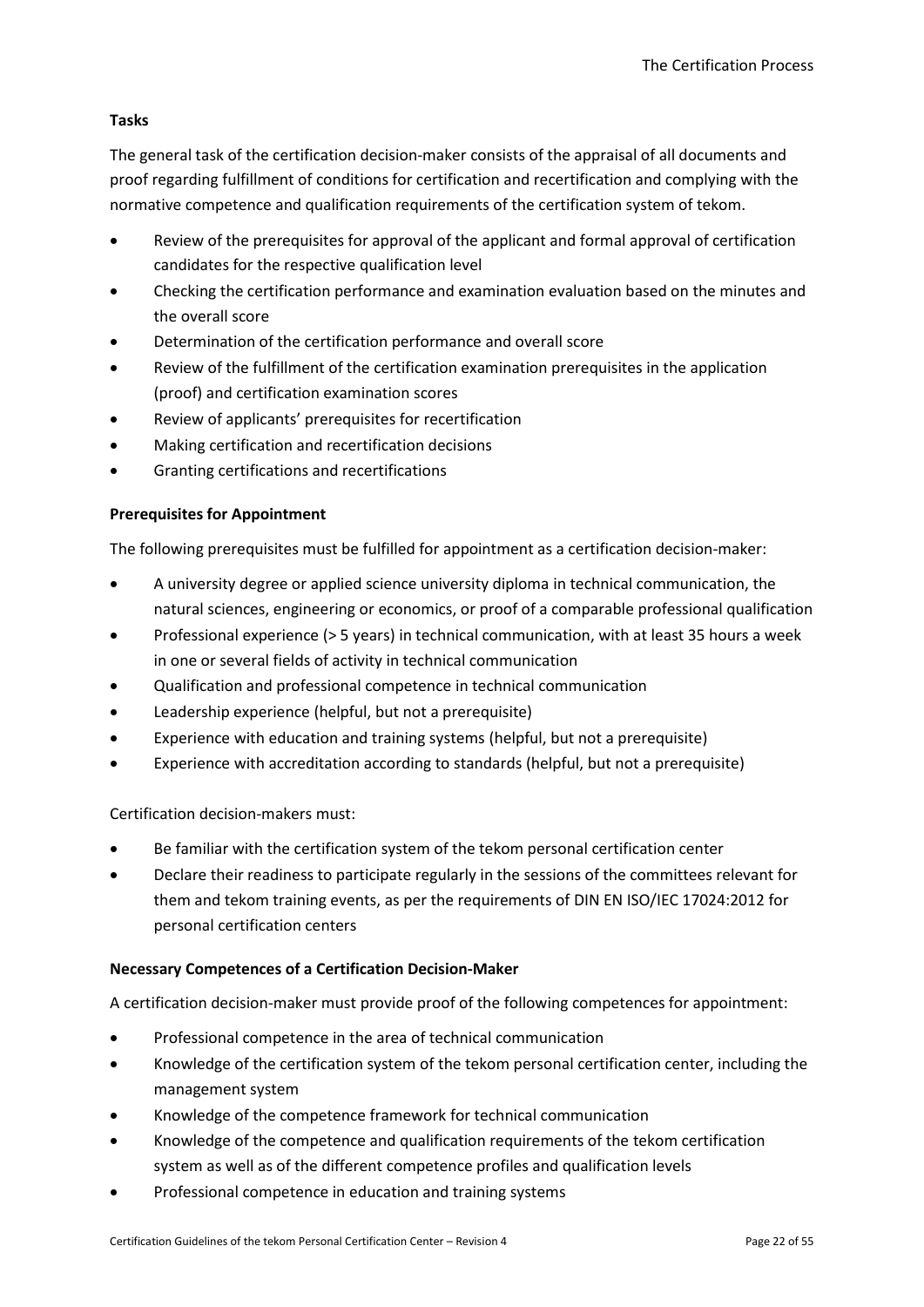- Knowledge of DIN EN ISO/IEC 17024:2012
- Competences in planning and management
- Decision-making ability
- Interpersonal and communication skills, ability to collaborate
- Knowledge of data protection
- Language skills (German/English)

#### **Appointment and Management**

Certification decision-makers are appointed by the tekom Board of Directors upon the proposal of the certification center for a period of three years. Activities as part of the certification center are managed, reviewed, and steered by the chairperson for the education and training committee. They report functionally to the chairperson for the education and training committee.

#### <span id="page-22-0"></span>**5.1.4 Auditors**

#### **Definition**

Auditors are persons who, in the appraisal of the certification center (certification center audit), are responsible for the professional compliance and conformity of certification activities with DIN EN ISO/IEC 17024:2012.

#### **Tasks**

The general task of an auditor consists of appraising the functional capability of the certification center, incl. its positions and committees as well as associated positions, with regard to the requirements of DIN EN ISO/IEC 17024:2012, in particular by:

- Conducting an internal audit as per the requirements of DIN EN ISO/IEC 17024:2012 and review of standards conformity; creation of an audit report
- Continual review of certification center policy (particularly regarding examination rules, examination rooms, pricing, monitoring arrangements, etc.)
- Checking central accreditation requirements according to independence, neutrality, objectivity, and avoidance of conflicting objectives
- Review of impartiality, conflicts of interest, independence
- Checking compliance with and effectiveness of data protection and confidentiality
- Checking execution, suitability and implementation of risk analyses
- Observations on quality assurance measures
- Appraisal of examinations (examination monitoring, witness examination) in the respective certificate groups of competence profiles
- Appraisal of prerequisites for the appointment of employees of the personal certification center in various areas

#### **Prerequisites for Appointment**

The following prerequisites must be fulfilled for appointment as an auditor: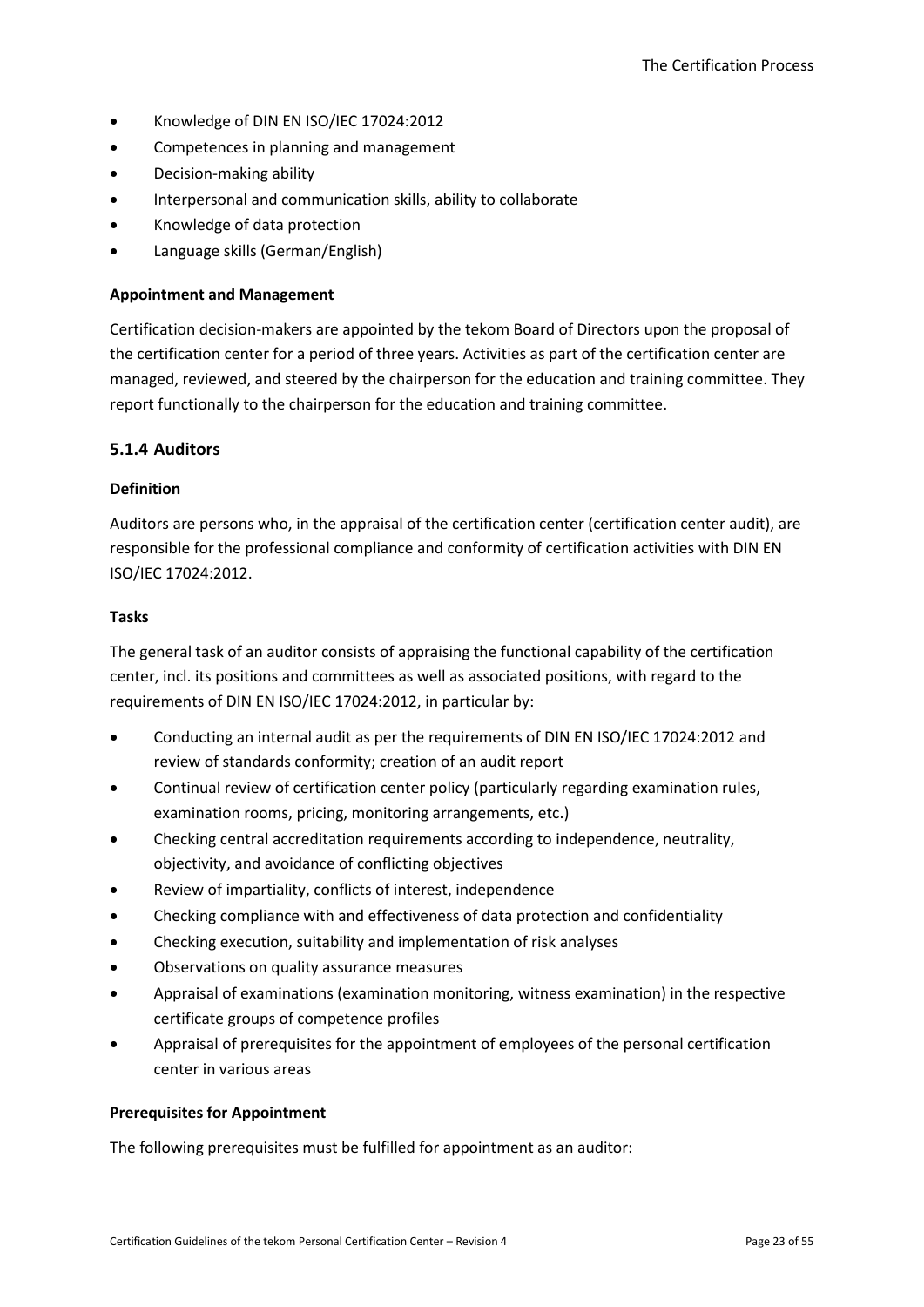- A university degree or applied science university diploma in technical communication, the natural sciences, engineering or economics, or proof of a comparable professional qualification
- Professional experience (> 4 years) in technical communication, with at least 35 hours a week in one or several fields of activity in technical communication
- Leadership experience (helpful, but not a prerequisite)
- Experience with education and training systems (helpful, but not a prerequisite)
- Experience with auditing or accreditation in accordance with DIN EN ISO/IEC 17024:2012

#### **Necessary Competences of an Auditor**

An auditor must provide proof of the following competences to be appointed:

- Professional competence in education and training systems
- Knowledge of DIN EN ISO/IEC 17024:2012
- Knowledge of the certification system of the tekom personal certification center, including the management system
- Knowledge of the competence framework for technical communication
- Knowledge of the competence and qualification requirements of the tekom certification system as well as of the different competence profiles and qualification levels
- Experience with auditing or accreditation in accordance with DIN EN ISO/IEC 17024:2012
- Competences in planning and management, quality management
- Competence in conducting a risk analysis and decision-making ability
- Integration capability: ability to work successfully with different persons
- Interpersonal skills, ability to collaborate, and communication skills

## **Appointment and Management**

Auditors are appointed by the tekom Board of Directors upon the proposal of the certification center for a period of three years. An auditor works independently as per the requirements of DIN EN ISO/IEC 17024. Auditors must:

- Know the certification system of the tekom personal certification center
- Be familiar with the tekom competence framework for technical communicators and the resulting competence profiles and qualification levels
- Conclude a contract with tekom about their activity as auditor
- Declare their readiness to participate regularly in the sessions of the committees relevant for them and tekom training events, as per the requirements of DIN EN ISO/IEC 17024:2012 for personal certification centers

## <span id="page-23-0"></span>**5.1.5 Arbitrators**

#### **Definition**

Arbitrators are persons who review and assess issues and obtain agreements or achieve arbitration in the event of objections to certification decisions or complaints. They are responsible for the arbitration proceedings of the tekom personal certification center as an out-of-court process for dispute resolution.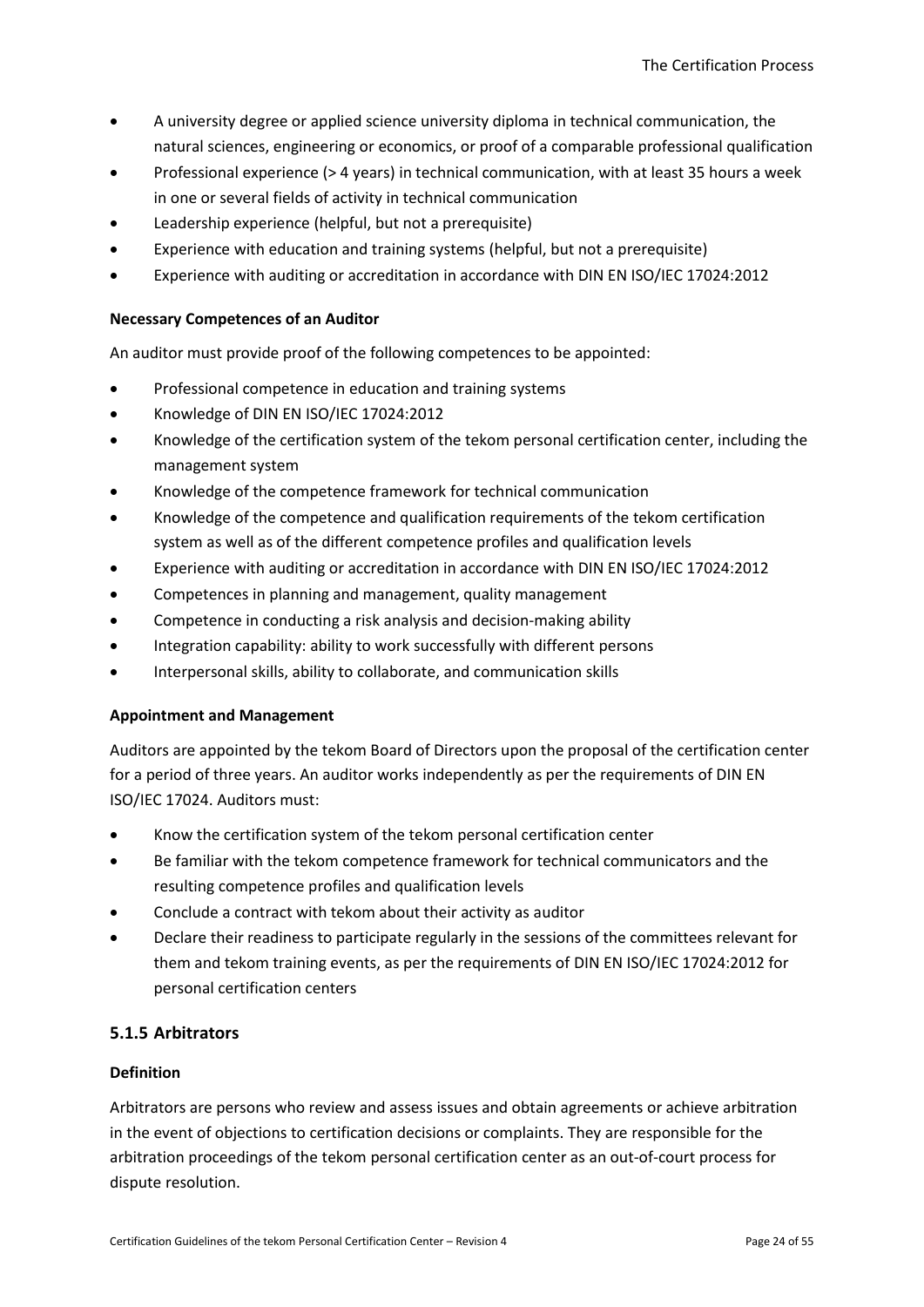## **Tasks**

The general task of an arbitrator consists of obtaining agreements in the event of objections or complaints, in particular through:

- Review of complaints and objections for formal and substantive authorization as per compliance with the valid rules; by reviewing documents; if necessary, requesting further supporting documents; if necessary, hearing and initiating further measures, e.g., second appraisals
- Execution of settlement negotiations and delivering results
- Decision on rejection or acceptance of the complaint or objection
- Decision on claims of the objector or complainant
- Rulings
- Documentation of the complaint and objection process (logging)
- Proposal of measures for the future reduction or elimination of grounds for complaints or objections

#### **Prerequisites for Appointment**

The following prerequisites must be fulfilled for appointment as an arbitrator:

- A university degree or applied science university diploma in technical communication, the natural sciences, engineering or economics, or proof of a comparable professional qualification
- Professional experience (> 4 years) in technical communication, with at least 35 hours a week in one or several fields of activity in technical communication
- Leadership experience (helpful, but not a prerequisite)

#### **Necessary Competences of an Arbitrator**

An arbitrator must provide proof of the following competences to be appointed:

- Professional competence in education and training systems
- Knowledge of the certification system of the tekom personal certification center, including the management system
- Knowledge of the competence framework for technical communication
- Knowledge of the competence and qualification requirements of the tekom certification system as well as of the different competence profiles and qualification levels
- Knowledge of DIN EN ISO/IEC 17024:2012
- Decision-making ability
- Integration capability: ability to work successfully with different persons
- Interpersonal skills, ability to collaborate, and communication skills

#### **Appointment and Management**

Arbitrators of the arbitration center are appointed for a term of three years by the tekom Board of Directors upon proposal by the certification center. Activities within the framework of the arbitration center are independent of all other centers and committees of the tekom personal certification center and are managed by the tekom Board of Directors.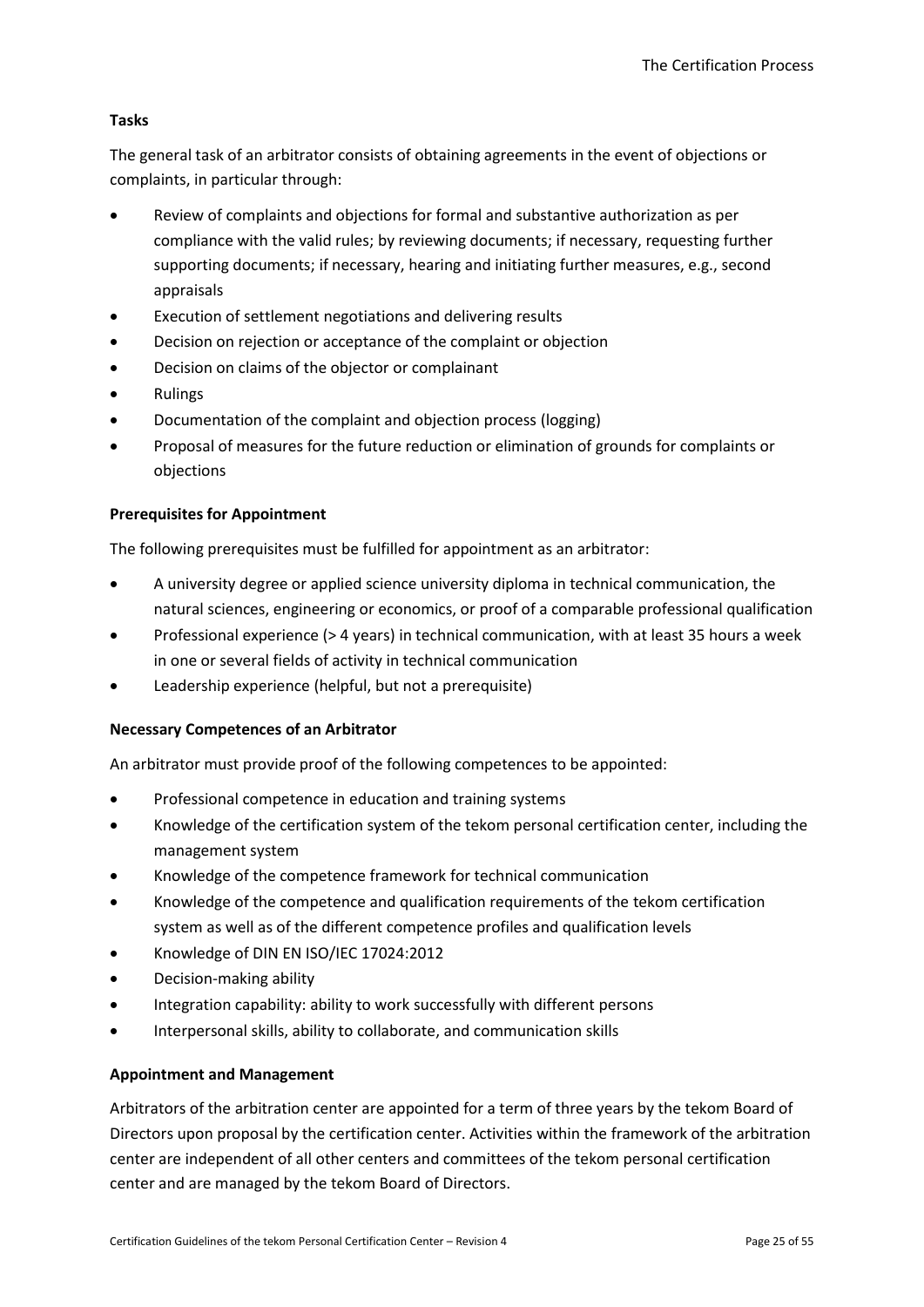Arbitrators must:

- Know the certification system of the tekom personal certification center
- Be familiar with the tekom competence framework for technical communicators and the resulting competence profiles and qualification levels
- Declare their readiness to participate regularly in the sessions of the committees relevant for them and tekom training events, as per the requirements of DIN EN ISO/IEC 17024:2012 for personal certification centers

## <span id="page-25-0"></span>**5.1.6 Certification Candidates**

#### **Definition**

A certification candidate is a person whose application for certification has been accepted by the tekom personal certification center.

#### **Requirements**

A certification candidate must provide the personal certification center with proof that they fulfill the defined prerequisites for approval. This is done by presenting the appropriate proof.

## <span id="page-25-1"></span>**5.1.7 Certified Persons**

#### **Definition**

A certified person is a person in possession of a valid certificate.

#### **Rights and Obligations**

A certified person has the right:

- To reference their certification and the personal certification center that conducted it as part of their activity in the area of technical communication, in particular on letterhead and other printed materials, as well as online
- To use the document issued (the certificate) that attests successful certification at a certain qualification level

The certified person must observe the following principles in practicing their professional tasks in the area of technical communication:

- They must complete the tasks appropriate to their certified competence profile in consideration of the acknowledged professional rules
- They must personally perform the services required of them in the area of technical communication
- They must not use the certification document in a fraudulent or misleading way

The certified person is obliged to report the following issues to the tekom personal certification center without delay:

- A change of work position within a business or change of employer (if any)
- An interruption of two or more years in professional activity
- A change in residence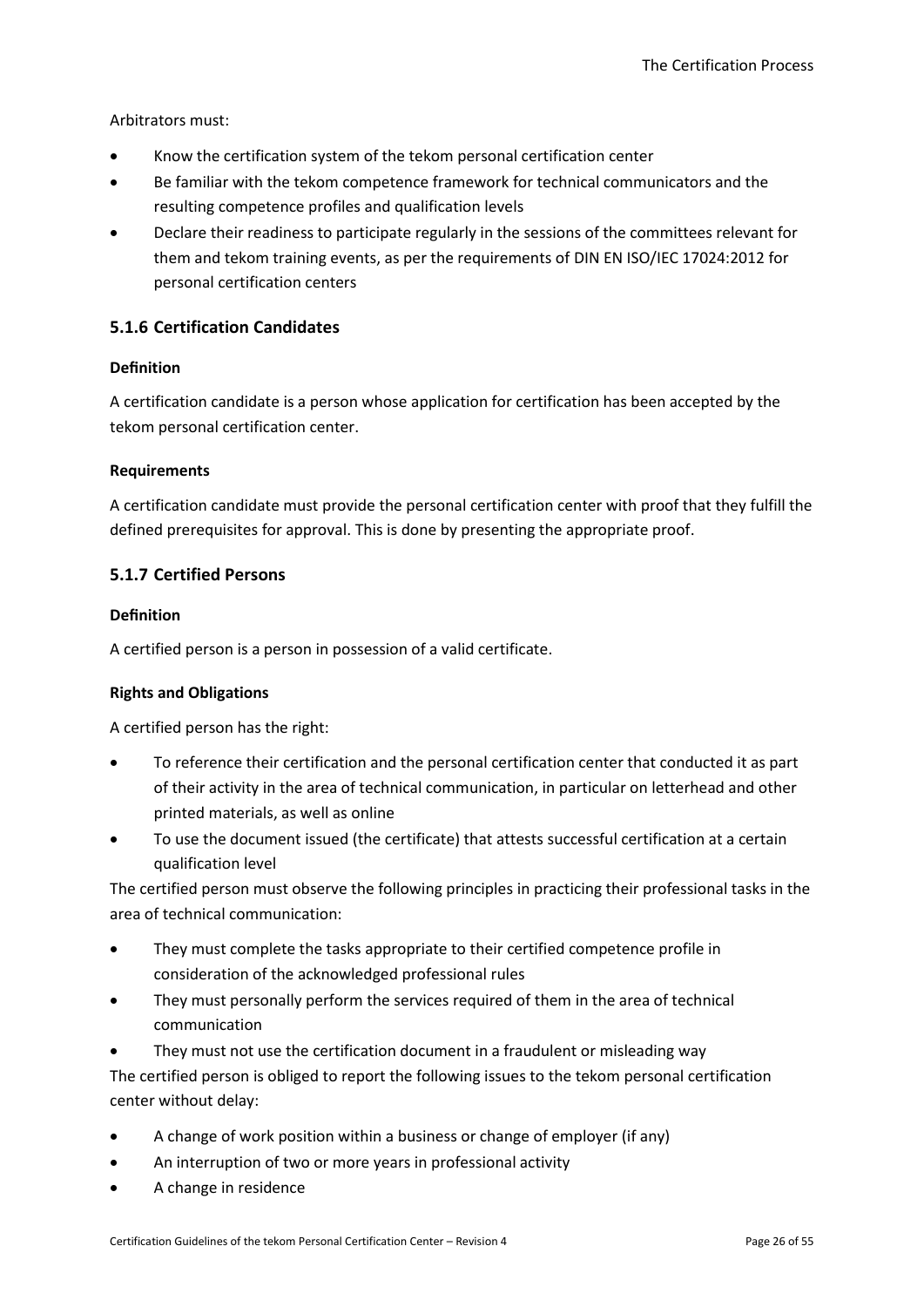- The misplacement of the certificate or loss of the certificate document
- The initiation of a criminal investigation procedure as well as a legally binding conviction of a crime or misdemeanor in the certified area

The certified person must, upon request of the tekom personal certification center, give any (oral/written) information necessary for the monitoring of their activity and compliance with their obligations within the set deadlines free of charge, as well as provide any documents requested. They may refuse to provide information on questions that, if answered, would expose them or one of their family members to the risk of prosecution or proceedings under the Act on Administrative Offenses.

A violation of the obligations listed above will lead to the immediate withdrawal of certification. The certified person is then prohibited from continuing to reference their certification.

# <span id="page-26-0"></span>**6. The Three Pillars of the tekom Education and Training System**

An essential feature of objectivity assurance, and thus quality assurance, is the separation between the institutions that qualify persons and the neutral, independent consultation and certification of the participants by tekom.

tekom certification is divided into three pillars which are independent of one another:

- 1. Qualification consultation by tekom
- 2. Qualification and training
- 3. Certification by tekom

## <span id="page-26-1"></span>**6.1. Qualification Consultation**

The tekom qualification consultation is directed toward persons who already have professional experience in the area of technical documentation and would like to have their competences and their level of knowledge reflected, as well as those interested in the profession and career entrants who would like to obtain an overview of the occupational profile and in particular the competence requirements and competence profiles. The qualification consultation offers participants the opportunity to discuss their current qualification with a professional expert, particularly with respect to the requirements for a technical communicator on the basis of the competence framework for technical communication and the competence profiles and qualification levels derived from it.

Counselors support consultation participants in:

- Acquiring an overview of the professional field of technical communication in all of its facets
- Acquiring familiarity with competence requirements of the professional field of technical communication
- Ability to realistically estimate their own level of knowledge in the different topic areas and areas of technical communication
- Identifying contents in which a participant can improve or expand their knowledge, practical ability or skills
- Setting training goals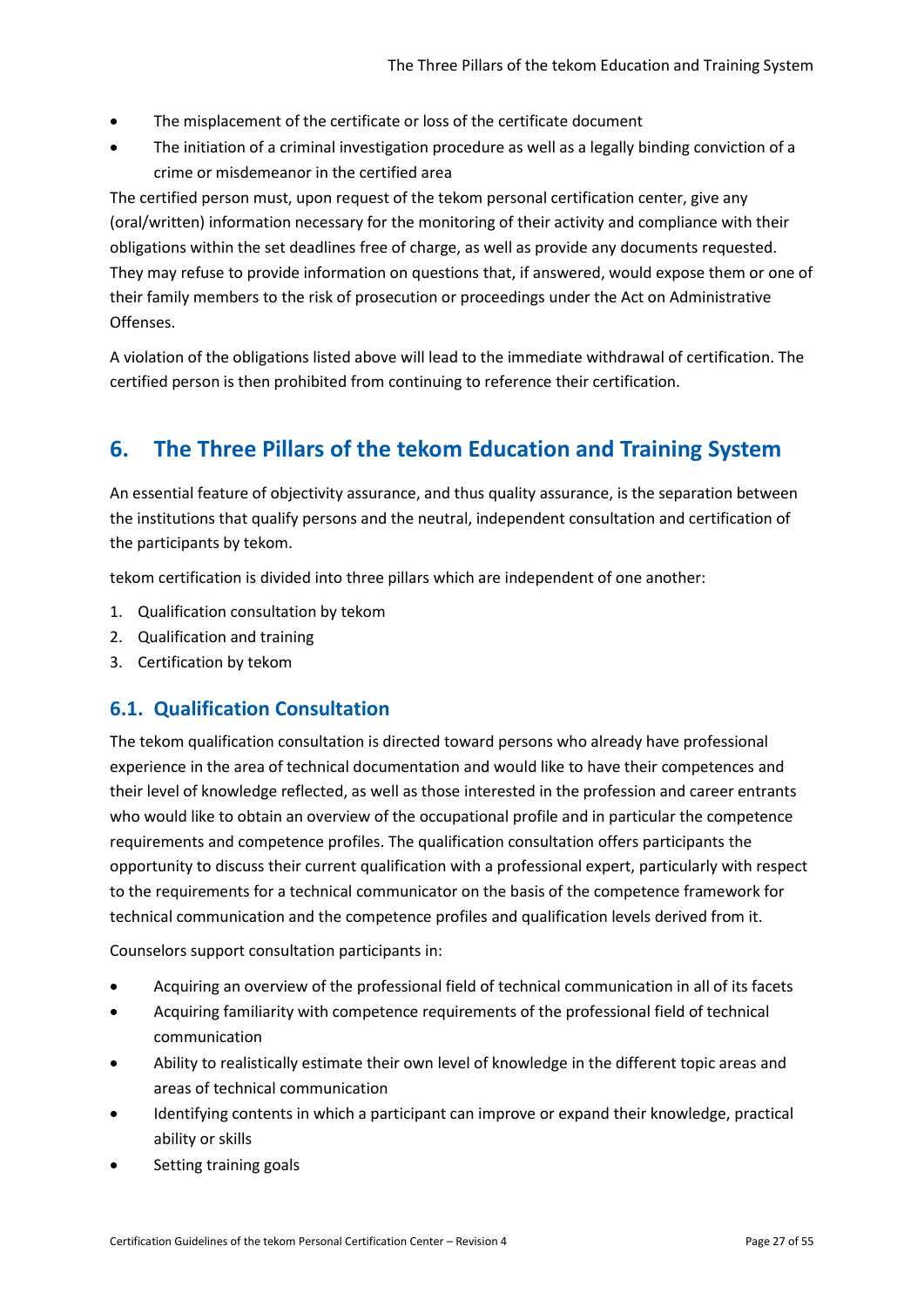The results of qualification consultation serve only as information and recommendations. No binding obligations arise from it.

The qualification consultation is non-binding. It does not result in any obligation on the part of consultation participants to commit to subsequent training or participation in the certification examination.

In certain cases, participation in a qualification consultation is a prerequisite for approval for tekom certification.

## <span id="page-27-0"></span>**6.1.1 Voluntary Participation in the Qualification Consultation**

Certification candidates who seek certification with the prerequisite for approval "without professional experience and with participation in an accredited training program", can voluntarily participate in the qualification consultation.

## <span id="page-27-1"></span>**6.1.2 Consultation Participation as a Prerequisite for Certification**

For certification candidates who seek certification with the prerequisite for approval "with professional experience", participation in the qualification consultation is mandatory for approval for the certification examination to determine the individual need for training for successful certification. This also applies to certification candidates who do not fulfill the prerequisite for certification "with professional experience", who are attending a training program at one of the education providers accredited by tekom that does not cover the number of hours required for Expert Level.

## <span id="page-27-2"></span>**6.1.3 Recommendation of the Education Provider as a Prerequisite for Certification**

Certification candidates that do not have two years of professional experience in technical communication, or are not attending a Expert Level education program of at least 600 hours including an internship can, however, be approved as part of an exemption to the Expert Level certification, if the certification candidates participate in a qualification consultation and have a recommendation from the training provider for Expert Level certification.

## <span id="page-27-3"></span>**6.2. Qualification and Training**

The tekom education and training system is based on an individualized qualification strategy according to need, i.e., the scope of the training as well as the training contents are aimed at the respective requirements of the certification candidates. The individual need for qualification can be determined through, a qualification consultation or other means.

The training contents for preparation for certification in the area of technical communication are determined according to the competence profile and qualification level to be certified. The training contents are defined for the different competence profiles in the competence framework for technical communication, see references in Appendices A (normative) and B (normative). The acquisition of the certificate is generally independent from participation in a certain training program, education program, or a specific product training program.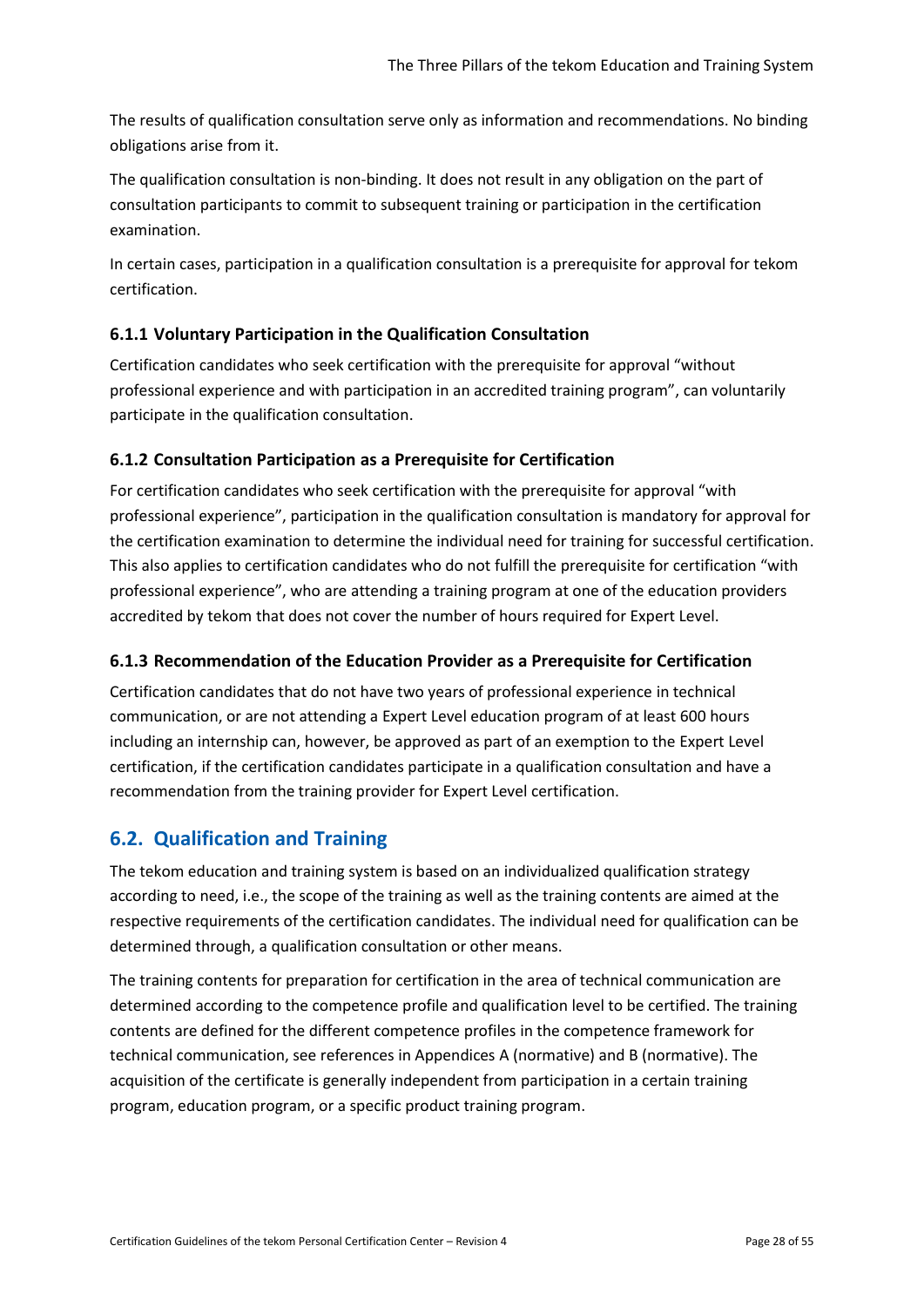## <span id="page-28-0"></span>**6.2.1 Voluntary Participation in the Training Program**

In the case of informally acquired knowledge that has been proven through more than two years of professional experience in the area of technical documentation, certification is not contingent upon participation in certain courses of study.

## <span id="page-28-1"></span>**6.2.2 Obligatory Participation in a Training Program**

For certification participants without professional experience in the area of technical communication or related areas, participation in one of the training programs accredited by tekom is required to ensure that certification candidates have acquired the competences, knowledge, and skills required for certification of a competence profile.

## <span id="page-28-2"></span>**6.2.3 Accreditation of Training Programs**

tekom accreditation of training programs in the area of technical communication ensures that the training contents cover the competence requirements for the respective competence profile to be certified.

The list of the training programs accredited by tekom is published on the tekom WebPortal.

## <span id="page-28-3"></span>**6.3. Certification**

Specific certification procedures determine whether a person's fulfils the competence requirements with regard to a certain competence profile, qualification level, areas of competence, and requirements for educational objectives.

Certification shows proof of competence and attests to a certain competence profile.

The certification examinations are conducted on two qualification levels for the competence profiles, Professional Level and Expert Level.

The qualification, professional knowledge, skills, and competence achieved by the certified person are attested by the personal certification center through a certificate for the respective qualification level achieved.

The certification procedure consists of the following parts:

- a) Approval procedure
- b) Certification examination
- <span id="page-28-4"></span>c) Certification

# **7. Approval Procedure for Certification**

The prerequisites for approval correspond to the qualification level to be certified.

# <span id="page-28-5"></span>**7.1. Prerequisites for Certification and Proof of Competence Acquisition for the Professional Level Certificate**

1. Participation in a qualification consultation and proof of at least one year (based on a minimum 35-hour work week, longer if part-time) of professional experience in the area of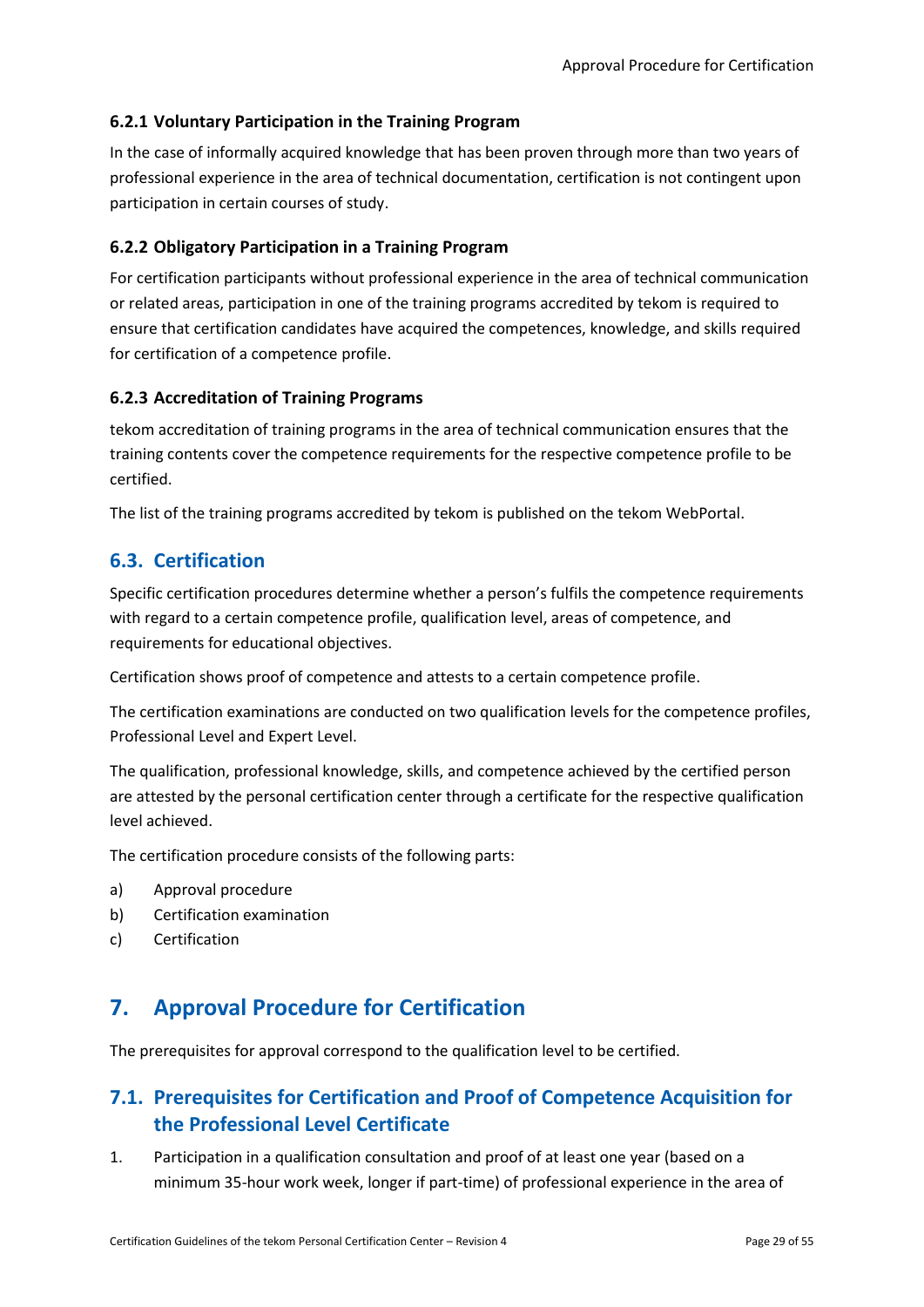technical communication or related areas (e.g., engineering, linguistics, media, communication)

or

2. Proof of participation in a training program accredited by tekom for Professional Level certification (also while working, recommended: 300 hours)

# <span id="page-29-0"></span>**7.2. Prerequisites for Certification and Proof of Competence Acquisition for the Expert Level Certificate**

1. Participation in a qualification consultation and proof of at least two years (based on a minimum 35-hour work week, longer if part-time) professional experience in the area of technical communication or related areas

or

2. Proof of participation in a training program accredited by tekom of least 600 hours including internship

or

3. Proof of participation in the tekom traineeship (participation in an accredited training program plus proof of activity of at least 24 months (based on a minimum 35-hour work week))

or

4. Successful certification on the Professional Level plus participation in a qualification consultation and one year (based on a minimum 35-hour work week, longer if part-time) professional experience in the area of technical communication

## **Prerequisite for Certification and Approval in Exceptional Cases**

Certification candidates who do not have two years of professional experience in technical communication and who are participating in a training program accredited by tekom that does not cover the minimum of 600 hours, including internship, can be approved for the Expert Level certification examination as part of an exemption if the certification candidate participates in a qualification consultation and has a recommendation from the training provider for Expert Level certification.

• Proof of participation in a training program accredited by tekom, plus a written recommendation from the accredited training provider for Expert Level certification upon registration of the certification candidate, plus participation in a qualification consultation As part of approval, in the exceptional cases named, it will be individually and substantively reviewed whether the applicant for Expert Level certification can be approved. A claim for approval for Expert Level certification does not rest solely upon fulfillment of the formal prerequisites for certification. Certification candidates approved for Expert Level certification as part of this exemption must declare themselves ready to independently acquire the certification contents not taught by the accredited education program.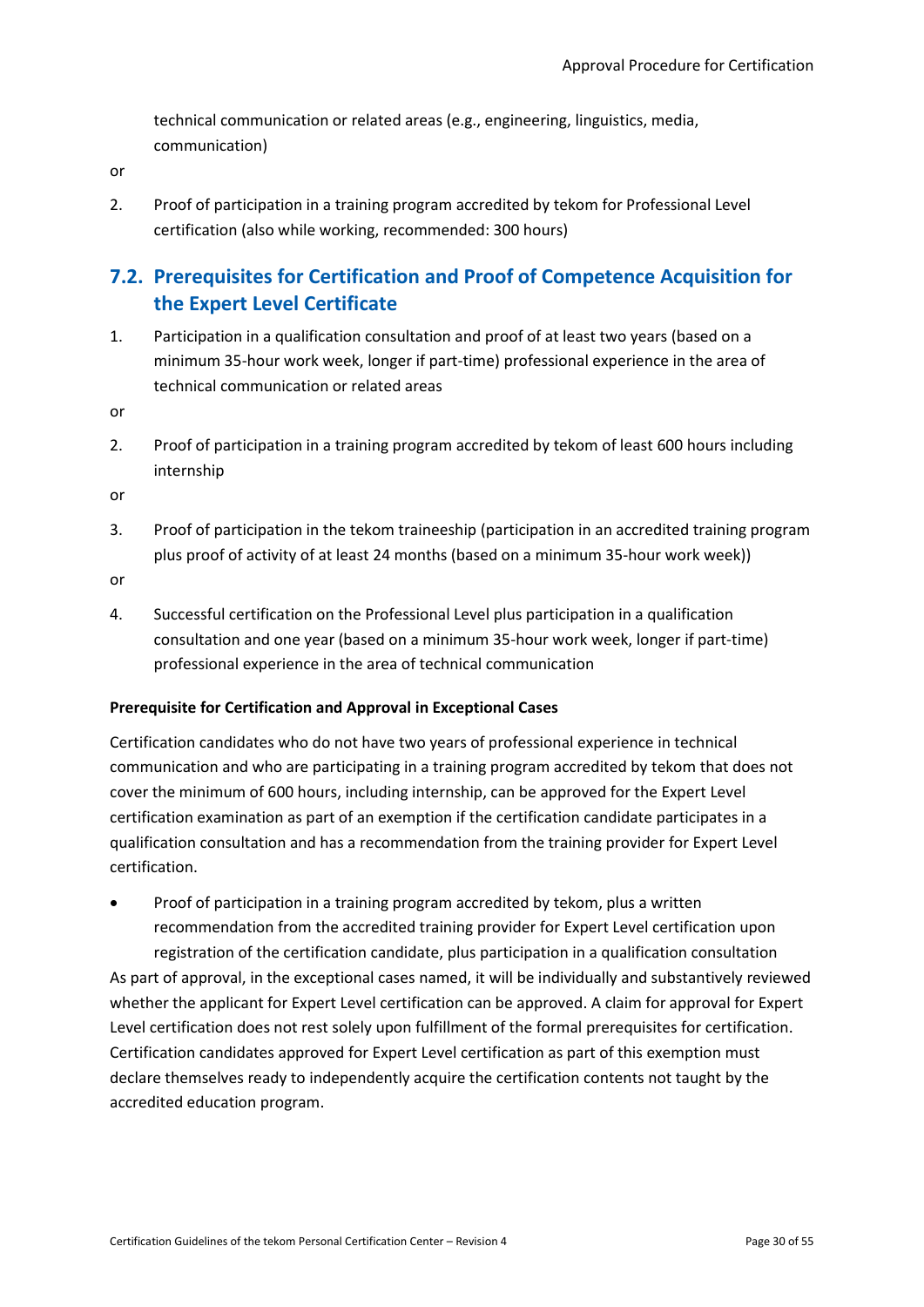|                                                                                         |                             |                                                                                                                                                     | <b>Professional Level</b>                                                                                                                                                                                                                                                                  | <b>Expert Level</b>                                                                                                                                                                       |                                                                                                                                                                                                        |                                                |                                                                                          |                                                                                                                                                                         |  |
|-----------------------------------------------------------------------------------------|-----------------------------|-----------------------------------------------------------------------------------------------------------------------------------------------------|--------------------------------------------------------------------------------------------------------------------------------------------------------------------------------------------------------------------------------------------------------------------------------------------|-------------------------------------------------------------------------------------------------------------------------------------------------------------------------------------------|--------------------------------------------------------------------------------------------------------------------------------------------------------------------------------------------------------|------------------------------------------------|------------------------------------------------------------------------------------------|-------------------------------------------------------------------------------------------------------------------------------------------------------------------------|--|
|                                                                                         |                             | 2<br>1                                                                                                                                              |                                                                                                                                                                                                                                                                                            | 1                                                                                                                                                                                         | 2                                                                                                                                                                                                      |                                                | з                                                                                        | 4                                                                                                                                                                       |  |
|                                                                                         |                             | <b>Further Education</b>                                                                                                                            | <b>Informal Learning</b>                                                                                                                                                                                                                                                                   | <b>Informal Learning</b>                                                                                                                                                                  | <b>Further Education</b>                                                                                                                                                                               |                                                | Traineeship                                                                              | <b>Consecutive</b>                                                                                                                                                      |  |
|                                                                                         | Qualification<br>Consulting | Voluntary                                                                                                                                           | Mandatory                                                                                                                                                                                                                                                                                  | Mandatory                                                                                                                                                                                 | Mandatory<br>Voluntary                                                                                                                                                                                 |                                                | Voluntary                                                                                | Mandatory                                                                                                                                                               |  |
| ಹ<br><b>Approval Prerequisites for Certification</b><br>Proof of Competence Acquisition | <b>Training Scope</b>       | Recommendation:<br>300 hours                                                                                                                        | <b>Freely selectable</b>                                                                                                                                                                                                                                                                   | <b>Freely selectable</b>                                                                                                                                                                  | < 600 hours                                                                                                                                                                                            | <b>Min 600</b><br>hours<br>inel.<br>Internship | <b>Contractually regulated</b>                                                           | <b>Freely selectable</b>                                                                                                                                                |  |
|                                                                                         | Path of qualification       | Proof of<br>participation in a<br>training program<br><b>for Professional</b><br>Level certification<br>accredited by<br>tekom (also part-<br>time) | <b>Freely selectable</b>                                                                                                                                                                                                                                                                   | <b>Freely selectable</b>                                                                                                                                                                  | Written recommendation<br>of the accredited<br>training providers for<br><b>Expert Level certification</b><br>Proof of participation in a training<br>program for certification accredited by<br>tekom |                                                | Proof of participation in a<br>tekom traineeship in an<br>accredited training<br>program | <b>Successful certification</b><br>at Professional Level                                                                                                                |  |
|                                                                                         | Work experience             | None                                                                                                                                                | Proof of at least 1<br>vear (based on a<br>minimum 35-hour<br>work week. if part-<br>time, accordingly<br>longer) of<br>professional<br>experience in the<br>area of technical<br>communication or<br>related areas (for<br>example, technology,<br>linguistics, media,<br>communications] | Proof of at least 2 years<br>(based on a minimum<br>35-hour work week, if<br>part-time, accordingly<br>longer) of professional<br>experience in the area<br>of technical<br>communication | None                                                                                                                                                                                                   |                                                | Proof of activity of at<br>least 24 months (based<br>on a minimum 35-hour<br>work week)  | 1 year (based on a<br>minimum 35-hour work<br>week, if part-time,<br>accordingly longer)<br>professional experience<br>in the area of technical<br><b>communication</b> |  |

*Overview of the prerequisites for admission to the different qualification levels*

# <span id="page-30-0"></span>**8. The Certification Examination**

## <span id="page-30-1"></span>**8.1. Purpose of Certification**

The certification examination as technical communicator shall determine the candidate's professional capacity to act as a technical communicator. This means the ability to plan, conduct, and verify professional actions independently as well as according to time and results. The certification examination takes into consideration all elements of a complete action: planning – carrying out – verification.

Professional capacity to act is expressed in the interplay of:

- Professional competence (expertise, knowledge, skills)
- Methodical competence (implementation, approach, performance in transferring knowledge)
- Social competence (communication, presentation, self-regulation)

The certification examination is divided into different parts of the examination through which, by means of different examination methods, the professional capacity to act and the professional competence of a certification candidate are determined.

The requirements in the certification examination differ depending on the competence profile or qualification level to be tested.

# <span id="page-30-2"></span>**8.2. Scope of Application of the Certification Examinations and Level of the Certification**

Passing the certification examination serves as proof that the certified person has acquired the skills and knowledge required for the performance of the duties of a technical communicator for the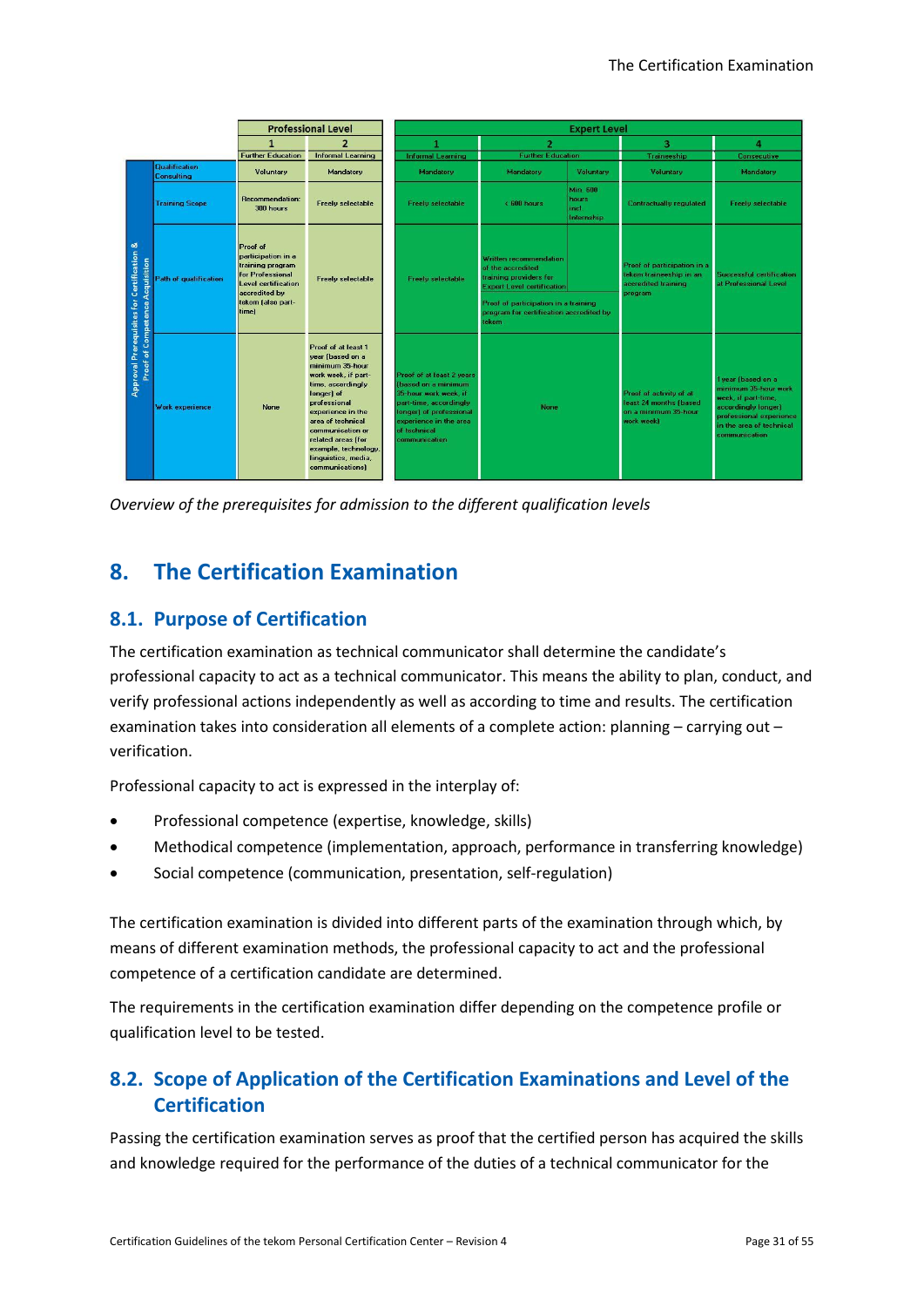respective qualification level. These are described in the competence framework for technical communication.

The current version of the competence framework for technical communication is available on the tekom WebPortal. The version published at the time of registration for the examination is the one relevant for the examination.

By successfully passing the certification examination and being awarded certification, the certified person is entitled to use the title awarded by the Gesellschaft für Technische Kommunikation – tekom Deutschland e.V., depending on the qualification level of certification,

```
"Technical Communicator (tekom) – Professional Level"
```
or

**"Technical Communicator (tekom) – Expert Level"**.

## <span id="page-31-0"></span>**8.3. Language of the Examination**

The language in which documentation and the examination are conducted are established as part of the approval for the certification examination. Generally, the certification examination can be taken in German and in English.

## <span id="page-31-1"></span>**8.4. Openness to the Public**

Examinations are not public. tekom representatives (e.g., auditors) may be present for the purpose of evaluating the examination (examination monitoring) or as part of the observation of the certification examination. However, these persons have no voting rights.

## <span id="page-31-2"></span>**8.5. Confidentiality and Data Protection**

All documents and processes relevant to the examination must be handled with strict confidentiality by the members of the tekom education and training committee, the professional centers, committees and commissions, and other representatives of the personal certification center or of tekom Deutschland. All persons involved must sign a declaration of compliance. The applicable conditions for data protection must be complied with.

## <span id="page-31-3"></span>**8.6. Impartiality, Independence and Avoidance of Conflicts of Interest**

The foremost rule of the certification activities of the tekom personal certification center is the guarantee of impartiality, independence, and avoidance of conflicts of interest. All members of the tekom education and training committee, the professional centers, committees and commissions and other representatives of the personal certification center or of tekom must observe these rules in their certification activities and, in the event that these cannot be guaranteed or if there are violations, must notify the top-level management of the tekom personal certification center. All persons involved are obliged to sign a declaration of compliance.

## <span id="page-31-4"></span>**8.7. Authorized Examiners**

The examination is conducted by authorized examiners. The authorized examiners make decisions on the evaluation of the performances given by certification candidates.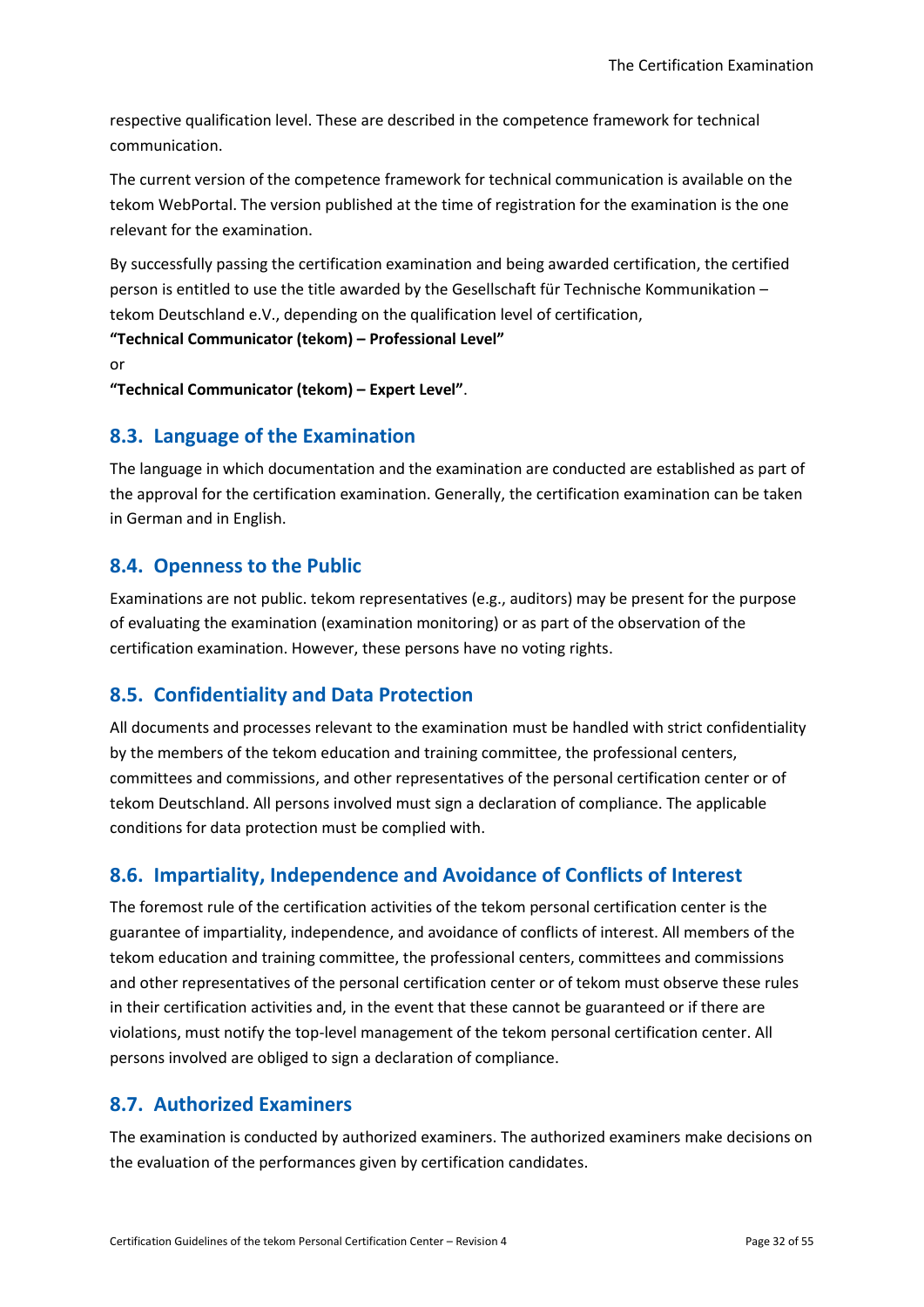The authorized examiners are employed for each examination by the chairperson of the examination committee. The chairperson of the examination committee also appoints replacement persons for the authorized examiners.

For purposes of evaluating the examination, tekom reserves the right to employ representatives to be present at the examination. However, these representatives have no voting rights.

## <span id="page-32-0"></span>**8.8. Information, Forms and Examination Dates**

The tekom personal certification center makes information and registration forms for certification available at no cost on its WebPortal.

Examination periods are set by the examination committee. Certification examinations are generally accessible to all eligible persons. They generally take place twice a year at a time and place which is announced well in advance. Examination dates and registration deadlines are announced six months beforehand on the tekom WebPortal.

After registration and approval, the examination date will be announced to certification candidates three months before the beginning of the examination at the latest.

If an examination date cannot be observed by tekom, tekom will arrange a replacement date or, if this is not possible, will issue a 100% refund of approval and examination fees.

## <span id="page-32-1"></span>**8.9. Attempted Fraud and Cheating**

In the event that attempted fraud or cheating is proven, the certification examination will be evaluated as "not passed". After attempting to cheat, the certification candidate is barred from further examinations for five years.

# <span id="page-32-2"></span>**9. Requirements and Parts of the Certification Examinations**

## <span id="page-32-3"></span>**9.1. Professional Level Certification Examination**

For certification of the Professional Level competence profile, a certification examination for the Professional Level must be successfully passed.

The certification examination for technical communicators on the Professional Level consists of:

- 1. A written practical task (90 minutes)
- 2. A technical examination (no elective areas; mode of performance, depending on the framework conditions: an oral individual examination of 15 minutes or as an oral group examination with approx. 15 minutes per examinee)

The examination process is as follows:

Day of the examination:

- 1. Work on a written practical task
- 2. Technical examination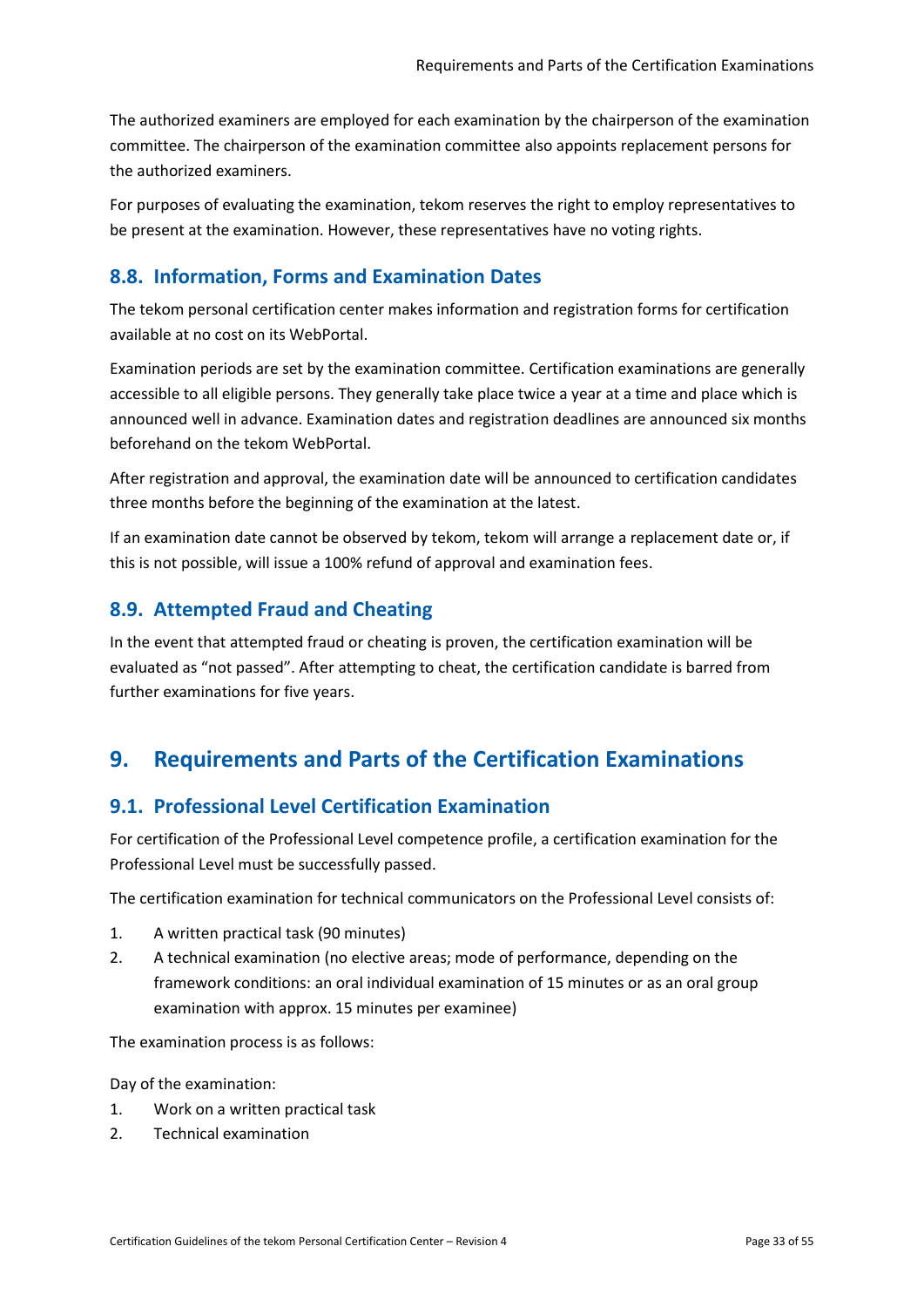# <span id="page-33-0"></span>**9.2. Expert Level Certification Examination**

For certification of the Expert Level competence profile, a certification examination for the Expert Level must be successfully passed.

The certification examination for technical communicators on the Expert Level consists of:

- 1. Relevant technical project (reflection on an independently developed or reworked information product of technical documentation and complete information product). The reflection and information product can be drafted in German or English.
- 2. A theoretical examination in the mandatory areas of the competence profile and in the individual elective areas of the certification candidate (30 minutes oral on the mandatory areas, 15 minutes oral on the elective areas).
- 3. An oral technical interview (defense). The defense of the technical project created previously takes place as part of the oral examination (15 minutes).

The examination process is as follows:

Creation and submission of the technical project (reflection and information product) to tekom by the announced submission date

Day of the examination:

Individual oral examination: defense of the technical project in the technical interview, oral examination on the mandatory modules and oral examination on the elective modules (60 minutes total)

## <span id="page-33-1"></span>**9.3. Technical Project**

The submission of a technical project is required for the Expert Level competence profile.

#### <span id="page-33-2"></span>**9.3.1 Requirements for the Technical Project**

By creating a technical project and reflection, the certification candidate shall demonstrate and display that they have the competence to:

- 1. Become independently active within the action parameters of work or study contexts that are as a rule known, but may however change.
- 2. Take responsibility for the evaluation and improvement of work activities.
- 3. Apply and transfer theoretical and technical knowledge, as well as methodical knowledge, in concrete work tasks.

For the technical project for the Expert Level, the certification candidate must:

- 1. Develop or rework an information product oftechnical documentation and submit it.
- 2. Create and submit a reflection on the information product.

#### <span id="page-33-3"></span>**9.3.2 Information Product**

The technical project is eligible as part of examination work if the submitted information fulfills the criteria of the following definition: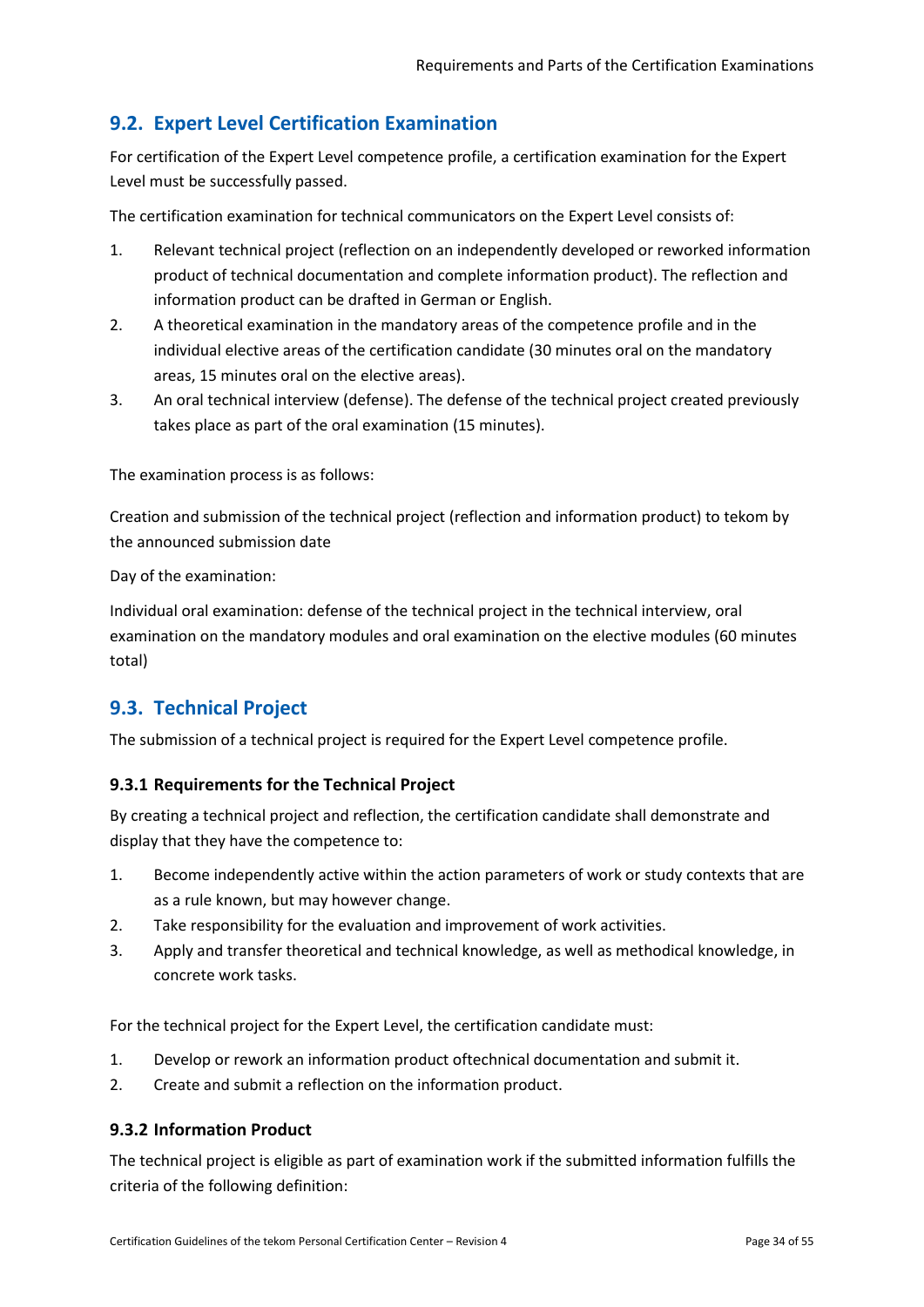An information product is a document that contains a mostly technical and use-oriented description of a product. It transfers technical expertise and makes available information about the history of the product for subsequent users of the information (whether developers or users, patent lawyers or state lawyers with a focus on product liability).

An information product:

- Transports goal-oriented information to a special target group
- Contains product-related data and/or technical or use-related information that is used for various purposes and stored
- Can be used within or outside the company

All documents created during the overall product life cycle are information products in this sense. The different purposes of the information products are, for example:

- Information about the product: Product definition and product specification, product presentation, technical and detailed concepts as well as specifications, quality and production guidelines
- Information on design, manufacture, quality assurance and product liability
- Description of functions and interfaces
- Technical sales information: Technical image brochures or films, marketing materials
- Instructional texts and practical and user manuals for intended, safe, and correct use
- Maintenance instructions: Service and maintenance handbooks
- Product training: Training documents, tutorials or web-based training, operational handbooks, safety guidelines

• Instructions on servicing and repair of a technical product as well as on safe disposal The information product can be created in various media, for example:

- Paper/PDF
- Web pages
- Instructional films
- Apps

As an information product for the written part of the tekom certification examination, certification candidates can submit with it all technical documents for which the given definition applies.

In the case of a reworked information product, the personal contributions of the certification candidate must be marked clearly.

For submission, it must be ensured that, particularly if a digital information product is involved (such as, a website, an instructional film, an app, and so on), that the examiners can open and read the information product without trouble. No minimum or maximum length is defined for the information product. The length of the information product should, however, make it possible to evaluate the practical performance of the certification candidates. The information product must be delivered in paper form as well as in duplicate in electronic form (PDF) for archival.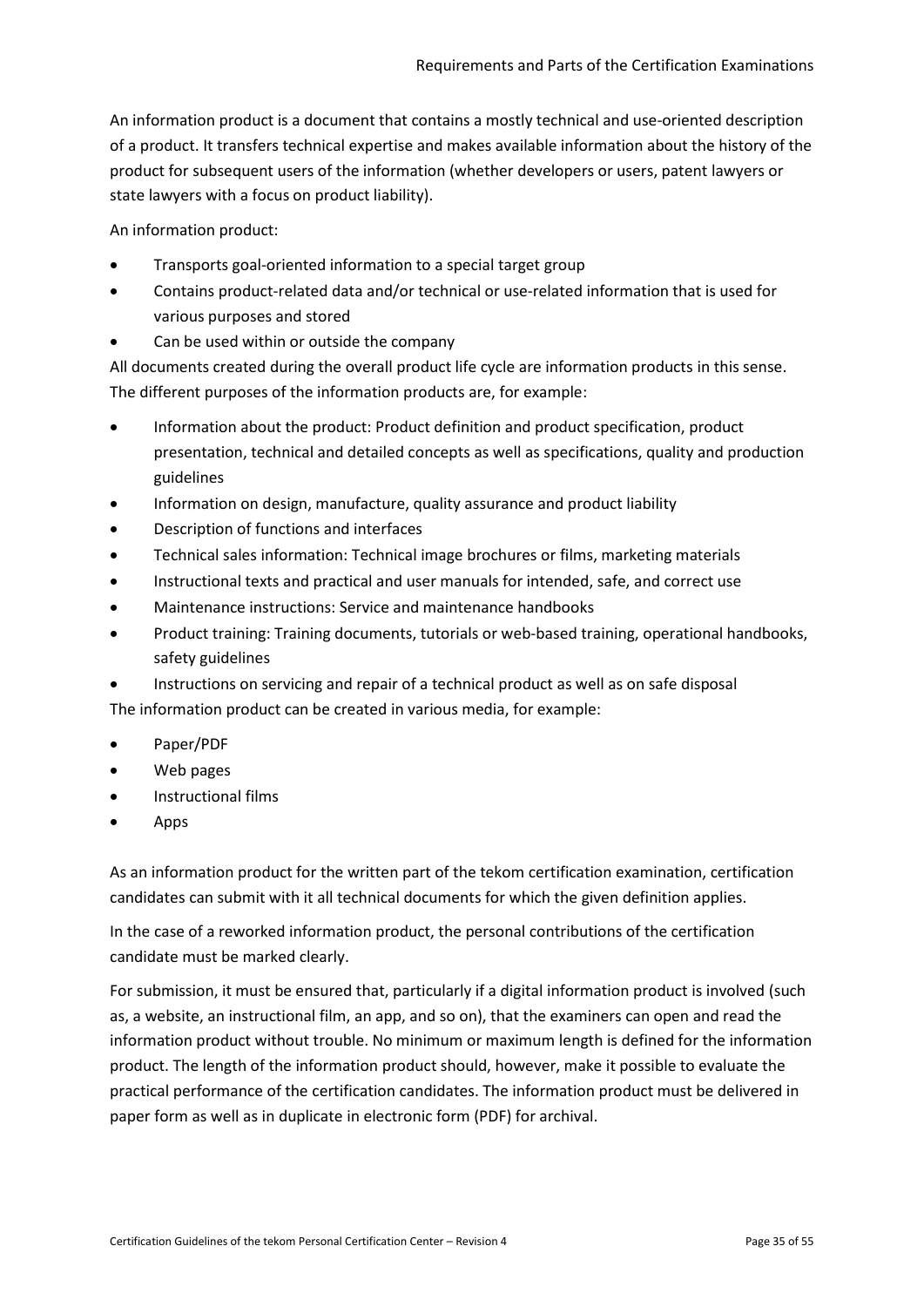### <span id="page-35-0"></span>**9.3.3 Written Reflection**

A written reflection on the information product according to the following definition must be submitted as an accompanying document. By justifying, explaining, critically reviewing and disputing the information product in the reflection, the certification candidate shall show that they are capable of using technical knowledge and methodical expertise in a specific case on an information product. Reflection means a probing and comparative thought process that includes a justification of the matter at hand.

The written reflection must specify, truthfully and comprehensibly with regard to task and scope, what proportion of the creation of the information product was performed independently by the certification candidate.

To be able to appraise a technical project, it is important that the creation and framework conditions, as well as the underlying concepts and methods used, are illustrated in the reflection.

The written reflection on the information product shall describe the background of the creation of the information product: It explains and justifies why the present information product is designed as it is, e.g.:

- Target group of the information product / target group analyses conducted
- Methodological approaches used / procedures, e.g., structuring methods
- Quality criteria
- External framework conditions, e.g., sales channels
- Internal framework conditions, e.g., business guidelines, corporate identity guidelines
- Product-related conditions, e.g., product packaging, product sizes
- Project-related conditions, e.g., time, systems, resources
- Advantages and disadvantages of the approach selected

Additionally, the reflection can critically question and evaluate, with justification:

- Good practices: What is good about the information product?
- Weaknesses: What can be improved, why and how, for example?

The certification candidate can also use the reflection to demonstrate what they would have done differently in technical or organizational terms if they had had the opportunity, or why an unusual solution is, in this particular case, reasonable.

A reflection, in any case, may **not** be or contain:

- A progress report
- A substantive summary of technical documentation
- A project or construction report in the form of a journal
- A mere regurgitation of basic technical communication knowledge

The written reflection must be at least 15 pages and at most 20 pages (with 2,000 characters, no spaces) in length (for a total of 30,000 to 40,000 characters).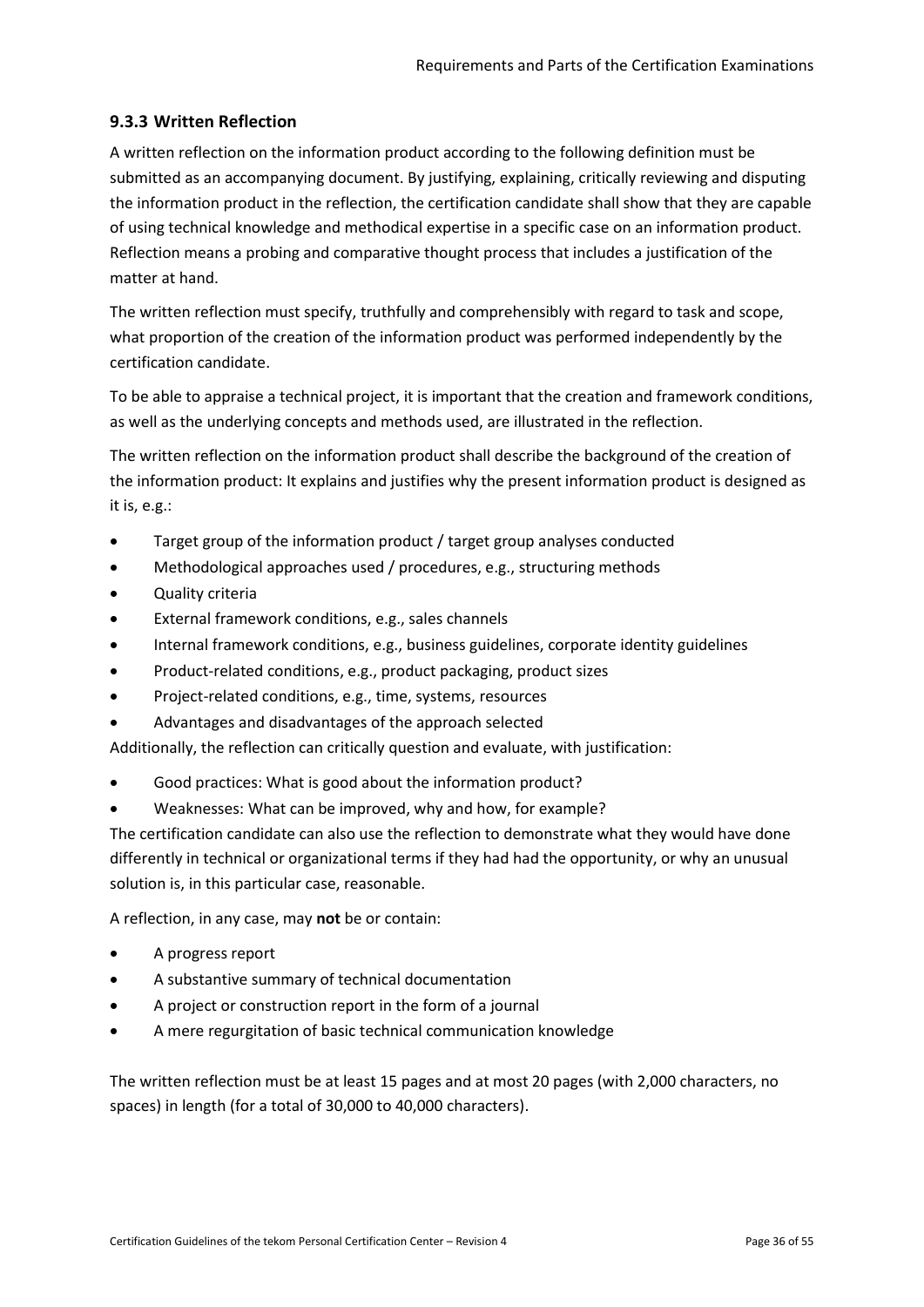## <span id="page-36-0"></span>**9.3.4 Creation and Submission of the Technical Project**

Certification candidates shall submit proposals for the topic of the technical project, as well as a short description of the work along with their application for approval for certification.

Information products already created by the certification candidates can be approved. In this case, the time when the information product was created is noted when the certification application is received. Work that the certification candidate was only partly involved in can also be approved. In this case, the length, content, and tasks that the certification candidate was responsible for must be explicitly, specifically and comprehensibly shown in the application and in the reflection. In addition, notes on the conditions of creation are recommended.

The topic will be reviewed and approved by the chairperson of the examination committee upon application for approval.

The technical project (that is, information product and reflection) must be submitted in electronic form. It is also required that the work can be appraised by the authorized examiners with a reasonable amount of effort.

Certification candidates will be informed in writing of permission and approval of the topic submitted for the technical project by, at the latest, 3.75 months before the date of the oral examination.

Certification candidates will be informed in writing of the submission date upon registration confirmation. This date is, depending on the examination date, approx. three calendar weeks before the date of the oral interview.

The completed technical project must be received by tekom by the stated submission date. If the technical project has not been received at tekom by the date stated upon registration confirmation, the certification examination is deemed not passed.

The reflection is provided with a cover sheet that contains the following details:

- Topic of the work
- Specification of the examination framework: Reflection as part of the tekom certification examination, Technical Communicator, Expert Level
- Name, address, and email of the author
- Date of submission

The information product is provided with a cover sheet that contains the following details:

- Topic of the work
- Specification of the examination framework: Information product as part of the tekom certification examination, Technical Communicator, Expert Level
- Name, address and email of the author
- Date of submission

The following written declaration of independence must be signed and delivered with the reflection:

"I affirm that I have independently drafted this written reflection and have not used any other aids or sources other than those specified. All sources that I have used are identified in the text and listed in the bibliography. I have provided all literal citations with quotation marks and all required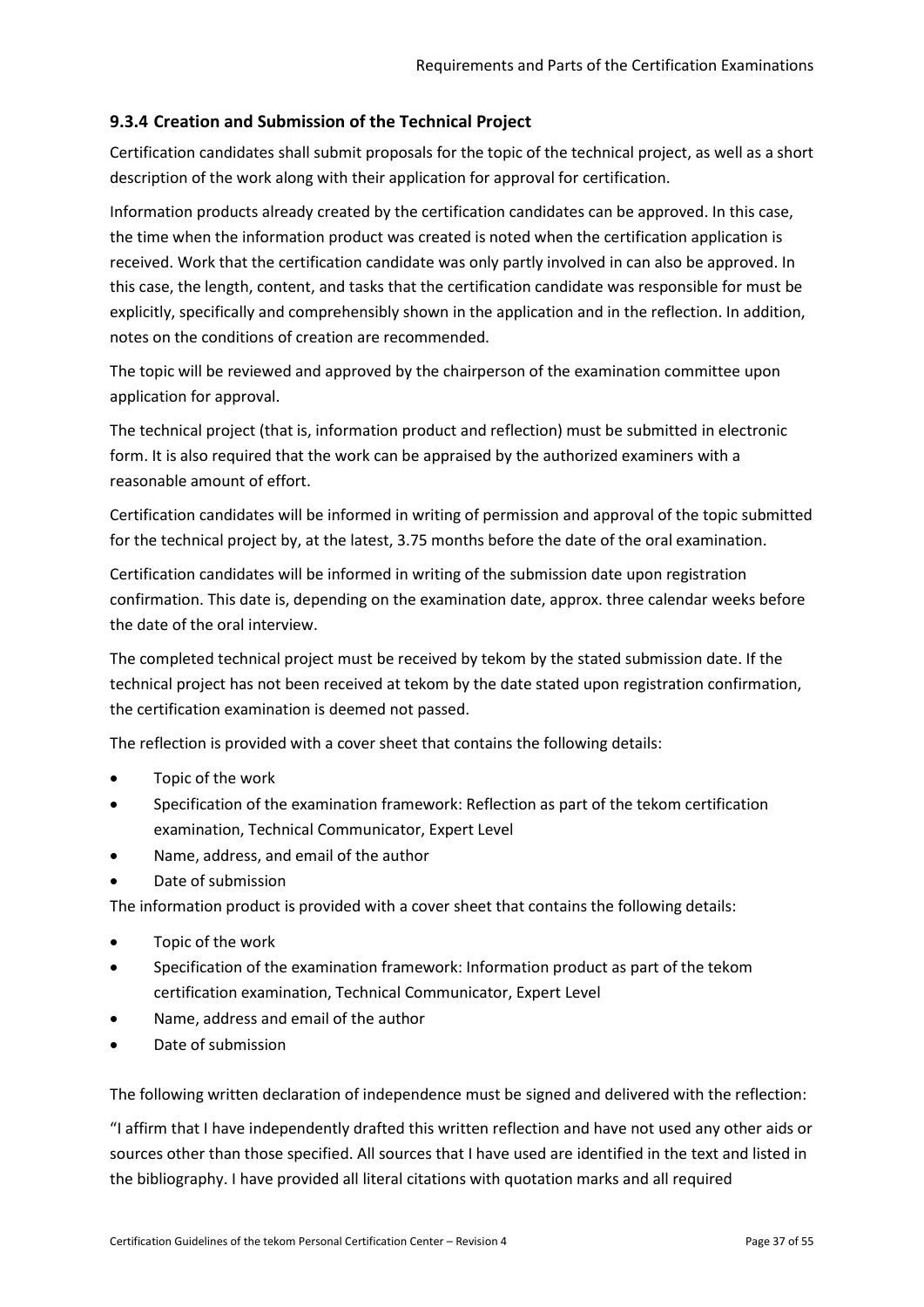bibliographical source details. I have truthfully shown in the written reflection what proportion of the development or reworking of the information product I have personally carried out. I have not submitted the reflection as part of another examination procedure."

The written declaration of independence can be digitally signed. If this declaration is omitted, the certification examination is deemed not passed.

The information product will be appraised under consideration of the background information in the reflection by means of evaluation criteria defined in advance. The evaluation is done according to specified guidelines and an evaluation criteria catalogue. The reflection is likewise evaluated according to specified guidelines and an evaluation criteria catalogue.

For any specific certification candidate, the authorized examiners who evaluate the technical project are identical with the authorized examiners who conduct the oral examination.

## <span id="page-37-0"></span>**9.4. Practical Examination**

The completion of practical tasks is required and accepted in writing for the Professional Level competence profile. The practical part of the examination tests professional competences and practical skills.

The practical tasks entail the specific performance of typical work tasks in the field of technical communication and make up the practical part of the examination for Professional Level certification.

By completing typical work tasks in the area of technical communication, the certification candidate should demonstrate their competence in action and show that they:

- Can plan a professional assignment appropriate for the target audience by applying their knowledge, skills, and capabilities independently and can perform it according to methodical and technical standards
- Is capable of assuming responsibility for the completion of work tasks
- Can adapt their own behavior to the respective circumstances when solving problems
- Can independently and competently complete specific tasks according to instructions

Practical tasks are completed online. Aids are generally not permitted.

Evaluation is carried out according to set guidelines. The solution for the practical tasks is, depending on the task set, assessed using criteria such as:

- Completeness
- General understanding
- Logic and plausibility
- **Transparency**
- **Methodology**
- **System**
- Structure
- Order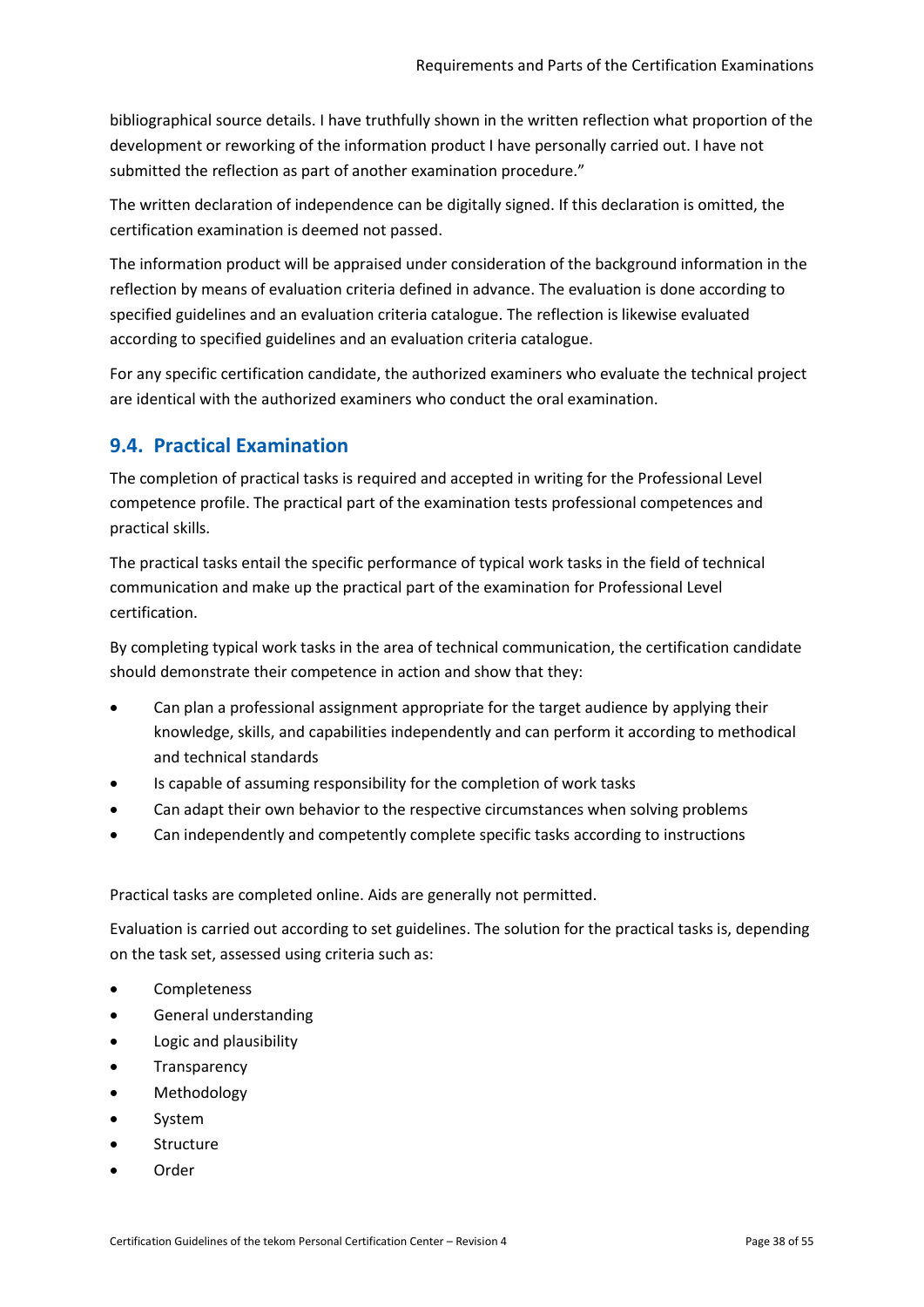Application of methods and elements (e.g., instructions for action, notes, references, style elements)

The authorized examiners who evaluate the practical tasks are, for a specific certification candidate, identical with the authorized examiners who evaluate the oral technical examination questions for the Professional Level competence profile.

The results are judged according to the point system and the performance evaluation scheme. Points are awarded on a scale of 0 to 100 and recorded with comments by the authorized examiners.

## <span id="page-38-0"></span>**9.5. Catalog of Examination Questions**

Certification candidates must take an oral examination for the certification examination on both the Professional Level and the Expert Level.

The oral examination questions are taken from the catalog of examination questions. The catalog of examination questions is defined by the expert committee for the technical examination questions.

The catalog of examination questions contains:

- 1. Technical questions for the Professional Level competence profile
- 2. Technical questions for the Expert Level competence profile from the mandatory areas

The questions are derived from the competence framework for technical communication and refer to the qualification levels, the areas of competence and the educational objectives. The guidelines for the development of examination questions for the tekom certification examination regulate the development of examination questions.

The technical questions test knowledge and skills and form the theoretical and technical part of the examination for the oral part of the examination for Professional Level or Expert Level certification.

The technical examinations differ depending on qualification level (Professional Level/Expert Level) with regard to the fields of competence to be examined, as well as in the number, scope, difficulty, and type of questions for each field of competence. Every certification candidate may only be given questions corresponding to the competence profile and qualification level they are being certified for.

Individual technical examination questions are categorized clearly under the respective competence profiles, qualification levels, and areas of competence and indexed with degree of difficulty, estimated work time and classification of question type, in line with Bloom's Taxonomy.

According to scientific evidence on tests, the development of valid, accurate, and reliable closed examination questions and tasks (such as single choice, multiple choice, or drag-and-drop) places immense demands. For this reason, the technical part of the examination generally uses open questions.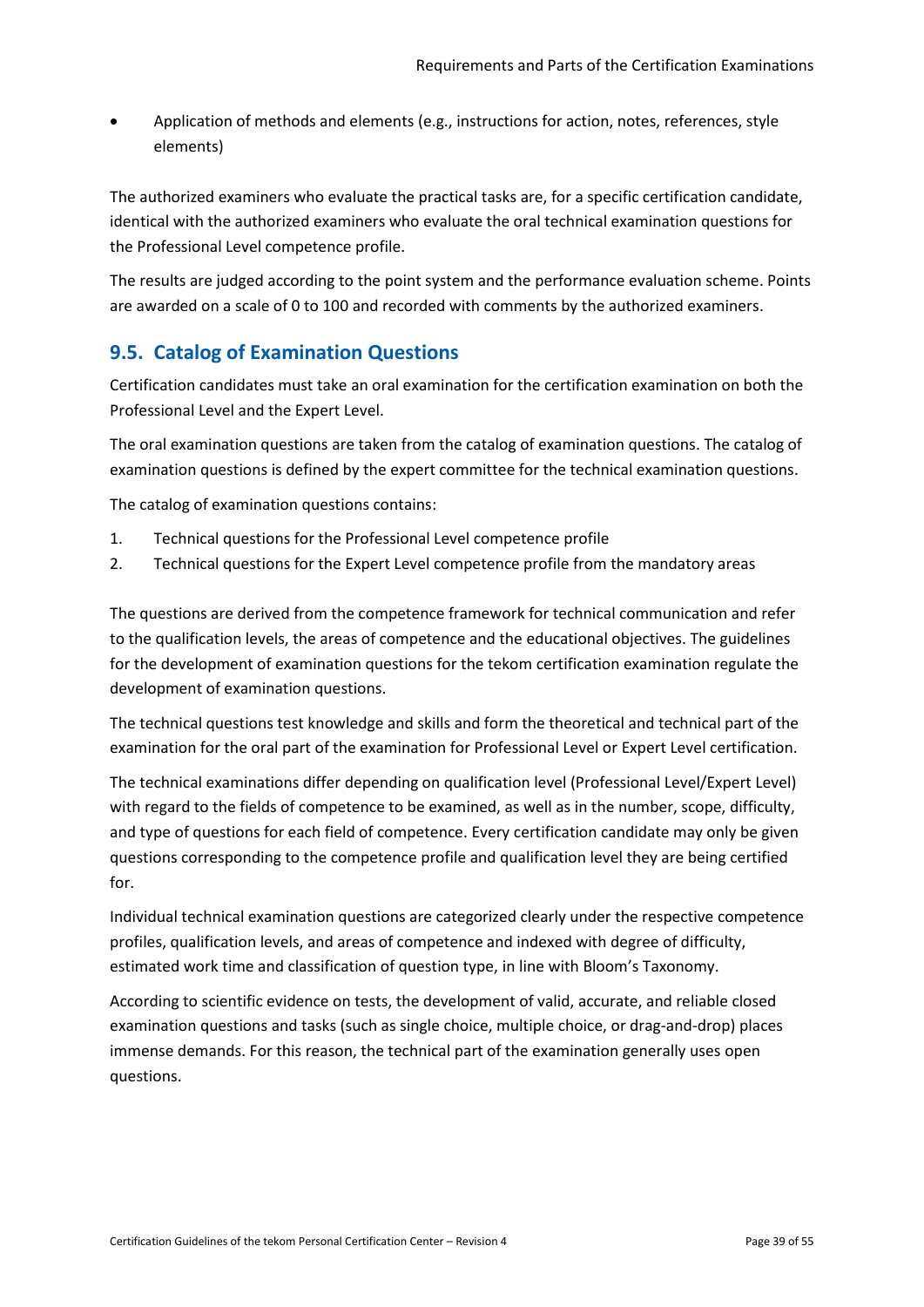# <span id="page-39-0"></span>**9.6. Oral Certification Examination**

#### **Professional Level Competence Profile**

Certification candidates for the Professional Level competence profile must pass an oral part of the examination in which answers to various technical questions are required. Certification candidates for the Professional Level competence profile should thus demonstrate that they have broad theoretical and factual knowledge in technical communication and possess cognitive and practical skills to find solutions to special problems.

#### **Expert Level Competence Profile**

The oral certification examination for the Expert Level competence profile consists of a technical interview in which the certification candidate is allowed to present the background to the development of their technical project in an individual interview. In the technical interview, the certification candidate answers questions in greater depth about the technical project and elaborates how they apply their capabilities and knowledge under various conditions and how they handle any difficulties that can occur. The technical interview lasts for 15 minutes. The authorized examiner, who also evaluates the technical project submitted, leads the technical interview.

Certification candidates for the Expert Level competence profile must also take the theoretical part of the examination. The questions posed pertain to mandatory areas from this competence profile. In addition, questions will be asked from areas of competence that cover areas of specialization (elective areas).

Certification candidates for the Expert Level competence profile shall demonstrate that they have comprehensive and specialized theoretical and factual knowledge in technical communication, are aware of the limitations of this knowledge, and possess the comprehensive cognitive and practical skills to develop creative solutions for abstract problems. The certification candidate will be tested on their technical and methodological knowledge on the state of the art in technology and on their applied expertise and knowledge.

## <span id="page-39-1"></span>**9.6.1 Performance of the Oral Certification Examination**

Authorized examiners have a significant influence on the performance of the certification candidate in the examination situation. They can use this influence to contribute in a positive sense to the certification candidate showing their best possible performance and this performance being evaluated as objectively as possible.

The participants in an oral certification examination are: the certification candidate, the authorized examiner entrusted by the chairperson of the examination committee with its performance, and a recorder. Certification candidates are orally examined by an authorized examiner. The standardized record is prepared by the recorder and signed by the authorized examiner and the recorder. Evaluation is carried out by the authorized examiner. Points are awarded on a scale of 0 to 100 and recorded with comments in the examination record by the authorized examiner.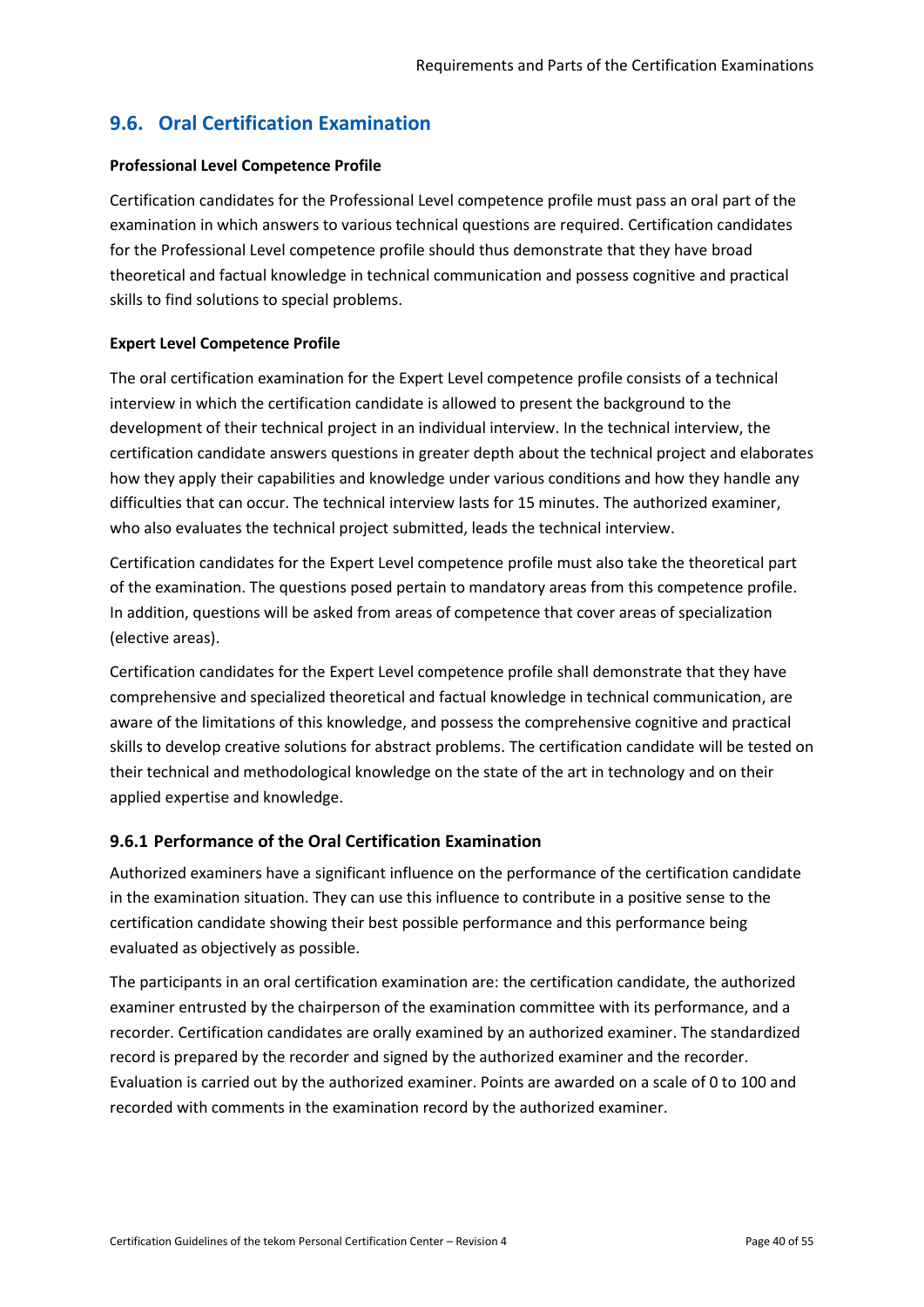# <span id="page-40-0"></span>**9.7. Evaluation of the Examination Performance and Assessment Key**

#### <span id="page-40-1"></span>**9.7.1 Professional Level Competence Profile**

The authorized examiner who appraises the work on the practical tasks also evaluates the performances in the oral part of the examination.

The parts of the certification examination are weighted as follows:

- Score and performance assessment for "Practical tasks": 50%
- Score and performance assessment for "Technical examination": 50%

The parts of the examination are evaluated separately and combined into an overall score.

#### <span id="page-40-2"></span>**9.7.2 Expert Level Competence Profile**

The authorized examiner who evaluates the technical project also evaluates the performance in the technical interview and in the mandatory and elective areas.

The parts of the certification examination are weighted as follows:

- Score and performance assessment for "Technical project and oral technical interview": 50%. This performance assessment consists of:
	- 60% for the technical project
	- 40% for the oral technical interview
- Score and performance assessment for the theoretical part of the examination: 50% This performance assessment consists of:
	- 80% for the mandatory areas
	- 20% for both elective areas (elective area 1: one of three areas must be selected, elective area 2: one of five areas must be selected)

## <span id="page-40-3"></span>**9.8. Performance Assessment**

#### <span id="page-40-4"></span>**9.8.1 Assessment Key**

Individual criteria or examination questions are evaluated on a scale from 0–100 points. The overall score for a section of the examination is determined by adding the points earned and subsequently dividing them by the number of individual criteria evaluated or examination questions. The average thus determined is the overall score for a section of the examination.

The points earned in a section of the examination are converted into a grade according to the applicable assessment key.

| Grade |       | <b>Points</b> | <b>Performance Evaluation</b>                                                                     |
|-------|-------|---------------|---------------------------------------------------------------------------------------------------|
| A     | A+    | 97-100        | <b>Very good:</b> A performance corresponding to the requirements on a particularly high level or |
|       | A     | 93-96         | exceeding the requirements.                                                                       |
|       | $A-$  | 89-92         |                                                                                                   |
| B     | B+    | 85-88         | <b>Good:</b> A performance fully corresponding to the requirements.                               |
|       | B     | 82-84         |                                                                                                   |
|       | $B -$ | 77-81         |                                                                                                   |

The following assessment scale applies: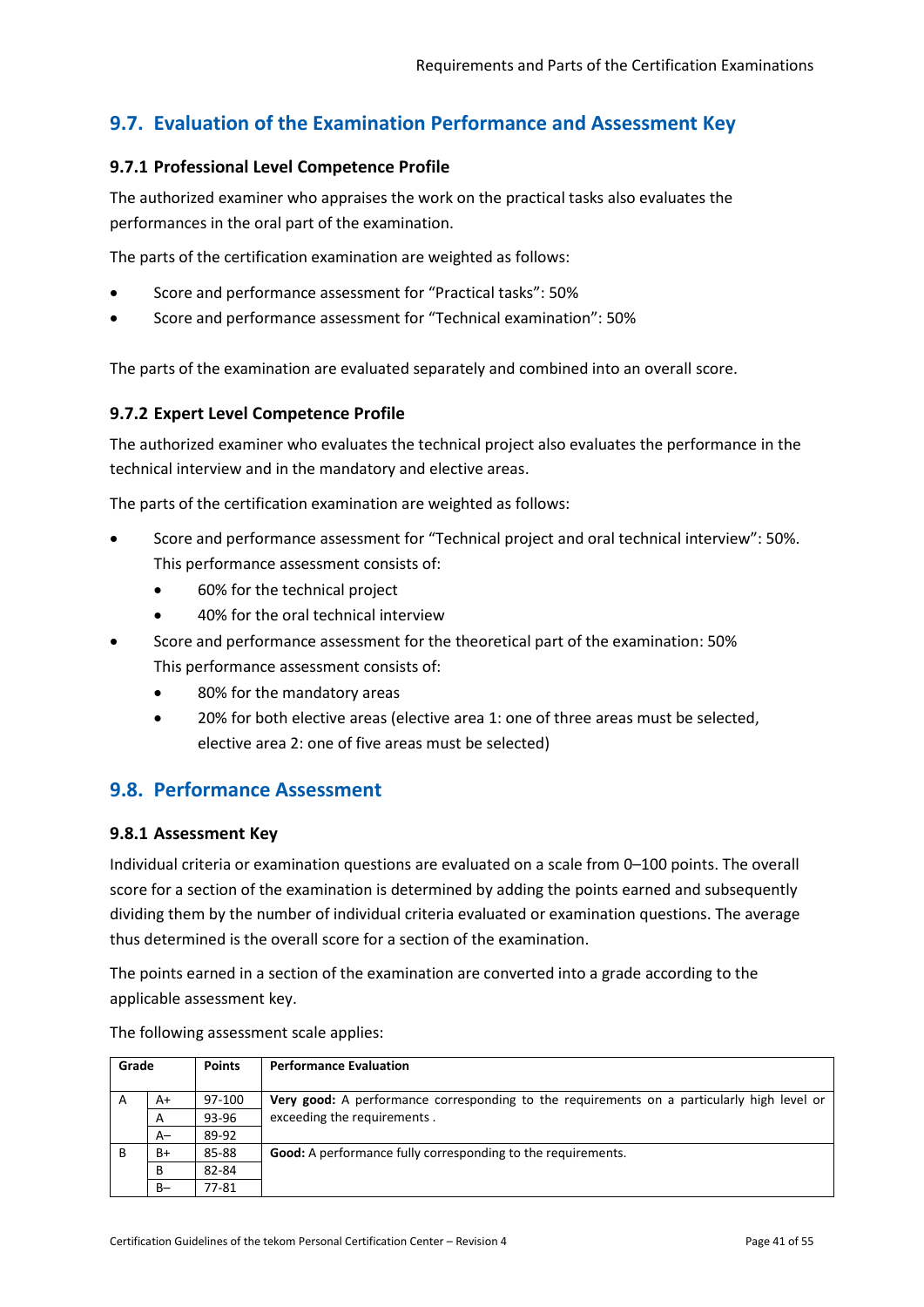|    | $C+$ | 72-76     | Satisfactory: A performance generally corresponding to the requirements.                            |
|----|------|-----------|-----------------------------------------------------------------------------------------------------|
|    | C    | 68-71     |                                                                                                     |
|    | $C-$ | 62-67     |                                                                                                     |
| D  | D+   | $57-61$   | Sufficient: A performance that shows defects, but as a whole still corresponds to the requirements. |
|    |      |           | <b>Failing</b>                                                                                      |
|    | D    | 52-56     | <b>Insufficient:</b> A performance that shows defects and does not correspond to the requirements.  |
| F. | E+   | 45-51     | Defective: A performance that does not correspond to the requirements but, however, shows basic     |
|    | Е    | 38-44     | knowledge.                                                                                          |
|    | $E-$ | $32 - 37$ |                                                                                                     |
| E  | F+   | 17-31     | Inadequate: A performance that does not correspond to the requirements and in which basic           |
|    | F    | $0 - 17$  | knowledge is missing.                                                                               |

The examination is deemed passed if

- 1. the overall score of each individual part of the examination (Professional Level with both parts of the examination, "Practical Tasks" and "Technical Examination" or Expert Level with both parts of the examination, "Technical Project and Oral Technical Interview" and "Grade of the Theoretical Part of the Examination") and
- 2. the overall result of all parts of the examination

are assessed with a grade of at least 57 points D+ SUFFICIENT.

If a part of the examination consists of several partial examinations, the individual scores obtained in these will balance out in the overall score ofthe part of the examination.

#### <span id="page-41-0"></span>**9.8.2 Performance Assessment for Expert Level**

The different sections of the examination are evaluated separately and summarized in an overall score.

The examination is passed if the overall score of all parts of the examination is at least 57 out of 100 points for a performance assessment of "sufficient" (D+) and if the technical project including the discussion of the technical project has been evaluated at least at 57 points as "sufficient" (D+).

#### **Assessment Table Template**

| <b>Parts of the Examination</b>                          | Weighting |      | <b>Score</b>        |   | Weighting      | <b>Overall Score</b> |
|----------------------------------------------------------|-----------|------|---------------------|---|----------------|----------------------|
|                                                          |           |      |                     |   | <b>Factor</b>  |                      |
| 50%: Technical Project                                   | 50%       |      |                     |   |                |                      |
| Appraisal of technical project                           | 60%       | 30%  | Score               | 0 | * Factor 0.3   | 0.0                  |
| Defense of technical project                             | 40%       | 20%  | Score               | 0 | $*$ Factor 0.2 | 0.0                  |
| 50%: Theoretical Examination                             | 50%       |      |                     |   |                |                      |
| Examination on mandatory areas                           | 80%       | 40%  | Score               | 0 | $*$ Factor 0.4 | 0.0                  |
| Examination on elective areas                            | 20%       | 10%  | Score               | 0 | * Factor 0.1   | 0.0                  |
| <b>Overall Assessment of the</b><br><b>Certification</b> |           | 100% | <b>Total Score:</b> |   |                | 0.0                  |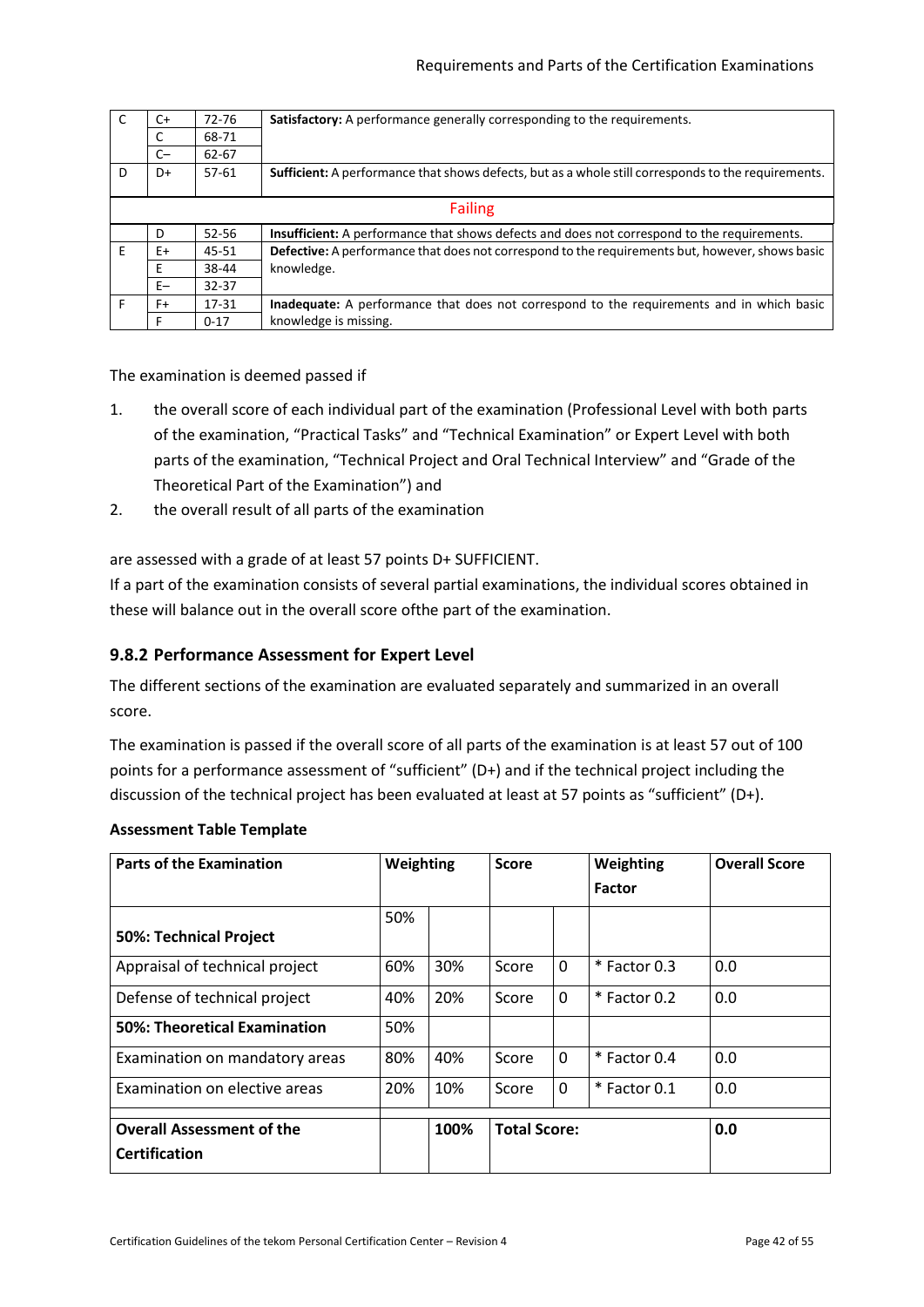# <span id="page-42-0"></span>**9.9. Notification of Results and Other Information**

After a maximum of 10 workdays after completion of the certification examination, certification candidates will be informed via email by the certification center of the result of their certification examination, the overall assessment, and the scores obtained in the individual parts of the examination.

The certification candidate will be informed about the reasons for the scores given only at their request. Further explanations are not given.

The certification candidate is informed about the procedure for inspection of records and for filing an objection. The certification candidate will receive the score of the written certification examination as well as the overall score and performance assessment on the certification after evaluation of his written examination.

# <span id="page-42-1"></span>**10. Certification**

## <span id="page-42-2"></span>**10.1. Application and Approval Procedure**

Applicants for certification file a written application for approval for the certification examination with the tekom personal certification center.

This application must contain the following details of the applicant:

- 1. Name, date of birth, and private mailing address
- 2. Workplace with address (if any)
- 3. Work activities performed
- 4. Qualification level to be certified
- 5. Specification as to whether they apply for a first certification, for retaking the examination, or for recertification.

In accordance with the prerequisites for approval, proof as well as the necessary declarations of the certification candidate must be enclosed with the application (including data protection declaration and declaration of the candidate for certification).

In the approval procedure, the fulfillment of the prerequisites for approval are reviewed by the chairperson of the certification committee. For approval, all prerequisites for approval for the desired level must be proven by the certification candidate. If the prerequisites for approval are not fulfilled, the certification candidate receives a written notification with the request to submit any missing documents or papers.

The approval review shall, from the time of application of the certification candidate to the notification of the certification candidate, last no longer than three weeks.

If all prerequisites for approval are fulfilled, candidates receive approval for the certification examination for the desired profile with their registration confirmation. Approval is effective only after payment of the approval fee by the candidate.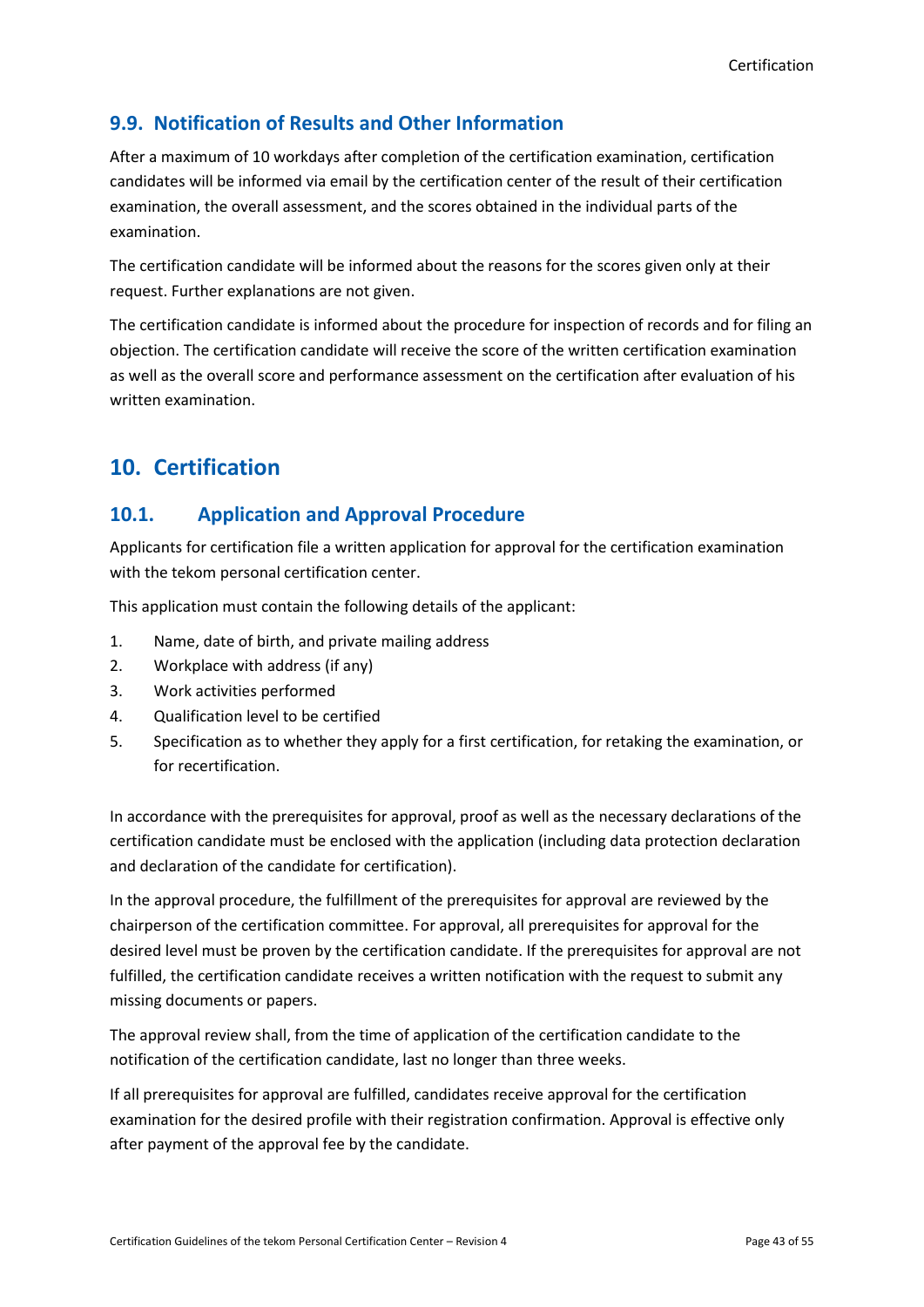The personal certification center notifies the certification candidate of the submission date for the technical project (for Expert Level only) as well as the time and place of the certification examination. The time from approval for the certification procedure until the Professional Level certification examination or until the submission of the technical project (for Expert Level) shall not be longer or shorter than four months.

## <span id="page-43-0"></span>**10.2. Fees for Approval, Certification and Cancellation**

Fees are charged for approval for certification and for examinations, the amounts of which are set in the fee schedule. In the event of a withdrawal from the examination, the terms and conditions of cancellation apply. The terms and conditions of cancellation are regulated in the fee schedule. A prerequisite for certification is the payment of certification fees.

## <span id="page-43-1"></span>**10.3. Certification Files**

Certification files are the basis for the certification decision.

Certification files include the following documents:

- Application for certification and for approval for the certification examination
- Signed data protection clause
- Signed declarations of the certification candidate
- If applicable, registration for qualification consultation
- If applicable, questionnaire of the qualification consultation
- Proof of training programs
- Proof of professional experience
- Checklist for review of prerequisites for approval
- Approval/registration confirmation
- Date confirmation
- Proof of receipt of examination fee
- Overall examination score with minutes

Certification files specific to the Professional Level competence profile include the following documents:

- Evaluation minutes of the practical tasks
- Evaluation minutes of the technical examination part

Certification files specific to the Expert Level competence profile include the following documents:

- Affidavit for the technical project
- Duplicate of the technical project
- Appraisal of the technical project and of the reflection
- Examination minutes of the oral examination

After the certification decision, the certification files are supplemented with the: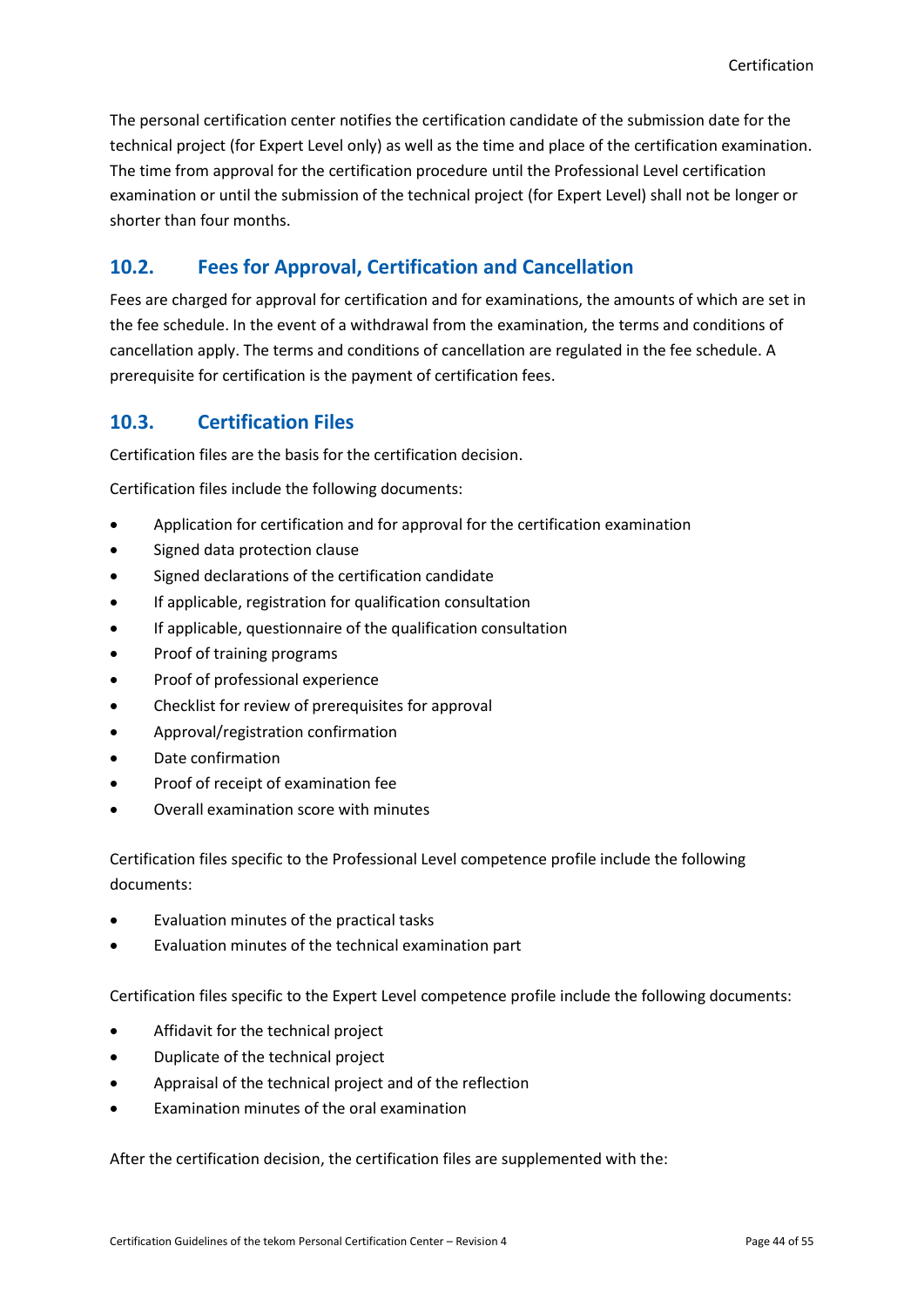- Notification of certification decision
- **Certificate**
- Report

After conclusion of the certification procedure, all data are entered into an appropriate database and archived relating to the certified person.

## <span id="page-44-0"></span>**10.4. Terms and Conditions of Certification**

#### <span id="page-44-1"></span>**10.4.1 Withdrawal**

Withdrawal from the examination is possible up until start of the written examination. If a certification candidate seeks to repeat the examination, all examination work must be performed again. The cancellation conditions of the current fee schedule apply. If the certification candidate withdraws after the beginning of the examination, the examination is deemed not passed.

Withdrawal must be declared in writing (e.g, by letter or fax) and cannot be revoked for the examination concerned.

#### <span id="page-44-2"></span>**10.4.2 Non-Attendance**

In the following cases, the certification examination is deemed not taken:

- 1. Illness: In the event of illness, the certification candidate must send, within three days of becoming aware of the illness, a medical certificate to the tekom personal certification center.
- 2. Unexcused absence or tardiness on the examination date.
- 3. Postponement of an examination date to a make-up date at short notice.

The certification examination can be made up at another point in time. For a make-up date, an application for approval and registration for the examination must be filed again at tekom. The cancellation conditions apply in all cases for the refund of the approval and examination fees.

## <span id="page-44-3"></span>**10.5. Certification**

Following successful completion of the certification examination, the examination committee forwards the certification files of the certification candidate to the certification center. After review of the forwarded documents, the certification center decides if the prerequisites for certification are fulfilled.

Certification candidates are certified if they:

- 1. Were approved for the certification examination in accordance with the prerequisites for approval
- 2. Have completely taken and passed the certification examination
- 3. Were given a certification recommendation by the examiner

The certificate can generally only be granted if all prerequisites for certification have been fulfilled. Generally, the personal certification center can also accept divergent forms of proof in exceptional cases. The proof and the decision of the personal certification center are to be documented.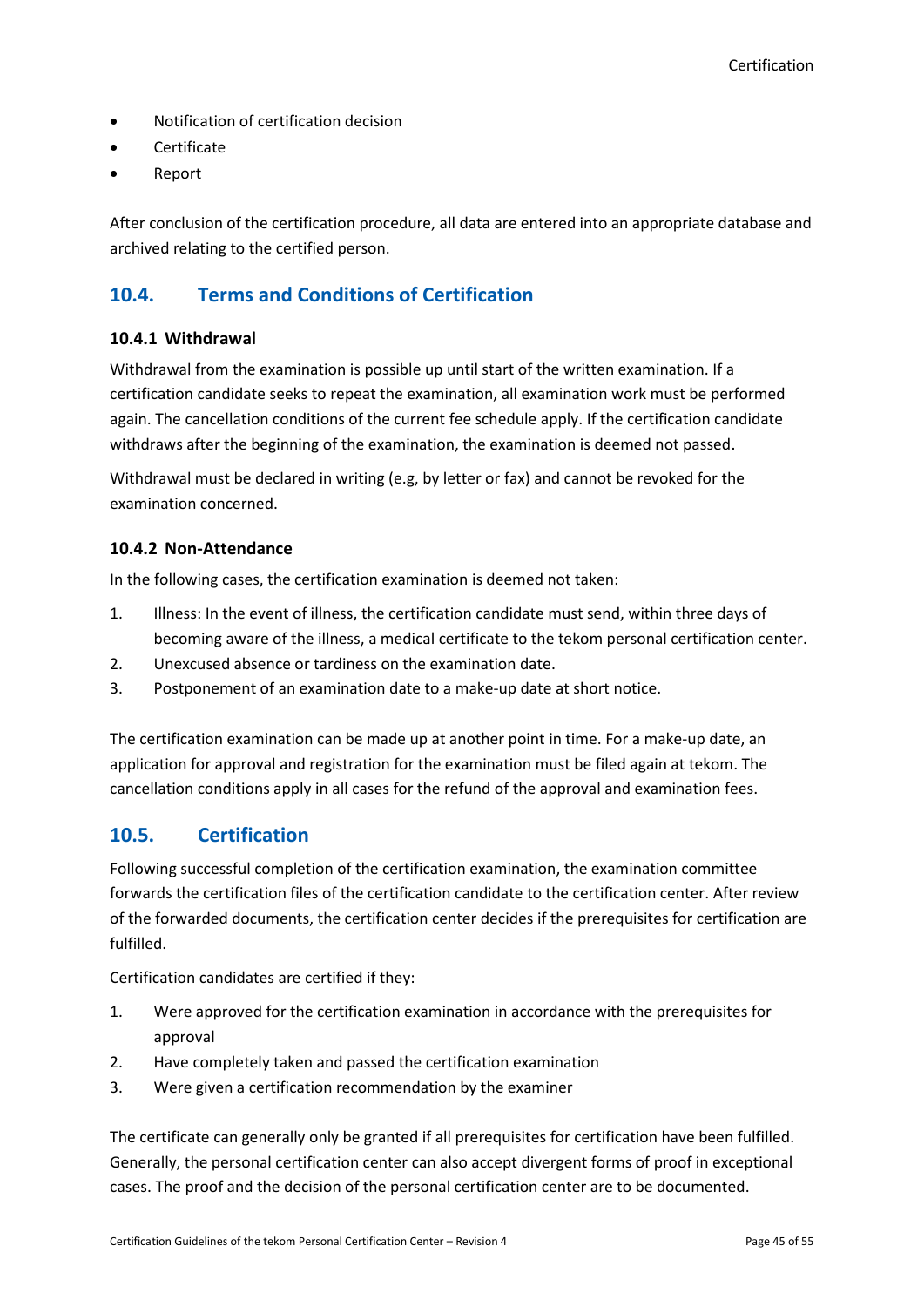In justified exceptional cases, which must already have been approved as part of the approval procedure, the certification candidate has the option of subsequently submitting prerequisites for approval (e.g. missing professional experience) not yet present, within a year of taking the certification examination.

# <span id="page-45-0"></span>**10.6. Certification Decision**

The chairperson of the certification committee of the personal certification center decides on the granting of the certificate within two weeks.

If the prerequisites for certification are not present, the personal certification center will notify the applicant of this without delay, within two weeks at the latest.

## <span id="page-45-1"></span>**10.6.1 Objection to the Certification Decision**

Certification candidates and persons already certified can file an objection to the decisions of the certification center on the status of certification (certified/not certified). The objection must be in writing, with a justification, to tekom for forwarding to the chairperson of the arbitration center of the tekom personal certification center.

The deadline for objection is one month after receipt of the certificate, after the written notification of not passing the examination, or after the receipt of a negative certification decision.

The chairperson of the arbitration center reviews the objection and hears the authorized examiners involved. The arbitration rules regulate this in closer detail.

The outcome of the procedure is communicated to the certification candidate in writing without delay by tekom.

#### <span id="page-45-2"></span>**10.6.2 Negative Certification Decision**

If certification is not granted, the certification candidate can apply again for the next possible certification examination date. If the certification candidate did not pass the certification examination, they can reapply for the next possible certification examination date and retake the certification examination. Certification examinations not passed can be retaken once within a year. If a certification examination is not passed twice, the certification candidate is barred from all further examinations that have the same certificate as a goal for the duration of three years. A second attempt at retaking is possible after a period of three years. All provisions for retaking apply as for a first certification.

#### <span id="page-45-3"></span>**10.6.3 Certification and Certificate**

If the certification candidate fulfills all prerequisites for certification as per the certification files and has successful passed the certification examinations, the personal certification center prepares the certificate provided for the respective qualification level for the certification candidate.

With the certificate, the certified person is officially allowed to use the following title: "technical communicator (tekom)".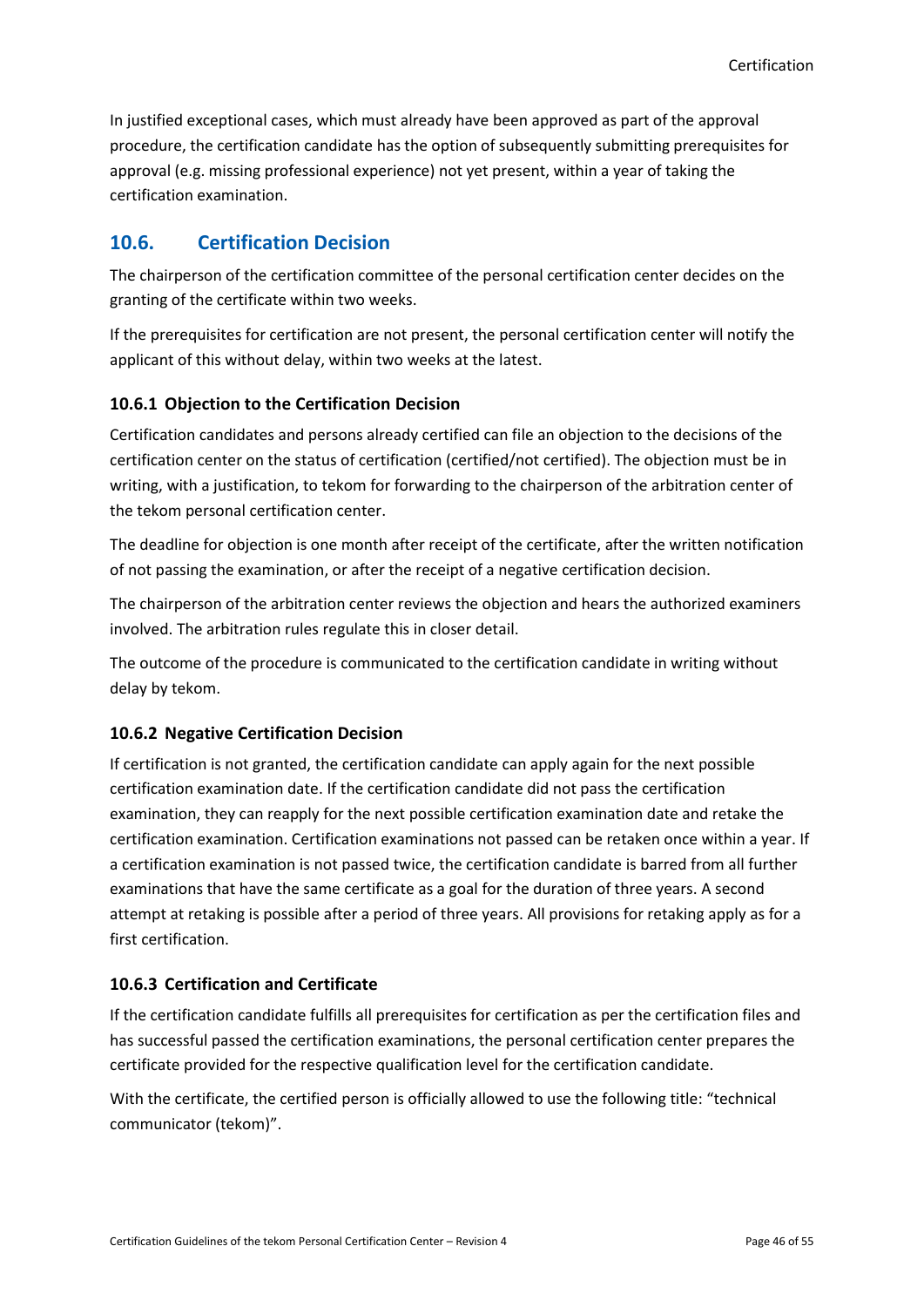The certificate states the title, first name, and last name of the certified person. In the certificate, the certified competence profile, the qualification level, and the area of validity are recorded. The certificate contains a reference to the competence framework for technical communication.

The overall points and the partial scores, as well as the performance assessment, with which the certified person passed the certification examination are listed on the certificate.

The certificate is issued with the current date and a date of validity, as well as an individual identity number.

The certificate refers to the issuing personal certification center and is signed by the manager of the personal certification center and the chairperson of the certification committee.

The certificate document is delivered by post to the certified person.

All certified persons are added to the list of tekom certificate holders. The person's certification body of tekom may, upon written request from persons or entities with a legitimate interest (e.g., from potential clients of a certified person) provide information on whether the person is legally carrying the certificate. The tekom personal certification center may, upon written request from persons or entities with a legitimate interest (for example from potential clients of a certified person) provide information on whether the person legally holds the certificate. To identify the certificate holder, their name, private address, date of birth, place of birth, and work place of the certificate holder are stored. By their signature on the application for certification and registration for the certification examination, the participant declares their acceptance of these regulations in the event the certificate is granted. The tekom personal certification center complies with the provisions of applicable data protection laws.

## <span id="page-46-0"></span>**10.6.4 Validity of the Certificate**

Personal certificates are valid for five years from the day the certificate is issued. The certified person can apply for recertification after five years to maintain the certificate.

## <span id="page-46-1"></span>**10.6.5 Monitoring and Withdrawal of Recognition for the Certification**

The tekom personal certification center monitors the proper use of the certificates issued by certified persons. Verification can take place through telephone or written requests, through on-site inspections of documents, or by obtaining references. If defects are identified within the framework of monitoring or recertification, the certificate can be suspended for the period of rectification. If the defects identified are not remedied by the expiration of the rectification deadline, the certificate will be withdrawn. The certificate holder will be notified of this in writing. In addition, the personal certification center will pursue indications of non-compliance with the rights and obligations of a certified person.

Misuse includes incorrect references to certification systems or misleading use of certificates. If the certification center determines that a certificate is being misused, the certificate holder will be requested, under threat of withdrawal of the certificate to respond in writing immediately. The certificate holder will receive a time limit of 30 calendar days to do so.

After the response is received, or at the latest, after expiration of the deadline, the certification center will decide on the withdrawal of the certificate. The determination on the withdrawal of the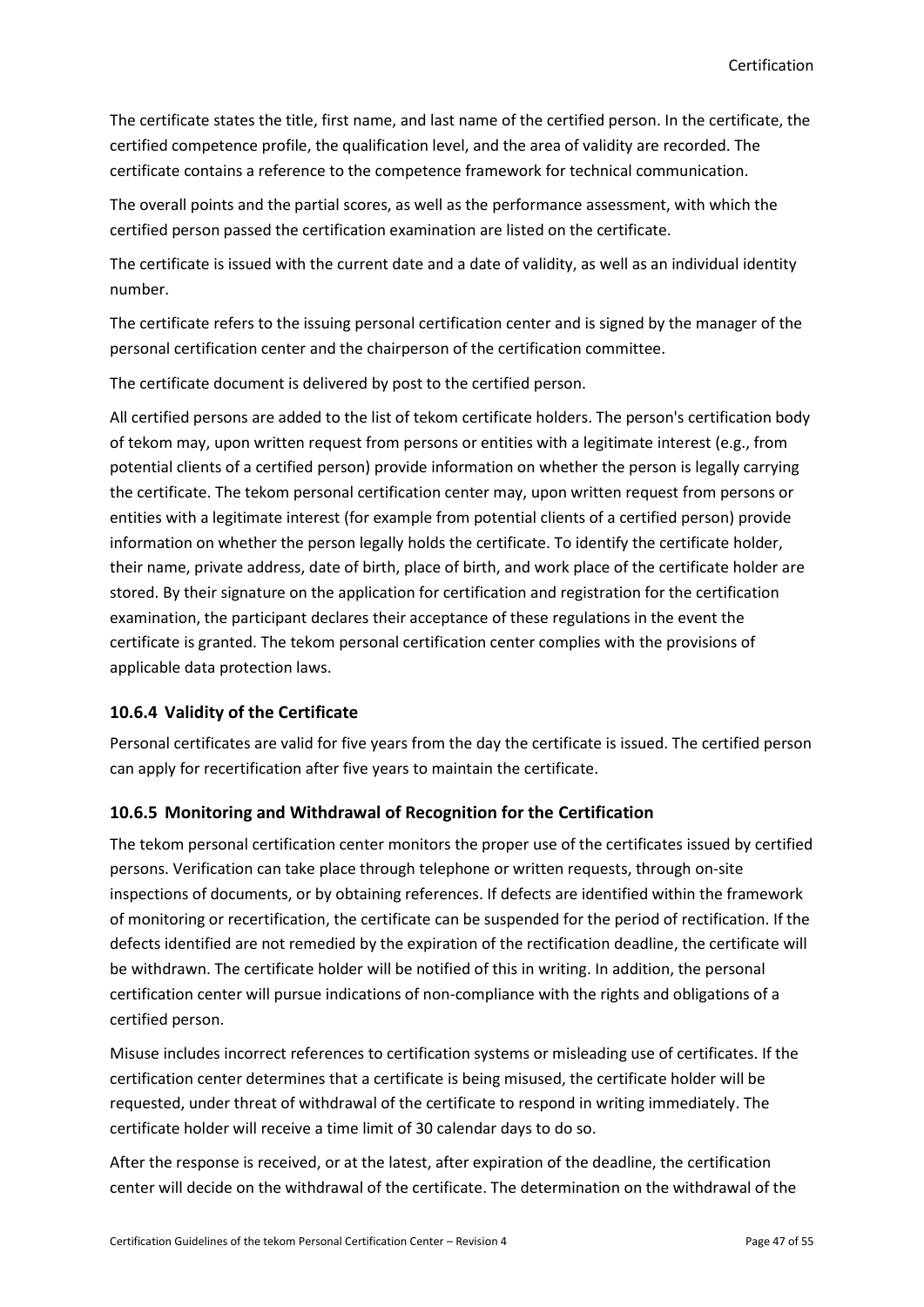certificate will be communicated to the certificate holder in writing and the certificate withdrawn. Withdrawal takes place by being struck from the list of certificate holders and, if applicable, through deletion of the entry on the website. Falsified certificates will be declared invalid by the tekom personal certification center. The same applies for mistakenly issued certificates not returned to the tekom personal certification center.

# <span id="page-47-0"></span>**11. Recertification**

# <span id="page-47-1"></span>**11.1. Maintenance of the Qualification**

After receiving the tekom certificate, the certified person ensures through suitable measures of their own that they maintain their professional competence as long as the certificate is valid. They document these measures in a suitable way.

tekom ensures through suitable measures that certified persons are notified continuously and in good time about changes in the competence framework for technical communication or about significant changes in the state of the art in technology, in particular of the legal framework conditions or of the public policy on standardization in technical communication.

# <span id="page-47-2"></span>**11.2. Recertification Procedure**

The objectives of recertification are:

- Proof of maintenance of the knowledge and level of knowledge required (state of the art of rules of technology) and
- Proof of maintenance and further development of competences by the certified person. A prerequisite for recertification is the participation of the certified person in the recertification procedure. The certified person initiates the recertification procedure with an application to the personal certification center. In the application, the certified person must provide the required proof for the fulfillment of the prerequisites for recertification.

## <span id="page-47-3"></span>**11.2.1 Recertification in the Event That Application Is Timely Filed**

The prerequisites for recertification are identical for both levels (Professional Level and Expert Level). Recertification is only required for the certificate of the highest qualification level obtained. If several certificates in the area of technical communication have been obtained, recertification must take place on the highest qualification level (Expert Level).

To extend the validity of a certificate, a written application for extension, including all forms of proof described in the following, must be submitted two months before expiration at the earliest and up to a maximum of six months after expiration of the certificate.

Recertification takes place through:

- The formal check of the prerequisites for recertification
- The review of incidents, if any, during the process of monitoring the certification
- The proof of professional practice and of successful participation in further training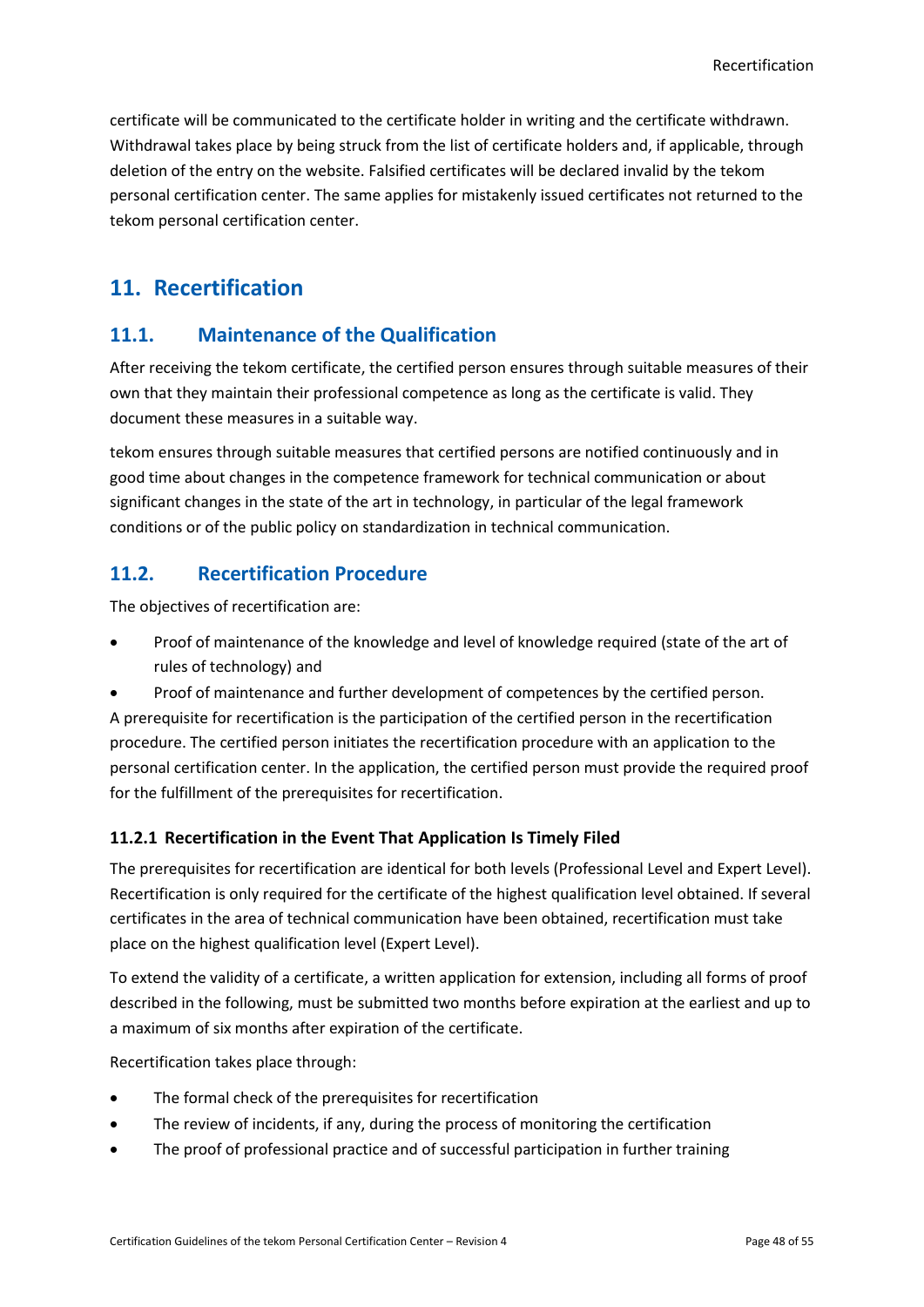For recertification, the certified person must have been active in technical communication during the five-year validity period of the certificate. Within this period, interruption of professional activity must not exceed a maximum of six months and the volume of employment must not fall short of 50%. In addition, they must provide proof of maintenance of competence.

In the event of an interruption in professional activity of more than six months or a shortfall of 50% in the volume of employment, proof must be provided of an additional 16 hours training (on average) per year of interruption in professional activity.

After the personal certification center has established that the prerequisites for recertification are fulfilled, it provides the renewed certificate provided for the respective qualification level to the certified person.

If the formal prerequisites are not fulfilled, and/or the proof provided is insiufficient or missing, the certificate is not extended. Ini this case, the personal certification center notifies the applicant without delay. In the case of missing proof, the applicant must provide this without delay.

Recertification must be concluded by six months after expiration of the period of validity. The administrative fees for recertification are regulated in the fee schedule. Payment of the recertification fees is a prerequisite for the renewed granting of the certificate.

The duration of validity is in turn five years, calculated from the expiration date of the original validity of the certificate to be extended.

#### **Proof of Professional Practice**

Appropriate professional practice must be proven in the area of the competence profile for the duration of validity of the certificate. For example, confirmation by an employer or an interim report are valid as proof of practice. The certificate holder is responsible for the necessary confirmations and required documentation of their activities within the scope of their certificate.

## **Proof of Maintenance of Competence (Refreshing)**

During the term of the certificate, the certificate holder must attend training events appropriate for the competence profile (at least 40 hours within five years) and thus prove their maintenance of competence. This helps to refresh and deepen the competence profile described in the area of validity of the certificate.

For example, attending pertinent professional conferences (confirmation of participation in workshops or overall 4 hours per event day), seminars or workshops, professionally relevant internal company training events, training programs with trainers, and professionally relevant workshops at tekom Regional Group events with confirmation of participation are valid as acknowledged training programs.

Confirmation of participation (e.g., through the signature of the lecturer on the appropriate form) in connection with a copy of the event program is valid as proof. The tekom certification center reserves the right to decide on the equivalence.

Among others, the following are considered acknowledged training programs: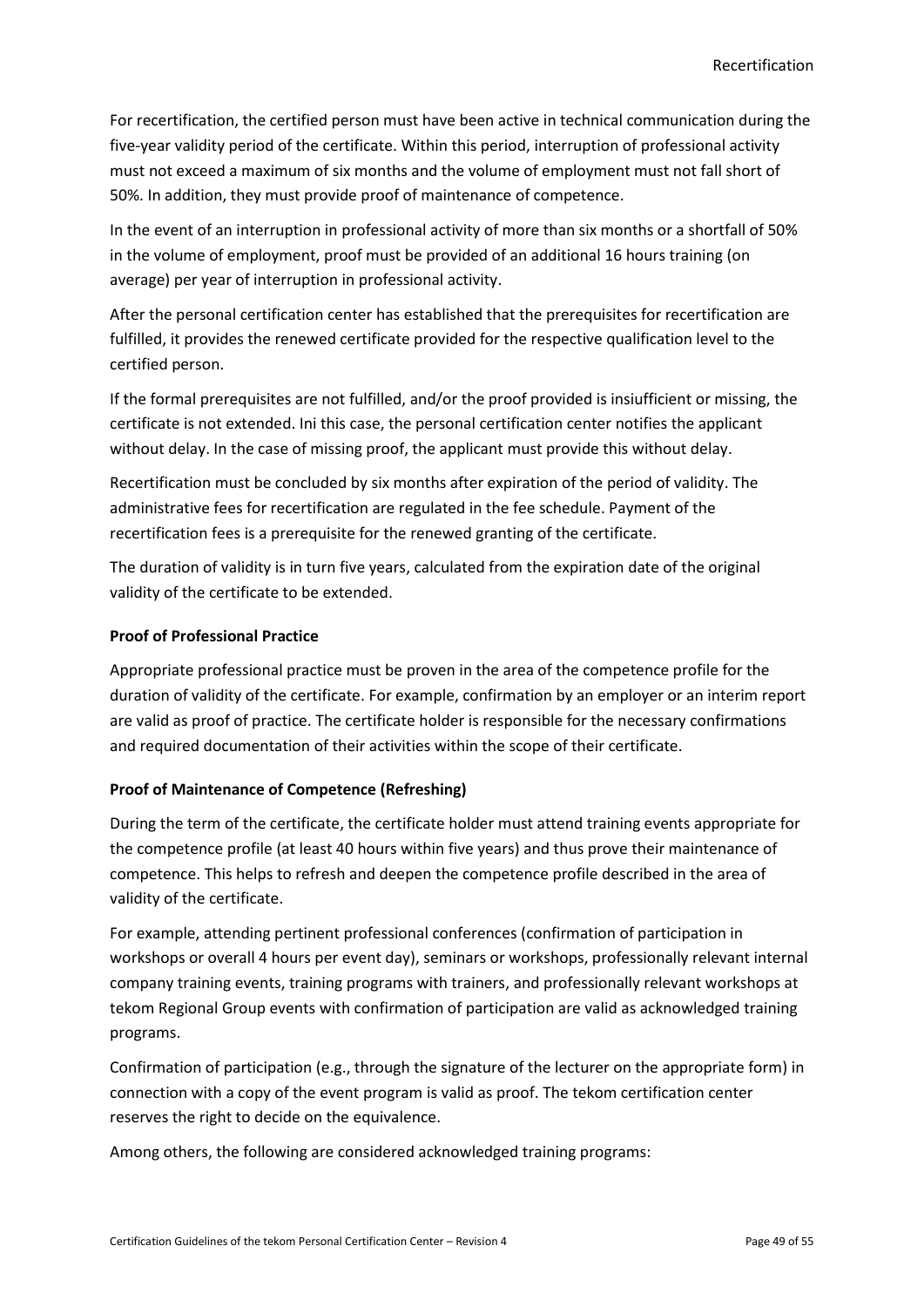- tekom conferences: a flat 50% of conference time (4 hours) per day or the sum of time spent in confirmed participation in workshops.
- Regional group events: a flat 1.5 hours per event, if possible with confirmation of participation
- Professional literature, tekom publications, the professional journal 'technische kommunikation', the professional magazine 'tcworld magazine', Intelligent Information blog: the maximum number of hours for self-study of literature or professional journals is a flat 5 hours in total counting towards the required training time of 40 hours for recertification.
- tekom webinars: a flat 1 hour per event
- Company seminars, seminars and workshops, offers from training providers: the absolute duration of the seminar (maximum of 8 hours per seminar day) or a flat 3 hours per program are counted

The tekom certification center reserves the right to decide on the equal value of other training programs.

A self-declaration in the tekom form of proof of training time is valid as proof, if possible with a confirmation of participation (e.g., through the signature of the lecturer on the appropriate form), also combined with a copy of the event program.

# <span id="page-49-0"></span>**11.3. Recertification in the Event of Failure to Meet the Deadline**

If a certificate holder fails to meet the deadline to apply for recertification, recertification can take place if they provide proof of training for an additional 16 hours per year (on average), calculated from the date of expiration to the filing of an application for recertification plus proof of 50% professional activity during the period between the date the certificate was issued and the date the the application for recertification was filed.

Failure to apply for recertification in time or an interruption in professional activity of more than two years on the qualification level obtained, means a valid certificate can be recovered only by reexamination (first certification). The duration of validity is in turn five years (in line with the first certification).

# <span id="page-49-1"></span>**12. Appendix A (Normative): Personal Certification**

## <span id="page-49-2"></span>**12.1. General Provision for Competence Profiles**

The different competence profiles of a technical communicator arise from the characteristics and description of their fields of activity. The differentiation of competence profiles and thus of qualification levels in tekom personal certifications arises from the different possible professional roles and competences of technical communicators.

For the tekom personal certification, two competence profiles were derived from the competence framework for technical communication and, for certification, two different qualification levels were defined.

The tekom competence framework is based on the process for creating information products that is divided into different phases. With the concept of competences applied, it is assumed that, within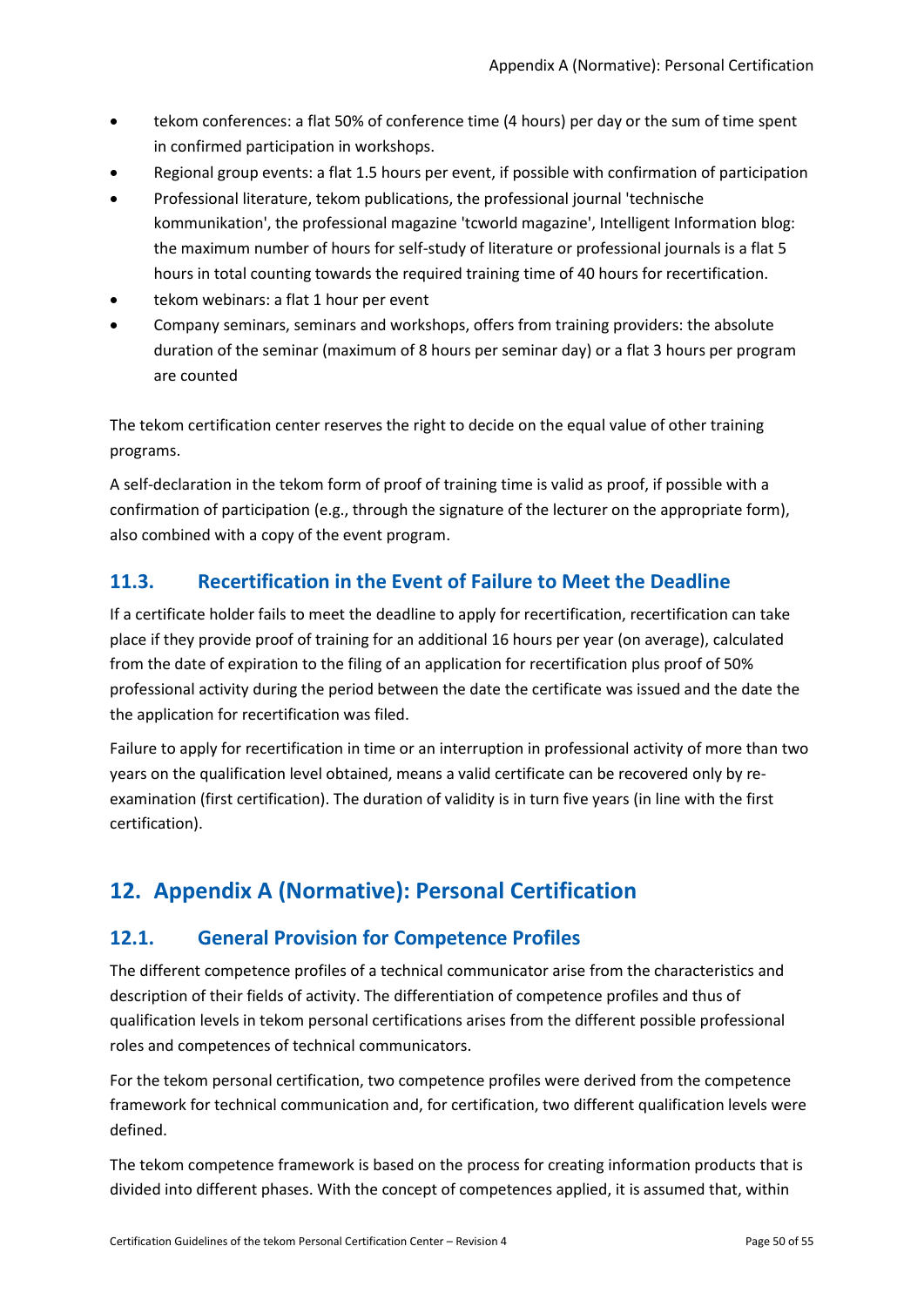Certification as "Technical Communicator (tekom) – Professional Level"

the different phases that in turn contain different areas, each activity and task requires certain competences, skills, and knowledge.

The competence framework for technical communication includes four dimensions:

- 1. Areas of competence within the process for creating information products that contain areas of competence, groups of topics, and learning contents
- 2. Profiles of competence and qualification for the different qualification levels in line with the EQR, defined under consideration of different scopes of learning content as per the ECTS system
- 3. Educational objectives with a view to knowledge and skills, defined in line with Bloom's Taxonomy
- 4. Teaching perspectives that specify different perspectives and the focus in imparting knowledge

A competence profile arises from the four dimensions and, with it, the requirements for knowledge and skills in different areas of competence that are relevant to certification.

For the three pillars of the tekom certification system, which are the qualification consultation, training, and the certification examination, the the tekom competence framework with its perspective oriented towards teaching and examining is the basis for technical communication.

# <span id="page-50-0"></span>**13. Appendix (Normative) Certification as "Technical Communicator (tekom) – Professional Level"**

## <span id="page-50-1"></span>**13.1. Target Groups**

- Persons without previous knowledge in technical communication
- Persons with previous knowledge in technical communication

## <span id="page-50-2"></span>**13.2. Participants**

- Lateral entrants in technical communication without professional experience
- Employees in technical communication with little professional experience
- <span id="page-50-3"></span>• Employees in related areas (e.g., technology, linguistics, media, communication)

## **13.3. Competence Objectives**

On Qualification Level 1, the competence profile of a "Technical Communicator (tekom) – Professional Level" is certified on EQR Level 3–4.

- Knowledge (EQR Level 4): Broad spectrum of theoretical and factual knowledge in a field of work or study
- Practical abilities (EQR Level 4): A range of cognitive and practical skills required in order to find solutions for special problems within a field of work or study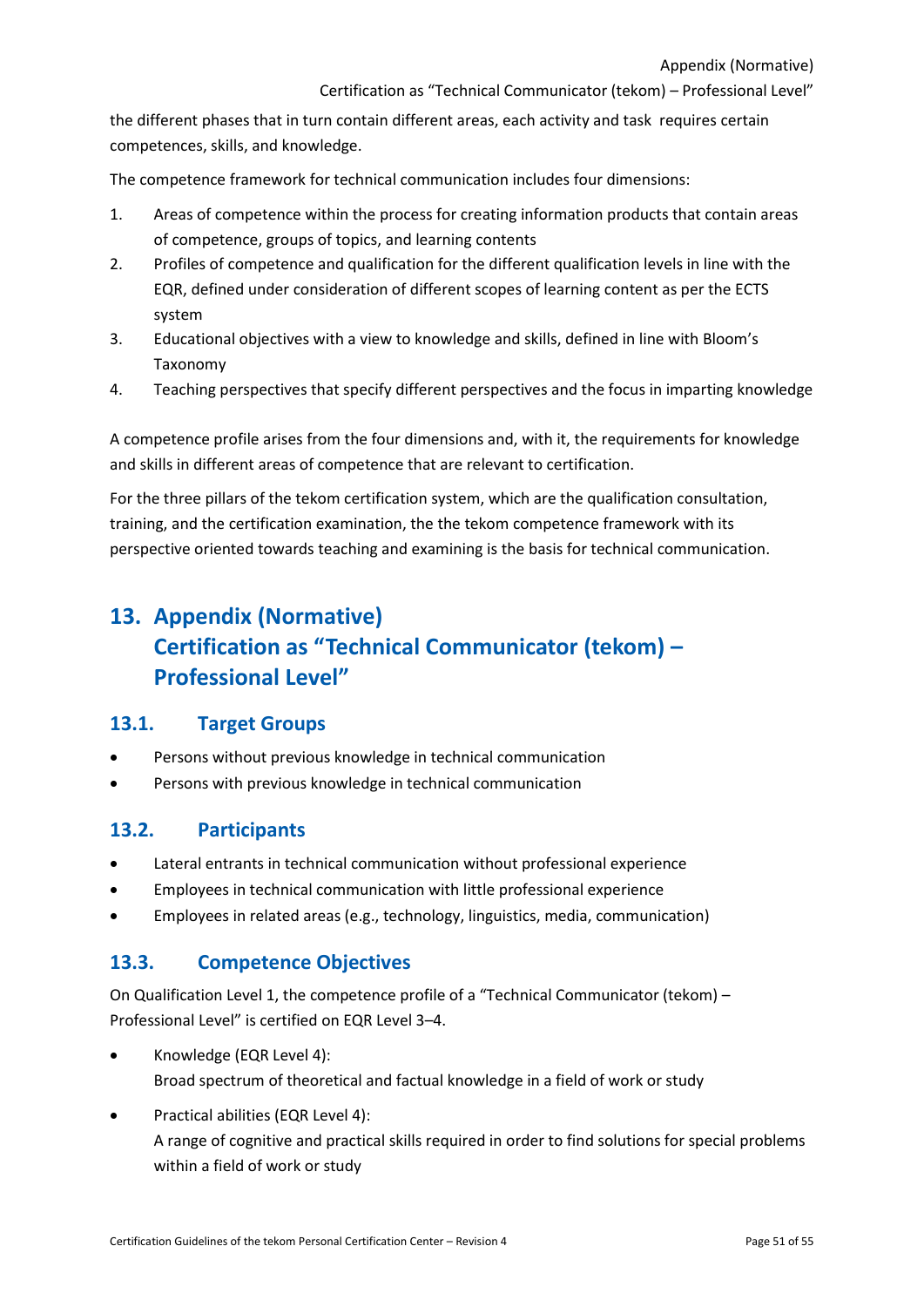Certification as "Technical Communicator (tekom) – Professional Level"

- Competences (EQR Level 3):
	- Assuming responsibility for the completion of work or educational tasks; when solving problems, adapting one's own behavior to the respective circumstances

The requirement for the general competences was set at only EQR Level 3 due to the fact that occupational experience is not a mandatory prerequisite for obtaining Qualification Level 1, "Technical Communicator (tekom) – Professional Level".

# <span id="page-51-0"></span>**13.4. Prerequisite for Certification and Proof of Competence Acquisition for the Professional Level Certificate**

The prerequisites for approval are oriented towards the qualification level to be certified. For certification on the Professional Level competence profile, the following are prerequisites:

- a) Participation in a qualification consultation and proof of at least one year of professional experience in the area of technical communication or related areas (e.g., technology, linguistics, media, communication) (at least 35 hours a week) or
- b) Proof of participation in a training program accredited by tekom for Professional Level certification (while working, approx. 300 hours)

## <span id="page-51-1"></span>**13.5. Examination Requirements**

For certification, a certification examination on the Professional Level must be successfully passed. The certification examination for technical communicators on the Professional Level is composed of:

- 1. A written practical task (90 minutes)
- 2. A technical examination (no elective areas; mode of performance dependent on the framework conditions, a oral examination of 15 minutes or as oral group examination with approx. 15 minutes per examinee)

# <span id="page-51-2"></span>**13.6. Areas of Competence for the Examination for "Technical Communicator (tekom) – Professional Level"**

The basis for the examination for "Technical Communicator (tekom) – Professional Level" is the following mandatory areas.

#### *Other applicable documents:*

- *1. Website: Competence Framework for Technical Communication: Professional Level Competence Profile*
- *2. Teaching and Examination-Oriented Perspective of the tekom Competence Framework*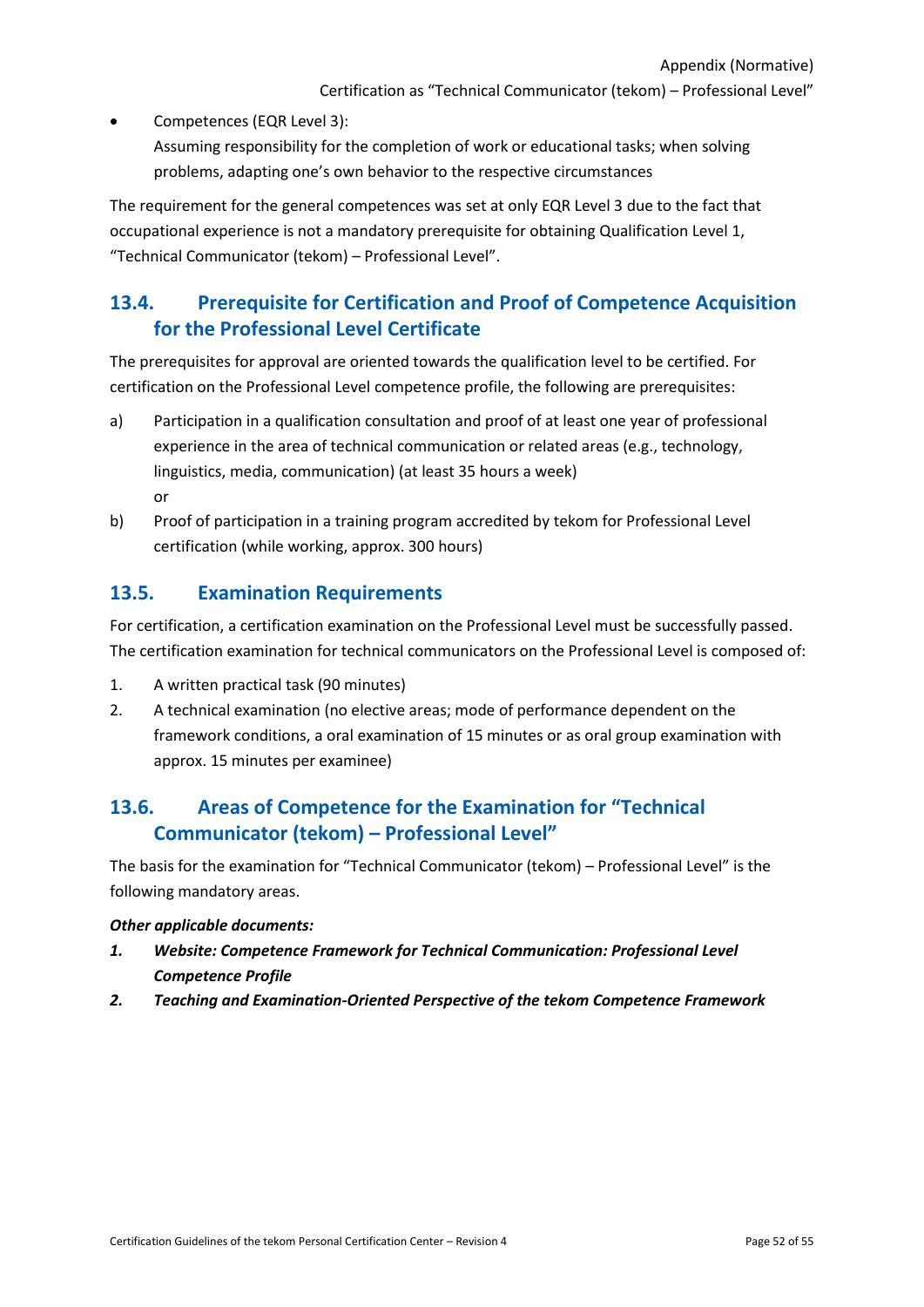# <span id="page-52-0"></span>**14. Appendix B (Normative) Certification as "Technical Communicator (tekom) – Expert Level"**

## <span id="page-52-1"></span>**14.1. Target Groups**

- Persons with previous knowledge in technical communication and more than two years of relevant professional experience in this area
- Certified persons on the Professional Level qualification level

# <span id="page-52-2"></span>**14.2. Participants**

- Certified persons on the Professional Level qualification level
- Employees in technical communication
- Management and project managers in technical communication
- Self-employed persons in the area of technical communication

# <span id="page-52-3"></span>**14.3. Competence Objectives**

On Qualification Level 2, the competence profile of a "Technical Communicator (tekom) – Expert Level" is certified on EQR Level 4–5.

- Knowledge/comprehension (EQR Level 5): Comprehensive, specialized theoretical and factual knowledge within a field of work or study, as well as awareness of the boundaries of that knowledge
- Practical abilities (EQR Level 5): Comprehensive cognitive and practical skills required to develop creative solutions to abstract problems.
- Competences (EQR Level 4):

Exercise self-management within the guidelines of work or study contexts that are usually predictable, but are subject to change; supervise the routine work of others, taking some responsibility for the evaluation and improvement of work or study activities.

The requirement for the general competences was set at only EQR Level 4 due to the fact that occupational experience is not a mandatory prerequisite for obtaining Qualification Level 2, "Technical Communicator (tekom) – Expert Level".

The approval and certification prerequisites for the various competence profiles, as well as the detailed competence requirements of personal certifications are listed in Appendices (normative) A and B and are a component of the respective personal certification.

# <span id="page-52-4"></span>**14.4. Prerequisites for Certification and Proof of Competence Acquisition for the Expert Level Certificate**

The prerequisites for approval are oriented towards the qualification level to be certified. For certification on the Expert Level competence profile, the following are prerequisites: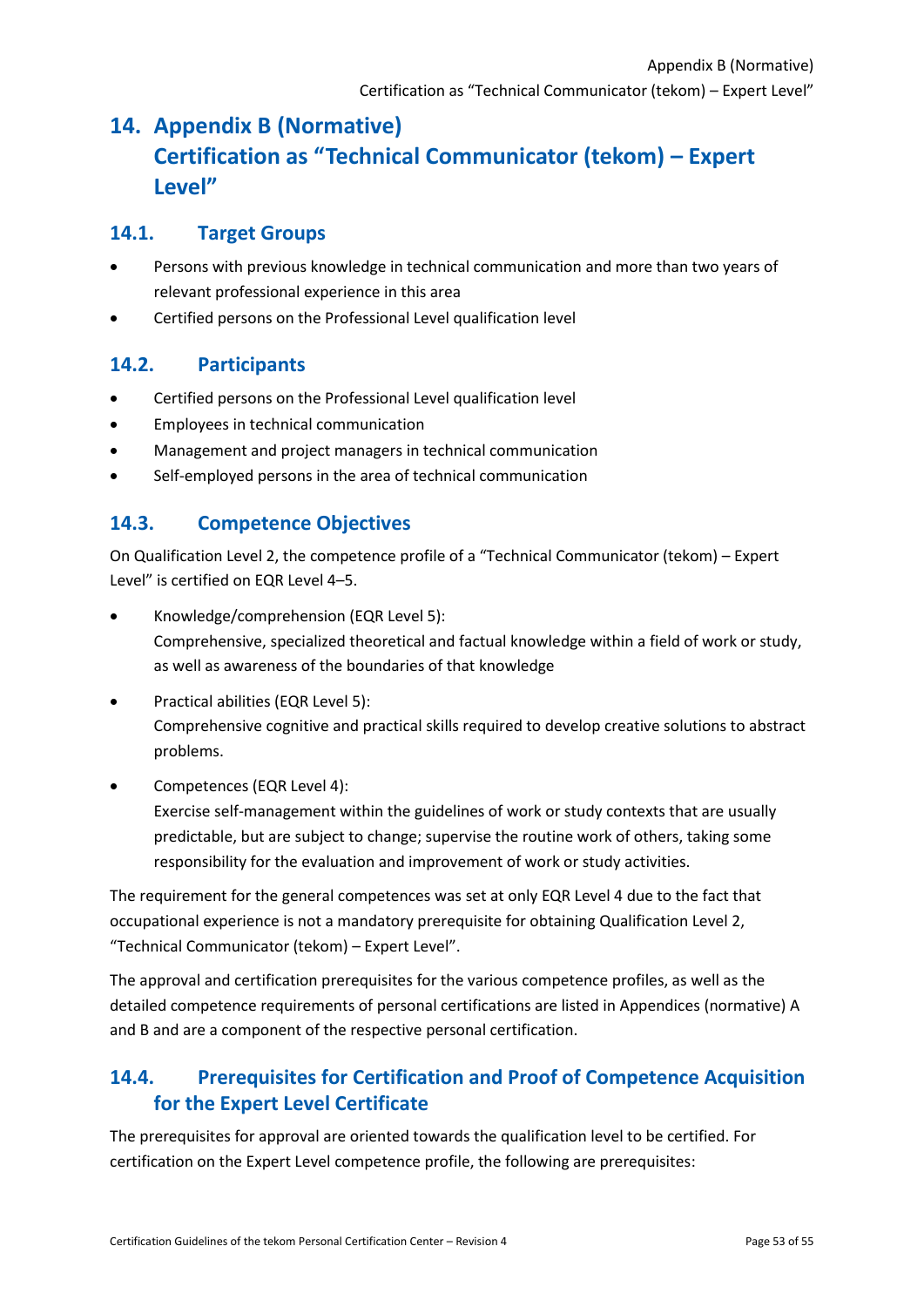Certification as "Technical Communicator (tekom) – Expert Level"

- 1. Participation in a qualification consultation and proof of at least two years (based on a minimum 35-hour work week, longer if part-time) of professional experience in the area of technical communication
- or
- 2. Proof of participation in one of the training programs accredited by tekom, of at least 600 hours including internship
- or
- 3. Proof of participation in the tekom traineeship (participation in an accredited training program plus proof of activity of at least 24 months (based on a minimum 35-hour work week))
- or
- 4. Successful certification on the Professional Level plus participation in a qualification consultation and one year (based on a minimum 35-hour work week, longer if part-time) of professional experience in the area of technical communication

#### **Prerequisites for Certification and Approval in Exceptional Cases**

Certification candidates who do not have two years of professional experience in technical communication and who are participating in a training program accredited by tekom that does not cover the minimum of 600 hours, including internship, can be approved for the Expert Level certification examination as part of an exemption if the certification candidate participates in a qualification consultation and and has a recommendation from the training provider for Expert Level certification.

Proof of participation in a training program accredited by tekom, plus a written recommendation from the accredited training provider for Expert Level certification upon registration of the certification candidate, plus participation in a qualification consultation

As part of approval, in the exceptional cases named, it will be individually and substantively reviewed whether the applicant for Expert Level certification can be approved. A claim for approval for Expert Level certification does not rest solely upon fulfillment of the formal prerequisites for certification. Certification candidates approved for Expert Level certification as part of this exemption must declare themselves ready to independently acquire the certification contents not taught by the accredited education program.

## <span id="page-53-0"></span>**14.5. Examination Requirements**

The certification examination for technical communicators for the Expert Level consists of:

- 1. A relevant technical project (information product and reflection) (timeframe: three months after approval notice)
- 2. A theoretical examination in the mandatory areas of the competence profile and in the individual elective areas of the certification candidate (60 minutes: 30 minutes oral, on mandatory areas, and 15 minutes oral, on elective areas)
- 3. An oral technical interview (defense). The defense of the technical project created previously takes place as part of the oral examination (10 minutes).